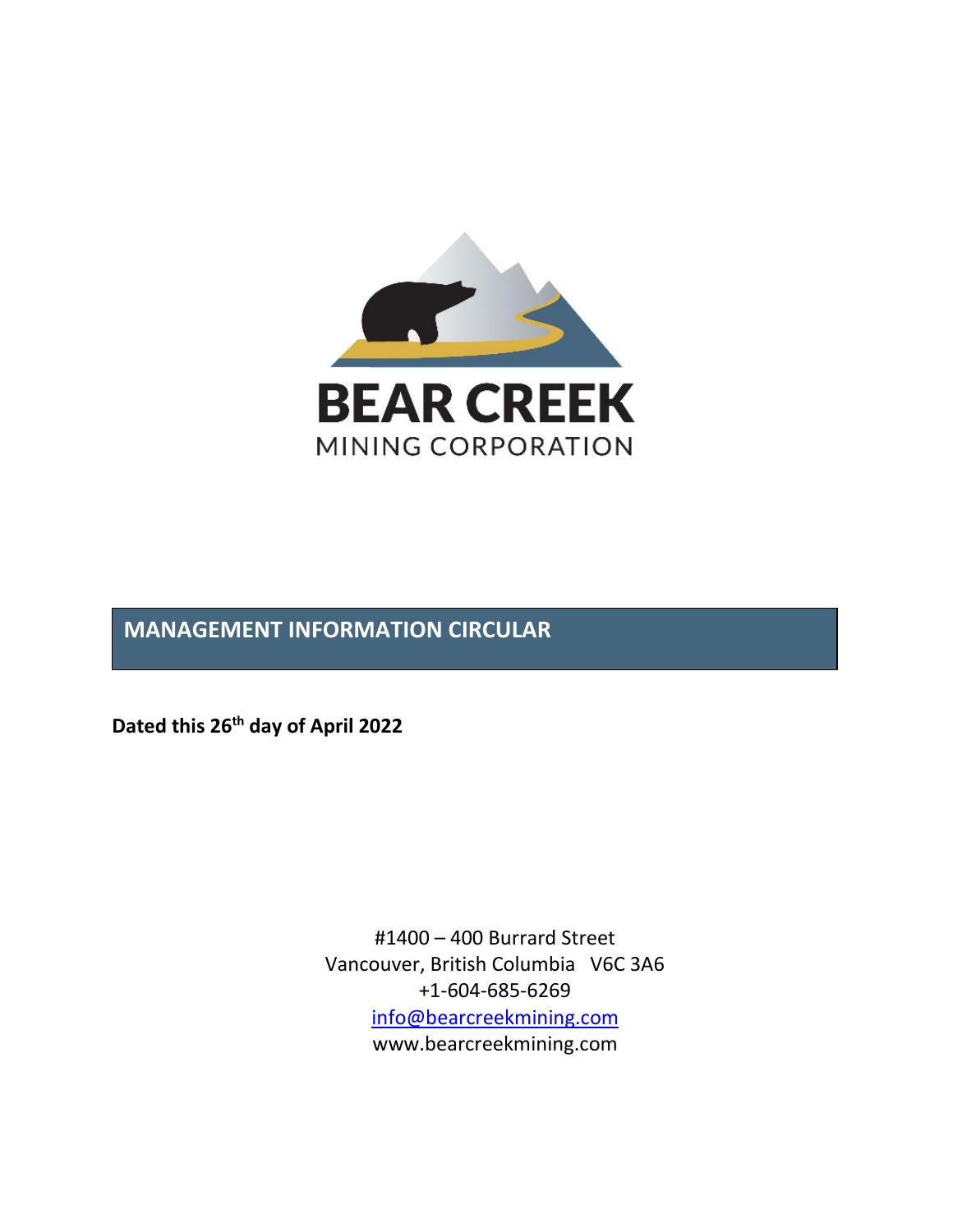# TABLE OF CONTENTS

| PENSION PLAN BENEFITS                                                             |  |
|-----------------------------------------------------------------------------------|--|
|                                                                                   |  |
|                                                                                   |  |
| SECURITIES AUTHORIZED FOR ISSUANCE UNDER EQUITY COMPENSATION PLANS  32            |  |
| INDEBTEDNESS TO COMPANY OF DIRECTORS AND EXECUTIVE OFFICERS AND SENIOR OFFICERS33 |  |
|                                                                                   |  |
|                                                                                   |  |
|                                                                                   |  |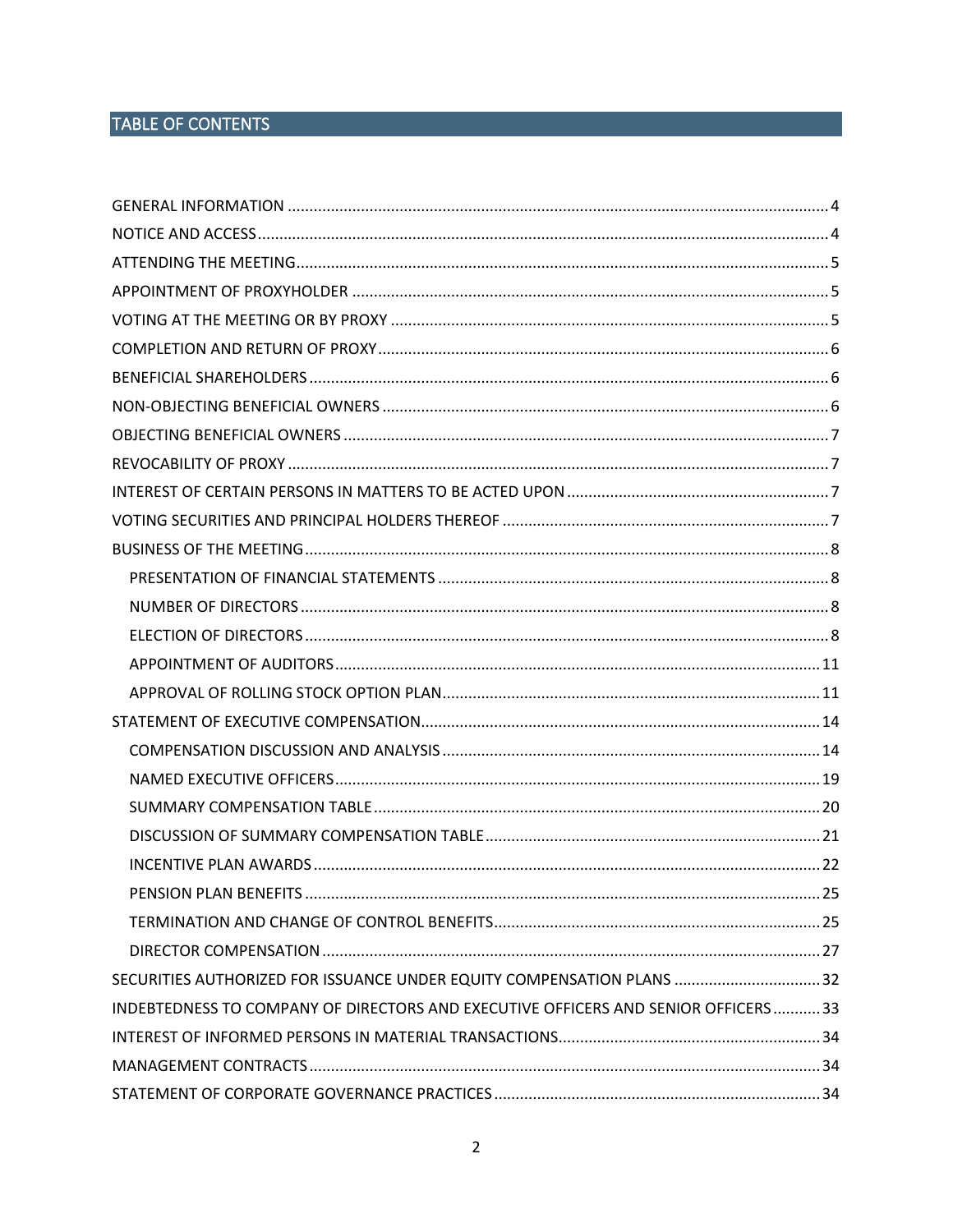| COMPOSITION OF THE AUDIT COMMITTEE AND RELEVANT EDUCATION AND EXPERIENCE  46    |  |
|---------------------------------------------------------------------------------|--|
|                                                                                 |  |
|                                                                                 |  |
|                                                                                 |  |
|                                                                                 |  |
|                                                                                 |  |
|                                                                                 |  |
| SCHEDULE "A" - PARTICIPATION OF DIRECTOR NOMINEES IN OTHER REPORTING ISSUERS 49 |  |
|                                                                                 |  |
|                                                                                 |  |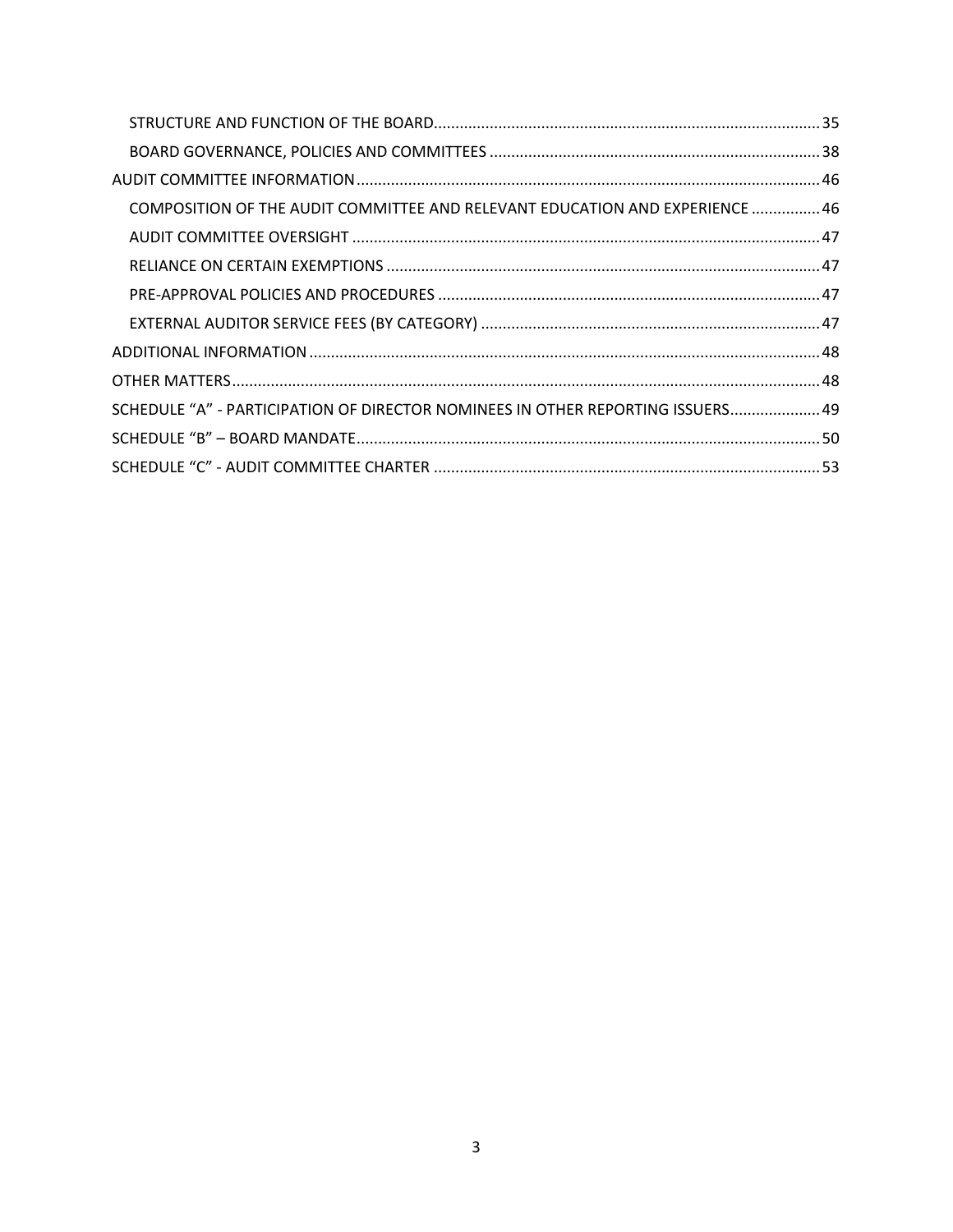## <span id="page-3-0"></span>GENERAL INFORMATION

Bear Creek Mining Corporation (the "**Company**" or "**Bear Creek**") is providing this management information circular (the "**Information Circular**") and a form of proxy in connection with management's solicitation of proxies for use at the annual general meeting (the "**Meeting**") of the Company to be held on Wednesday, June 8, 2021 at the time and place and for the purposes set forth in the accompanying Notice of Meeting and at any adjournments or postponements thereof. Unless the context otherwise requires, when we refer in this Information Circular to the Company, its subsidiaries are also included. The Company will conduct its solicitation by mail and officers and employees of the Company may, without receiving special compensation, also telephone or make other personal contact. The Company will pay the cost of solicitation.

In this Information Circular references to "\$" or "C\$" are to amounts in Canadian dollars and references to "US\$" are to amounts in United States dollars.

This Information Circular and certain information referenced within it, is publicly available on the Company's website at [www.bearcreekmining.com,](http://www.bearcreekmining.com/) and under the Company's profile on SEDAR at [www.sedar.com.](http://www.sedar.com/)

The information below includes references to shareholders of the Company ("**Shareholders**"), registered Shareholders ("**Registered Shareholders**") and non-registered, or beneficial, Shareholders ("**Beneficial Shareholders**"). Shareholders are any person or entity owning common shares of the Company ("**Shares**"). Registered Shareholders are those who hold Sharesin their own names. Beneficial Shareholders are those whose Shares are held in, and registered to the name of, a nominee such as a brokerage firm through which they purchased the shares, a bank, trust company, trustee or administrator of self-administered RRSP's, RRIF's, RESP's and similar plans or a clearing agency such as The Canadian Depository for Securities Limited (each a "**Nominee**"). If you purchased your shares through a broker, you are likely a Beneficial Shareholder.

## <span id="page-3-1"></span>NOTICE AND ACCESS

The Company is sending this Information Circular to Registered Shareholders and Beneficial Shareholders using the notice-and-access ("**Notice and Access**") provisions described in National Instrument 54-101 – *Communication with Beneficial Owners of Securities of a Reporting Issuer* ("NI 54-101") and National Instrument 51-102 - *Continuous Disclosure Obligations* ("NI 51-102"). Notice and Access provisions allow reporting issuers to post electronic versions of proxy-related materials on SEDAR and a non-SEDAR website, rather than delivering the materials by mail. The use of Notice and Access provisions reduces paper waste and mailing costs to the Company. For the Company to employ Notice and Access provisions, it must send a notice to Shareholders indicating that the proxy-related materials have been posted electronically and explaining how a Shareholder can access them or obtain a paper copy of those materials from the Company. The required elements of such notice have been provided in the Notice of Meeting that accompanies this Information Circular.

The Meeting materials, including this Information Circular, are available under the Company's profile on SEDAR and on the Company's website a[t https://bearcreekmining.com/investors/agm-materials/](https://bearcreekmining.com/investors/agm-materials/) and will remain on the website for at least one full year from the date that the Meeting materials are posted on SEDAR.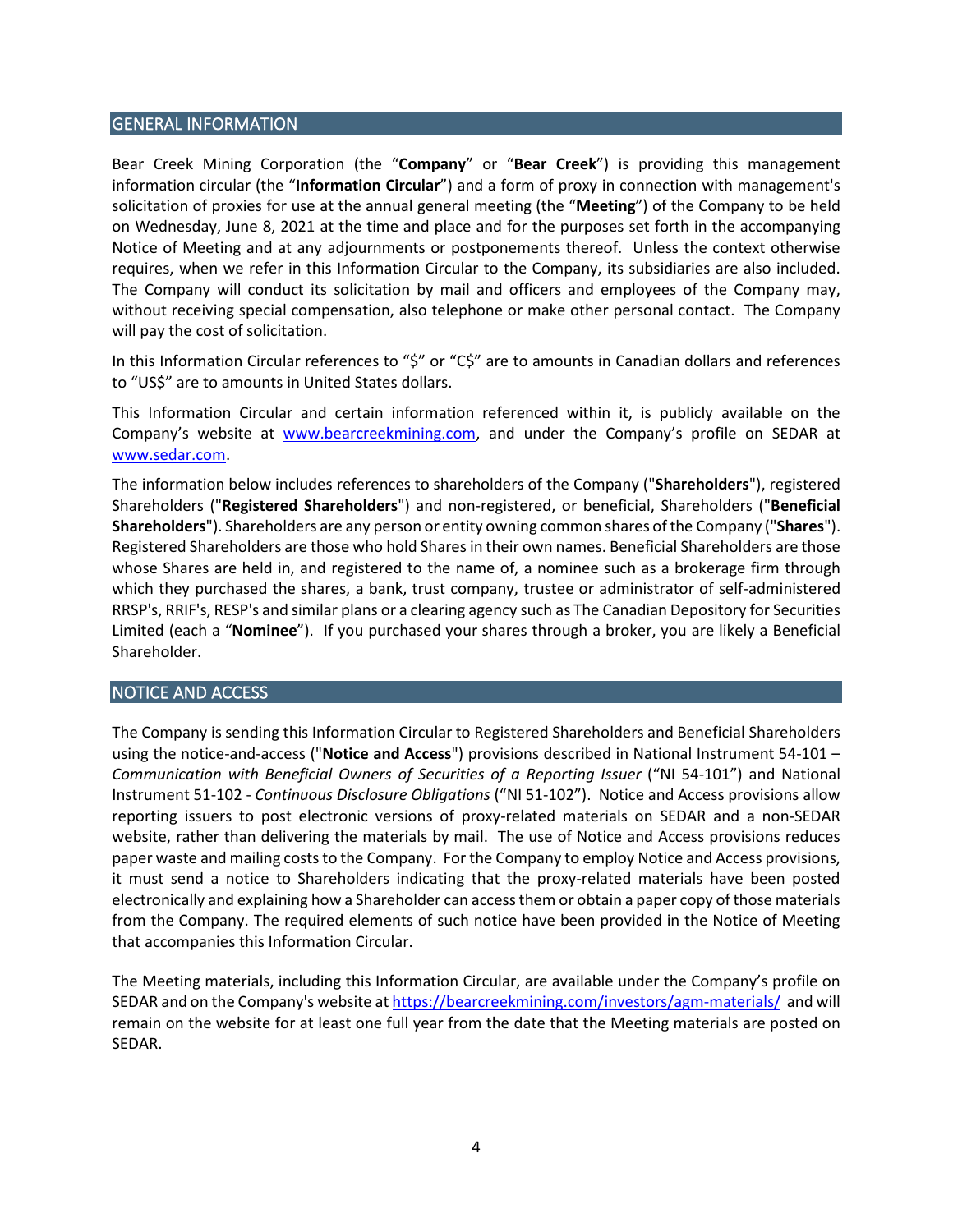To obtain additional information about Notice and Access provisions, Shareholders may contact the Company's transfer agent, Computershare, at [www.computershare.com/noticeandaccess](http://www.computershare.com/noticeandaccess) or 1-866-964- 0492 (toll-free).

The Company will not use stratification procedures in its use of Notice and Access provisions in relation to the Meeting. "Stratification" occurs when a reporting issuer using Notice and Access provisions provides a paper copy of the relevant Information Circular to some, but not all, Shareholders with the notice package regarding the relevant meeting. In relation to the Meeting, Registered Shareholders will receive a paper copy of each of the Notice of the Meeting and a form of proxy, whereas non-registered Shareholders(see "Non-Registered Holders" below) will receive a paper copy of the Notice of the Meeting and a Voting Instruction Form.

To obtain a printed paper copy of the Information Circular, please contact the Company at +1-604-685- 6269 or [info@bearcreekmining.com.](mailto:info@bearcreekmining.com) The Company will, upon request, mail a paper copy of the Information Circular at no cost within three business days following receipt of such request, if received before the Meeting and within ten calendar days following receipt of such request, if received after the Meeting.

# <span id="page-4-0"></span>ATTENDING THE MEETING

The Company will hold the Meeting in-person at the time and place and for the purposes set forth in the accompanying Notice of Meeting and at any adjournments or postponements thereof. For further clarity, the Company will not hold the Meeting in a virtual or hybrid virtual and in-person format. In compliance with ongoing provincial public safety recommendations and for the health and safety of all, attendees at the Meeting will be required to comply with any British Columbian public health orders in place at the time and date of the Meeting.

## <span id="page-4-1"></span>APPOINTMENT OF PROXYHOLDER

A Proxyholder is a person designated to vote on behalf of a Registered Shareholder or a Beneficial Shareholder, in accordance with the voting instructions given by the Shareholder in their Form of Proxy of Voting Instruction Form. The persons whose names are printed in the enclosed Form of Proxy or Voting Instruction Form are officers or directors ("**Directors**") of the Company (the "**Management Proxyholders**").

**A Shareholder has the right to appoint a person other than a Management Proxyholder, to represent them at the Meeting and may do so by striking out the names of the Management Proxyholders and inserting the desired Proxyholder's name in the blank space provided or by executing a proxy in a form similar to the enclosed form. A Proxyholder need not be a Shareholder.**

# <span id="page-4-2"></span>VOTING AT THE MEETING OR BY PROXY

**Only Registered Shareholders as of April 26, 2022 (the "Record Date") or duly appointed Proxyholders are permitted to vote in person at the Meeting. If a Beneficial Shareholder wishes to vote in person at the Meeting, the Beneficial Shareholder must appoint themselves as Proxyholder by writing their name in the space provided on the request for voting instructions or proxy provided by their Nominee and return the form to the Nominee in the envelope provided. Beneficial Shareholders intending to vote at the Meeting should not complete the voting section of the voting instruction form as their vote will be taken at the Meeting.**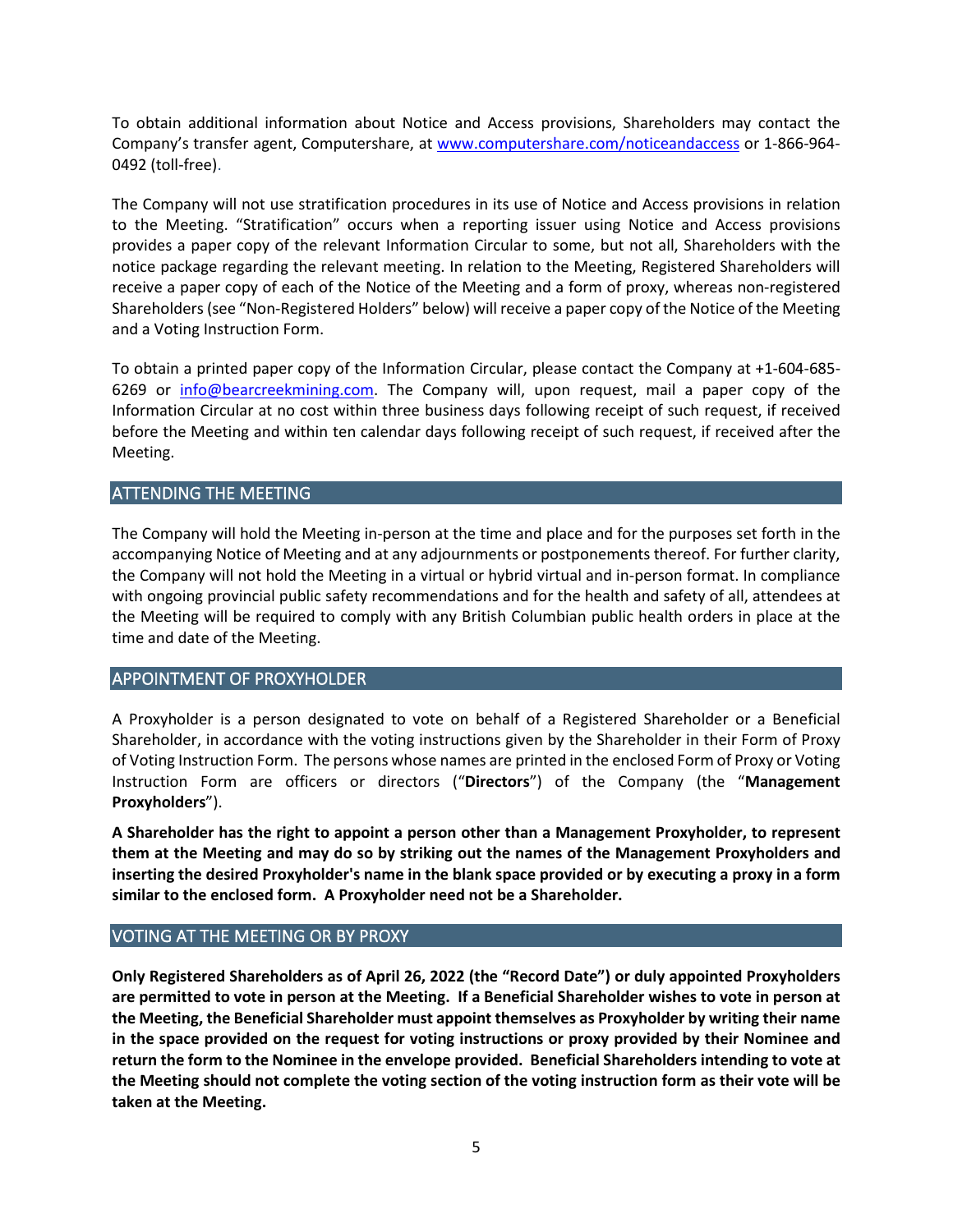Shares represented by a properly executed proxy will be voted or be withheld from voting on each matter referred to in the Notice of Meeting in accordance with the instructions of the Shareholder on any ballot that may be called for and if the Shareholder specifies a choice with respect to any matter to be acted upon, the shares will be voted accordingly.

If a Shareholder does not specify a choice and the Shareholder has appointed one of the Management Proxyholders as Proxyholder, the Management Proxyholder will vote in favour of the matters specified in the Notice of Meeting and in favour of all other matters proposed by management at the Meeting.

The enclosed form of proxy also gives discretionary authority to the person named therein as proxyholder with respect to amendments or variations to matters identified in the Notice of Meeting and with respect to other matters which may properly come before the Meeting. At the date of this Information Circular, management of the Company knows of no such amendments, variations or other matters to come before the Meeting.

# <span id="page-5-0"></span>COMPLETION AND RETURN OF PROXY

Completed forms of proxy must be submitted electronically in accordance with the instructions thereon, or mailed to Computershare's office at 510 Burrard Street, 3<sup>rd</sup> Floor, Vancouver, British Columbia V6C 3B9.

Whether submitted electronically or by mail, **in order to be counted at the Meeting, proxies must be received before the proxy cutoff time of 2:00 PM (Pacific Time) on Monday, June 6, 2022,** or in the case of adjournment or postponement of the Meeting, not less than 48 hours (excluding Saturdays, Sundays and holidays) prior to the revised time of the adjourned or postponed Meeting. The Chair of the Meeting, in his or her sole discretion, has the authority to accept proxies that are received subsequent to the proxy cutoff time but there is no assurance that proxies received subsequent to the proxy cutoff time will be accepted.

# <span id="page-5-1"></span>BENEFICIAL SHAREHOLDERS

In accordance with securities regulatory policy, the Company has distributed copies of the relevant Meeting materials to Nominees for distribution to Beneficial Shareholders.

Nominees are required to forward the Meeting materials to Beneficial Shareholders to seek their voting instructions in advance of the Meeting. Shares held by Nominees can only be voted in accordance with the instructions of the Beneficial Shareholder. The Nominees often have their own form of proxy, mailing procedures, and provide their own return instructions. Beneficial Shareholders that wish to vote by proxy should carefully follow the instructions they receive from the Nominee holding their Shares to ensure that their Shares are properly voted at the Meeting.

As described above under Voting at the Meeting or By Proxy, Beneficial Shareholders that wish to vote at the Meeting in person should appoint themselves as Proxyholder by writing their name in the space provided on the request for voting instructions or proxy provided by the Nominee and return the form to the Nominee in the envelope provided.

# <span id="page-5-2"></span>NON-OBJECTING BENEFICIAL OWNERS

These Meeting materials are being sent to both Registered Shareholders and Beneficial Shareholders owning Shares in the capital of the Company. The Company is sending the Meeting materials directly to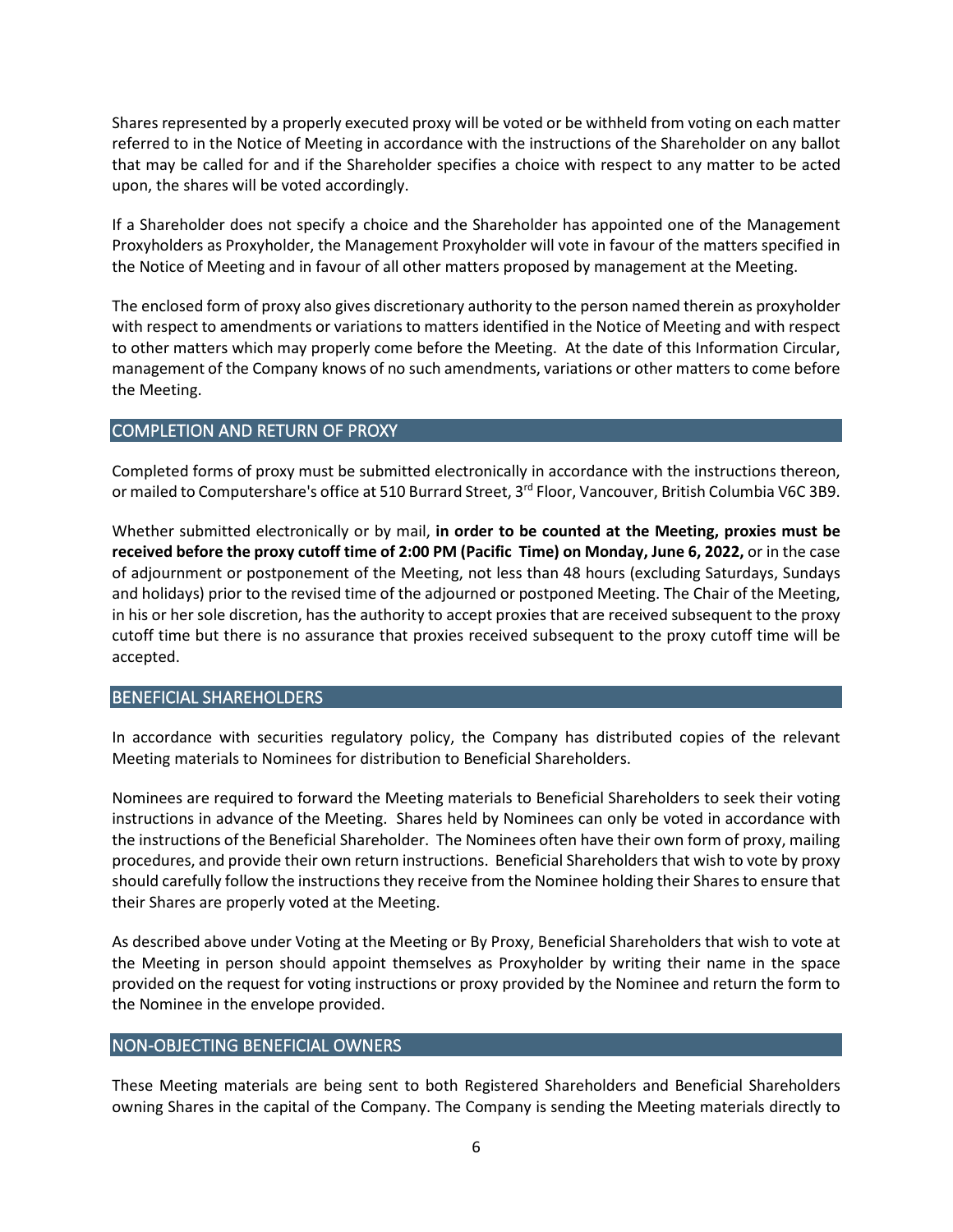"non-objecting beneficial owners" ("**NOBOs**") as defined under NI 54-101. If you are a Beneficial Shareholder, and the Company or its agent has sent these materials directly to you (instead of through a Nominee), your name and address and information about your NOBO holdings of Bear Creek securities have been obtained in accordance with applicable securities regulatory requirements from the Nominee(s) holding your shares on your behalf. By choosing to send these materials to you directly, the Company (and not the Nominee(s) holding your shares on your behalf) has assumed responsibility for (i) delivering these materials to you and (ii) executing your proper voting instructions. Please return your voting instructions as specified in the request for voting instructions.

## <span id="page-6-0"></span>OBJECTING BENEFICIAL OWNERS

The Company does not intend to pay for Nominees to deliver the Meeting materials and Form 54-101F7 – *Request for Voting Instructions Made by Intermediary* to "objecting beneficial owners" ("**OBOs**"), as defined under NI 54-101. As a result, OBOs will not receive the Meeting materials unless their respective Nominee assumes the delivery costs.

# <span id="page-6-1"></span>REVOCABILITY OF PROXY

In addition to revocation in any other manner permitted by law, a Registered Shareholder, his or her attorney authorized in writing or, if the Shareholder is a corporation, a corporation under its corporate seal or by an officer or attorney thereof duly authorized, may revoke a proxy by instrument in writing, including a proxy bearing a later date. The instrument revoking the proxy must be deposited at the Company's registered office, at any time up to and including the last business day preceding the date of the Meeting, or any adjournment thereof, or with the Chair of the Meeting on the day of the Meeting.

Only Registered Shareholders have the right to revoke a proxy. Beneficial Shareholders who wish to change their vote should contact their respective Nominees to revoke their proxy on their behalf before the proxy cut-off time (see "Completion and Return of Proxy", above).

## <span id="page-6-2"></span>INTEREST OF CERTAIN PERSONS IN MATTERS TO BE ACTED UPON

Except as set out herein, no person who has been a Director or executive officer of the Company at any time since the beginning of the Company's last financial year, no proposed nominee of management of the Company for election as a Director of the Company, and no associate or affiliate of the foregoing persons, has any material interest, direct or indirect, by way of beneficial ownership or otherwise, in the matters to be acted upon at the Meeting other than the election of Directors or the appointment of auditors.

## <span id="page-6-3"></span>VOTING SECURITIES AND PRINCIPAL HOLDERS THEREOF

The authorized capital of the Company consists of an unlimited number of common Shares ("**Common Shares**") without par value. As of April 26, 2022 (the Record Date and the date of this Information Circular), there are 149,003,132 Common Shares issued and outstanding. The Company has only one class of Shares.

Persons who are Registered Shareholders at the close of business on the Record Date will be entitled to receive notice of the Meeting and to vote at the Meeting on the basis of one vote for each Common Share held.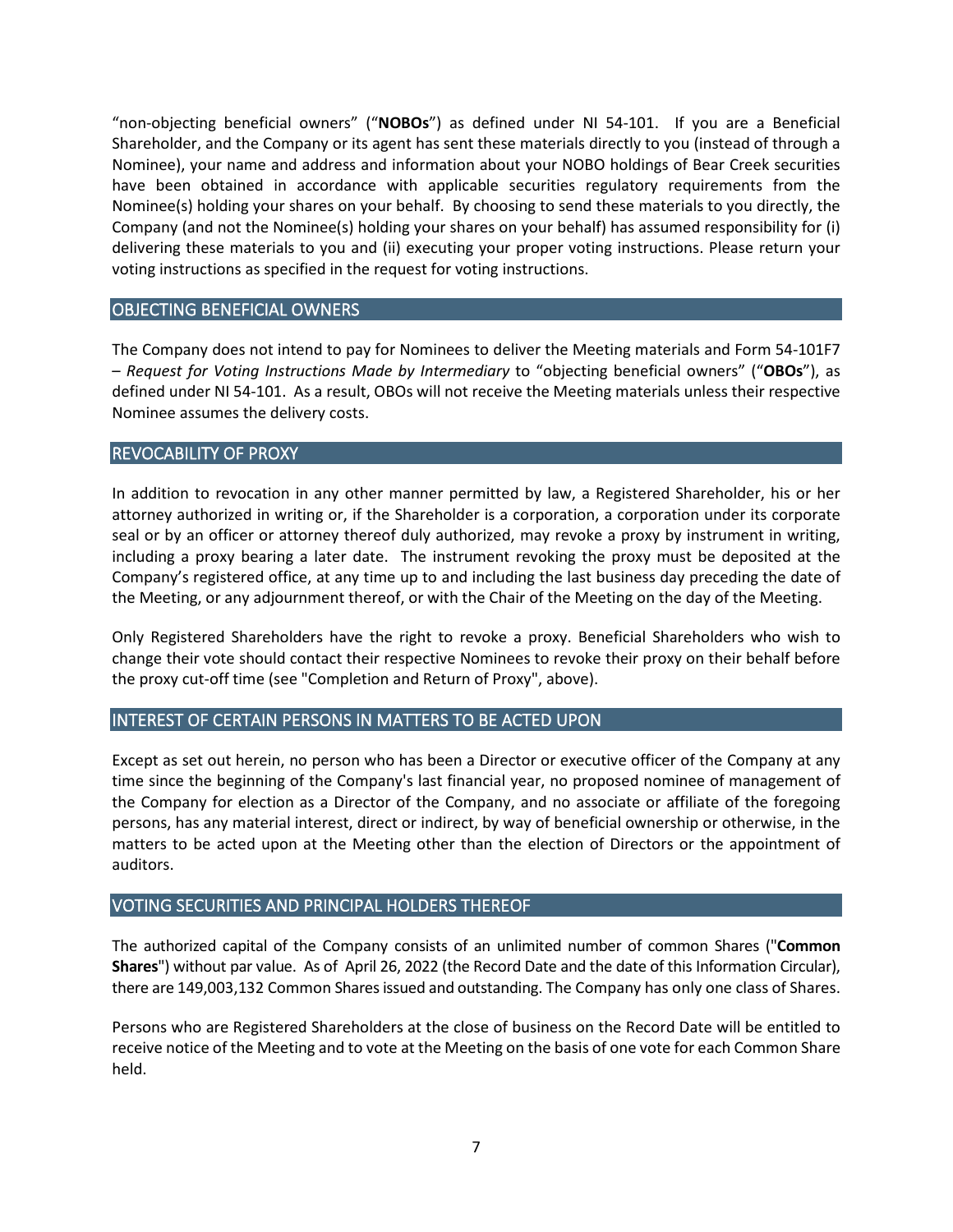To the knowledge of the Directors and executive officers of the Company, no person beneficially owns, or controls or directs, directly or indirectly, shares carrying 10% or more of the voting rights attached to all shares of the Company as of the date of this Information Circular, except the following:

| <b>Name</b>                                 | <b>Number of Shares Beneficially</b><br><b>Owned, Controlled or Directed,</b><br>Directly or Indirectly <sup>(1)</sup> | Percentage of<br><b>Outstanding</b><br><b>Shares</b> |
|---------------------------------------------|------------------------------------------------------------------------------------------------------------------------|------------------------------------------------------|
| Equinox Gold Ltd.                           | 24,730,000                                                                                                             | 16.60%                                               |
| Equinox Partners Investment Management, LLP | 17,219,438                                                                                                             | 11.56%                                               |

(1) Beneficial ownership of these shares is not known by the Company.

## <span id="page-7-0"></span>BUSINESS OF THE MEETING

To the knowledge of the Company's Directors, the only matters to be placed before the Meeting are those set forth in the accompanying Notice of Meeting and more particularly discussed below.

#### <span id="page-7-1"></span>**PRESENTATION OF FINANCIAL STATEMENTS**

The audited consolidated financial statements of the Company for the financial year ended December 31, 2021 (the "**Financial Statements**") and the auditors' report thereon will be placed before the Meeting. The Financial Statements are available on SEDAR and on the Company's website at [https://bearcreekmining.com/investors/financial-reports/.](https://bearcreekmining.com/investors/financial-reports/)

## <span id="page-7-2"></span>**NUMBER OF DIRECTORS**

The Directors of the Company are elected at each annual meeting of the Company's Shareholders and hold office until the next annual general meeting or until their successors are appointed. Additionally, the Company's Articles of Incorporation allow the board of Directors (the "**Board**") to appoint one or more new Directors between annual meetings of Shareholders, up to a maximum of one third (1/3) of the number of Directors comprising the Board at the time of the appointment. At the Company's last annual meeting of Shareholders, held on June 8, 2021, the following eight (8) Directors were elected to hold office until the upcoming Meeting: Catherine McLeod-Seltzer, Anthony Hawkshaw, Andrew Swarthout, Kevin Morano, Stephen Lang, Erfan Kazemi, Alfredo Bullard, and Alan Hair. The Board recommends setting the number of directors at eight (8) for the ensuing year.

*Shareholder approval will be sought to fix the number of Directors of the Company at eight. The Management Proxyholders named in the form of proxy which accompanies this Information Circular intend to vote FOR the resolution to set the number of Directors of the Company at eight unless the Shareholder has specified in the form of proxy that the Common Shares represented by such proxy are to be voted against such resolution.*

## <span id="page-7-3"></span>**ELECTION OF DIRECTORS**

The following table sets for the name of each of the persons proposed to be nominated by management for election as a Director for the ensuing year (each, a "**Proposed Director**") and, for each Proposed Director, their province or state (if applicable) and country of residence; their position(s) currently held with the Company; their principal occupation or employment for the last five years; the committee(s) of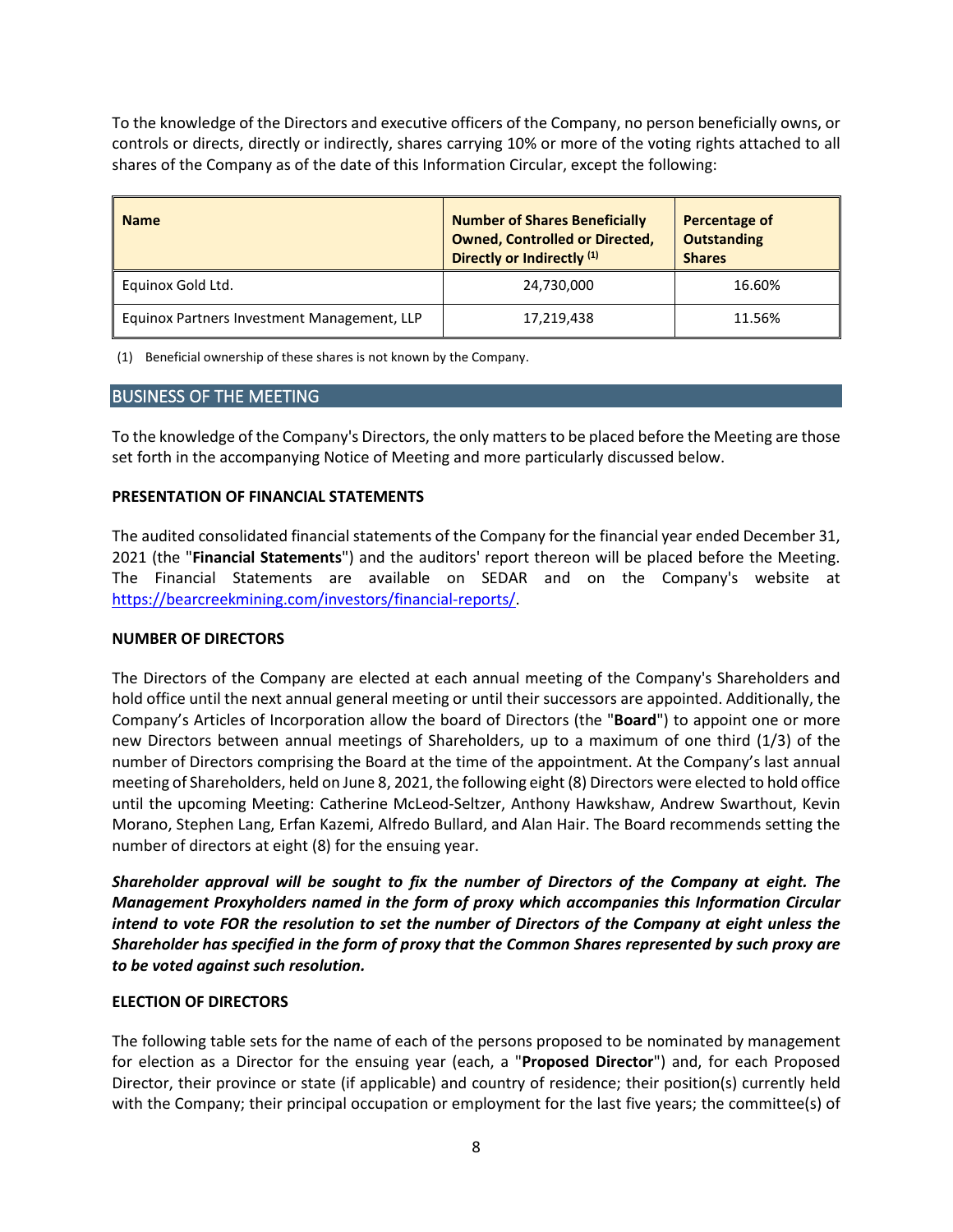the Board on they currently serve; the year in which they first became a Director of the Company; and, the approximate number of Common Shares they beneficially own, control or direct, directly or indirectly, as of the date of this Information Circular.

| <b>Name and Jurisdiction of</b><br><b>Residence</b>  | <b>Current</b><br>position(s) with<br>the Company | <b>Principal occupation</b><br>or employment and, if<br>not a previously<br>elected Director,<br>principal occupation<br>or employment during<br>the past 5 years | <b>Current Board</b><br>committee<br>membership(s) <sup>(1)</sup><br>(*Chair)                        | <b>Director</b><br><b>Since</b> | <b>Number of</b><br><b>Common</b><br><b>Shares</b><br>beneficially<br>owned,<br>controlled<br>or directed,<br>directly or<br>indirectly <sup>(2)</sup> |
|------------------------------------------------------|---------------------------------------------------|-------------------------------------------------------------------------------------------------------------------------------------------------------------------|------------------------------------------------------------------------------------------------------|---------------------------------|--------------------------------------------------------------------------------------------------------------------------------------------------------|
| Catherine McLeod-Seltzer<br>British Columbia, Canada | Chair                                             | Corporate Director                                                                                                                                                | Compensation                                                                                         | September<br>30, 1999           | 1,549,895                                                                                                                                              |
| Anthony Hawkshaw<br>British Columbia, Canada         | President and<br>CEO, and<br>Director             | President and CEO,<br>and Director of Bear<br><b>Creek Mining</b><br>Corporation                                                                                  |                                                                                                      | October 1,<br>2017              | 270,433                                                                                                                                                |
| Andrew T. Swarthout<br>Utah, USA                     | Director                                          | <b>Former Executive</b><br>Chairman, and former<br>President and CEO, of<br><b>Bear Creek Mining</b><br>Corporation                                               | Operations,<br>Safety and<br>Sustainability                                                          | April 22,<br>2003               | 1,444,592                                                                                                                                              |
| Kevin Morano<br>Florida, USA                         | Director                                          | Principal of KEM<br>Capital LLC, a private<br>investment and<br>advisory firm                                                                                     | Compensation*,<br>Nominating and<br>Corporate<br>Governance                                          | April 22,<br>2003               | $1,271,262$ <sup>(3)</sup>                                                                                                                             |
| Stephen Lang<br>Missouri, USA                        | Director                                          | Corporate Director                                                                                                                                                | Nominating and<br>Corporate<br>Governance*,<br>Audit,<br>Operations,<br>Safety and<br>Sustainability | June 6,<br>2018                 | 25,000                                                                                                                                                 |
| Erfan Kazemi<br>British Columbia, Canada             | Director                                          | <b>Chief Financial Officer</b><br>of Sandstorm Gold Ltd.                                                                                                          | Audit*,<br>Nominating and<br>Corporate<br>Governance                                                 | June 6,<br>2018                 | 37,211                                                                                                                                                 |
| Alfredo Bullard<br>Lima, Peru                        | Director                                          | Lawyer, author,<br>professor and partner<br>in the legal firm of<br>Bullard Falla Ezcurra +                                                                       | Audit                                                                                                | March 6,<br>2019                | 17,500                                                                                                                                                 |
| Alan Hair<br>Ontario, Canada                         | Director                                          | Corporate Director                                                                                                                                                | Operations,<br>Safety and<br>Sustainability*,<br>Compensation                                        | September<br>16, 2019           | 12,211                                                                                                                                                 |

(1) The Board currently has four standing committees, including an Audit Committee, a Compensation Committee, a Nominating and Corporate Governance Committee, and an Operations, Safety and Sustainability Committee, and may constitute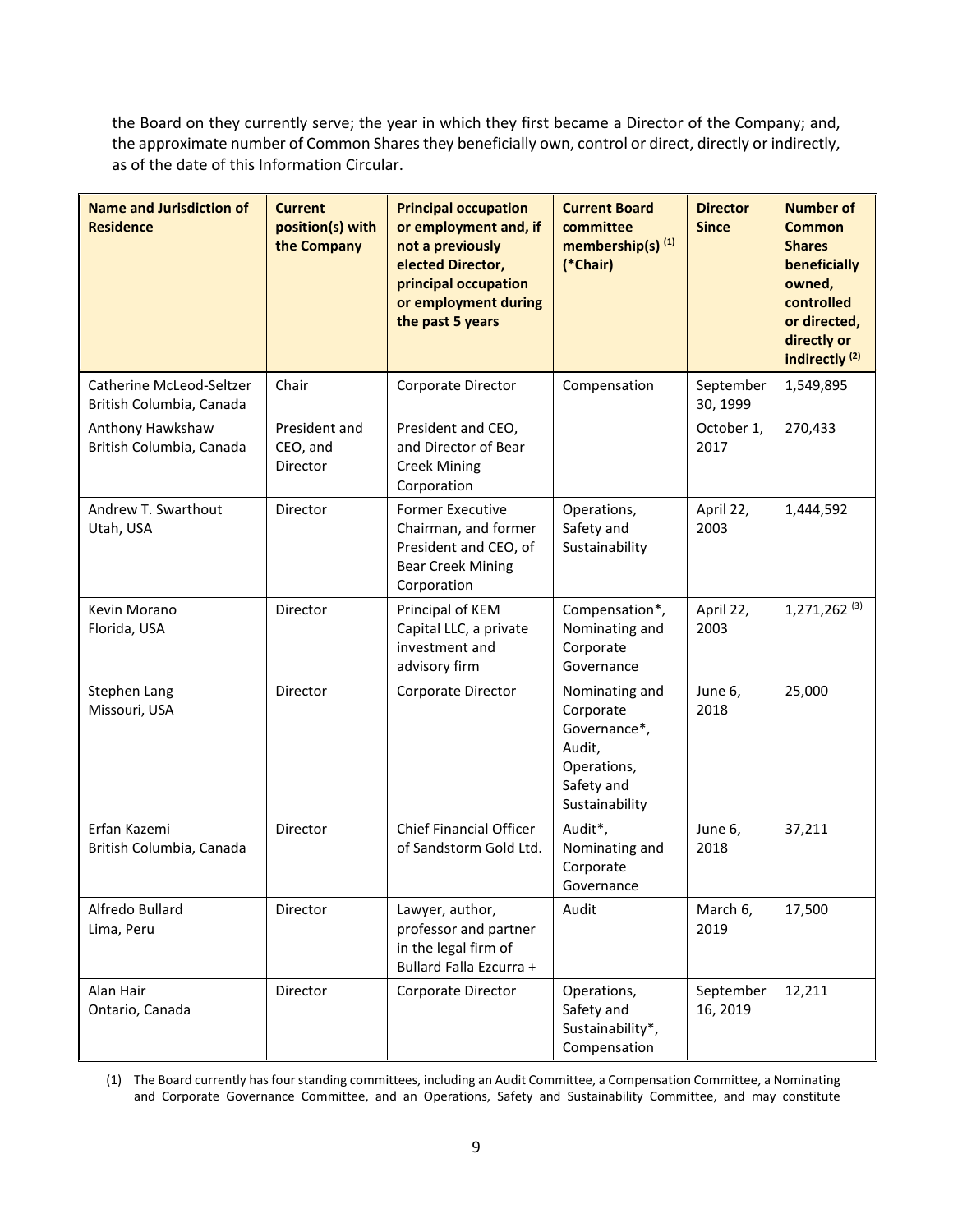additional committees as necessary. Directors are appointed to these committees annually, following their election to the Board at the Company's annual meeting of Shareholders. The current members of these committees are indicated in the table above. See also "Corporate Governance Disclosure" below.

- (2) The information as to Common Shares of the Company beneficially owned or over which a Director exercises control or direction, not being within the Company's knowledge, has been furnished by the respective Directors individually. Unless otherwise indicated, such shares are held directly.
- (3) These Common Shares are held by Mr. Morano indirectly, though KEM Capital LLC, a private investment and advisory firm controlled by Mr. Morano.

## *Corporate Cease Trade Orders or Bankruptcies*

To the knowledge of the Company, no Proposed Director is, as at the date of this Information Circular, or has been, within ten years before the date of this Information Circular, a director, chief executive officer, or chief financial officer of any company (including the Company) that:

(a) was subject to an Order (as defined below) that was issued while the Proposed Director was acting in the capacity as a director, chief executive officer, or chief financial officer; or

(b) was subject to an Order that was issued after the Proposed Director ceased to be a director, chief executive officer, or chief financial officer and which resulted from an event that occurred while that person was acting in the capacity as a director, chief executive officer or chief financial officer;

"**Order**" means a cease trade order, an order similar to a cease trade order, or an order that denied the relevant company access to any exemption under securities legislation and, in each case, that was in effect for more than 30 consecutive days.

To the knowledge of the Company, except Stephen Lang as disclosed below, no proposed Director:

- (a) is, as at the date of this Information Circular, or has been within the 10 years before the date of this Information Circular, a director or executive officer of any company (including the Company) that, while that person was acting in that capacity, or within a year of that person ceasing to act in that capacity, became bankrupt, made a proposal under any legislation relating to bankruptcy or insolvency or was subject to or instituted any proceedings, arrangement or compromise with creditors or had a receiver, receiver manager or trustee appointed to hold its assets; or
- (b) has, within the 10 years before the date of this Information Circular, become bankrupt, made a proposal under any legislation relating to bankruptcy or insolvency, or become subject to or instituted any proceedings, arrangement or compromise with creditors, or had a receiver, receiver manager or trustee appointed to hold the assets of the proposed Director; or
- (c) has been subject to:
	- (i) any penalties or sanctions imposed by a court relating to securities legislation or by a securities regulatory authority or has entered into a settlement agreement with a securities regulatory authority; or
	- (ii) any other penalties or sanctions imposed by a court or regulatory body that would likely be considered important to a reasonable security holder in deciding whether to vote for a proposed Director.

Stephen Lang was a director of Hycroft Mining Corporation ("**Hycroft**") (formerly Allied Nevada Gold Corp.) which on March 10, 2015, together with certain of its domestic direct and indirect subsidiaries, filed voluntary petitions for relief under Chapter 11 of the U.S. Bankruptcy Code in the United States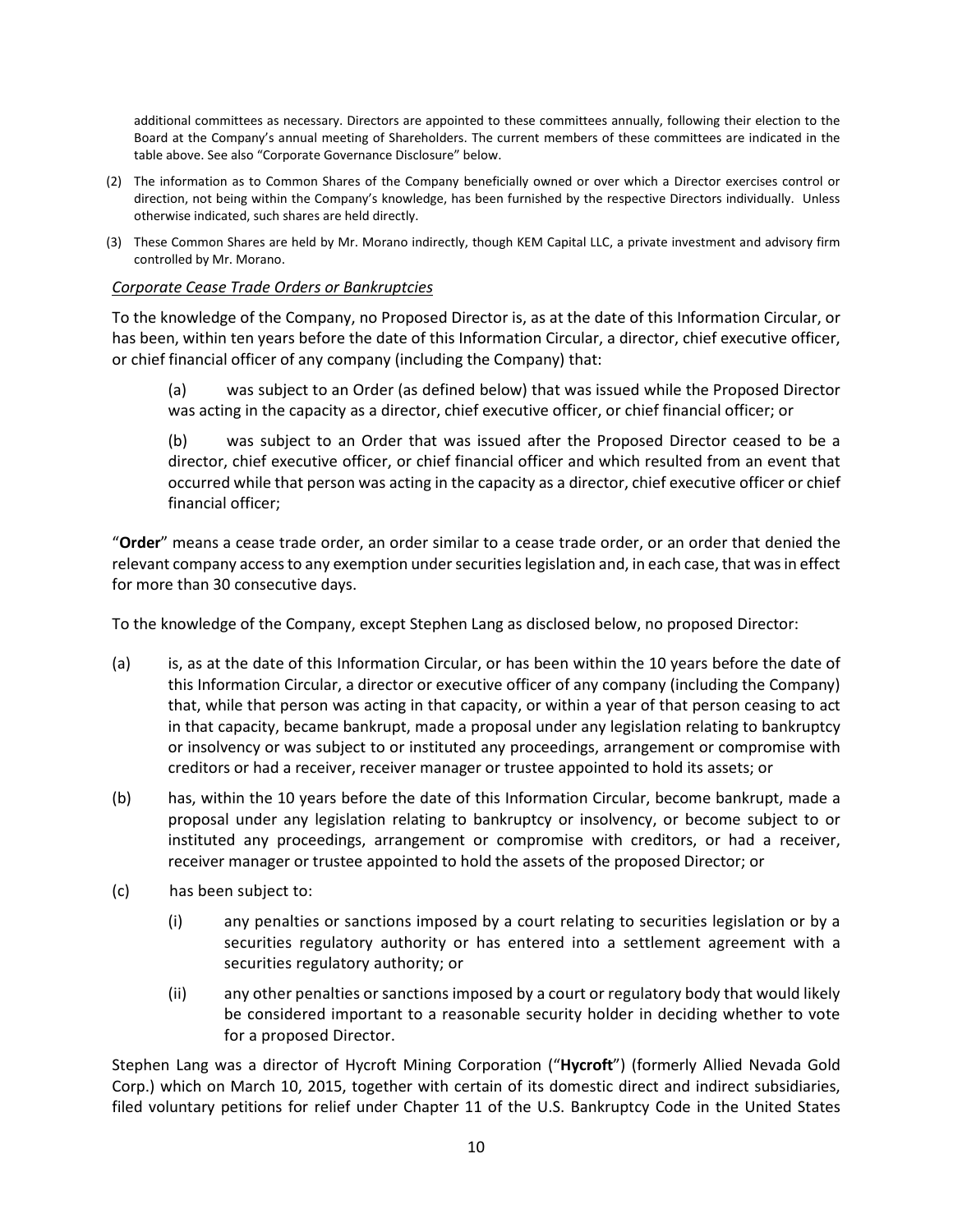Bankruptcy Court for the District of Delaware (the "**Delaware Bankruptcy Court**"). On October 8, 2015, Hycroft's Plan of Reorganization was approved by the Delaware Bankruptcy Court, and effective October 22, 2015, Hycroft completed its financial restructuring process and emerged from Chapter 11 bankruptcy.

## *Advance Notice Policy*

On April 22, 2013, the Company adopted an advance notice policy (the "**Advance Notice Policy**"), which was ratified, confirmed, authorized, and approved by Shareholders at the Company's annual general meeting held on May 29, 2013. The Advance Notice Policy is available on the Company's website. The Advance Notice Policy sets forth procedures for Shareholders to nominate a person for election as a Director of the Company and stipulates a deadline by which Shareholders must notify the Company of their intention to nominate Directors and information that must be provided in respect of the nominating Shareholder and their Director nominee(s).

As of the date of this Information Circular, the Company has not received any Director nominations pursuant to the Advance Notice Policy.

*The Board recommends voting FOR the election of each of the eight proposed Directors listed above. The Management Proxyholders named in the form of proxy which accompanies this Information Circular intend to vote FOR the election to the Board of the eight proposed Directors listed above unless the Shareholder has specified in the form of proxy that the Common Shares represented by such proxy are to be withheld from voting in respect thereof.*

## <span id="page-10-0"></span>**APPOINTMENT OF AUDITORS**

PricewaterhouseCoopers LLP has served as the independent auditors for the Company since August 1, 2006. On the advice of the Audit Committee, the Board recommends the re-appointment of PricewaterhouseCoopers LLP as auditor for the Company for the ensuing year at a remuneration to be fixed by the Directors.

*Shareholder approval will be sought for this appointment. The Management Proxyholders named in the form of proxy which accompanies this Information Circular intend to vote FOR the resolution to appoint PricewaterhouseCoopers LLP as the Company's auditor for the ensuing year at a remuneration to be fixed by the Directors unless the Shareholder has specified in the form of proxy that the Common Shares represented by such proxy are to be voted against such resolution.*

## <span id="page-10-1"></span>**APPROVAL OF ROLLING STOCK OPTION PLAN**

Under the policies of the TSX Venture Exchange (the "**Exchange**"), a "rolling" stock option plan must be approved or re-approved by Shareholders annually. Prior to November 24, 2021, the Exchange's Policy 4.4, which formerly governed only incentive stock options, was revised and expanded to include all securities based compensation instruments. All securities based compensation plans requiring shareholder approval after November 24, 2021 are subject to the provisions of, and must comply with, the new Policy 4.4 ("**Policy 4.4**").

In order to ensure its compliance with Policy 4.4, the Company has revised its rolling stock option plan dated March 19, 2008 (the "**2008 Plan**"), which was approved by Shareholders on May 22, 2008 and annually thereafter, most recently at the Company's annual meeting of Shareholders held on June 8, 2021. The revised stock option plan (the "**2022 Plan**"), which was approved by the Board on April 26, 2022, is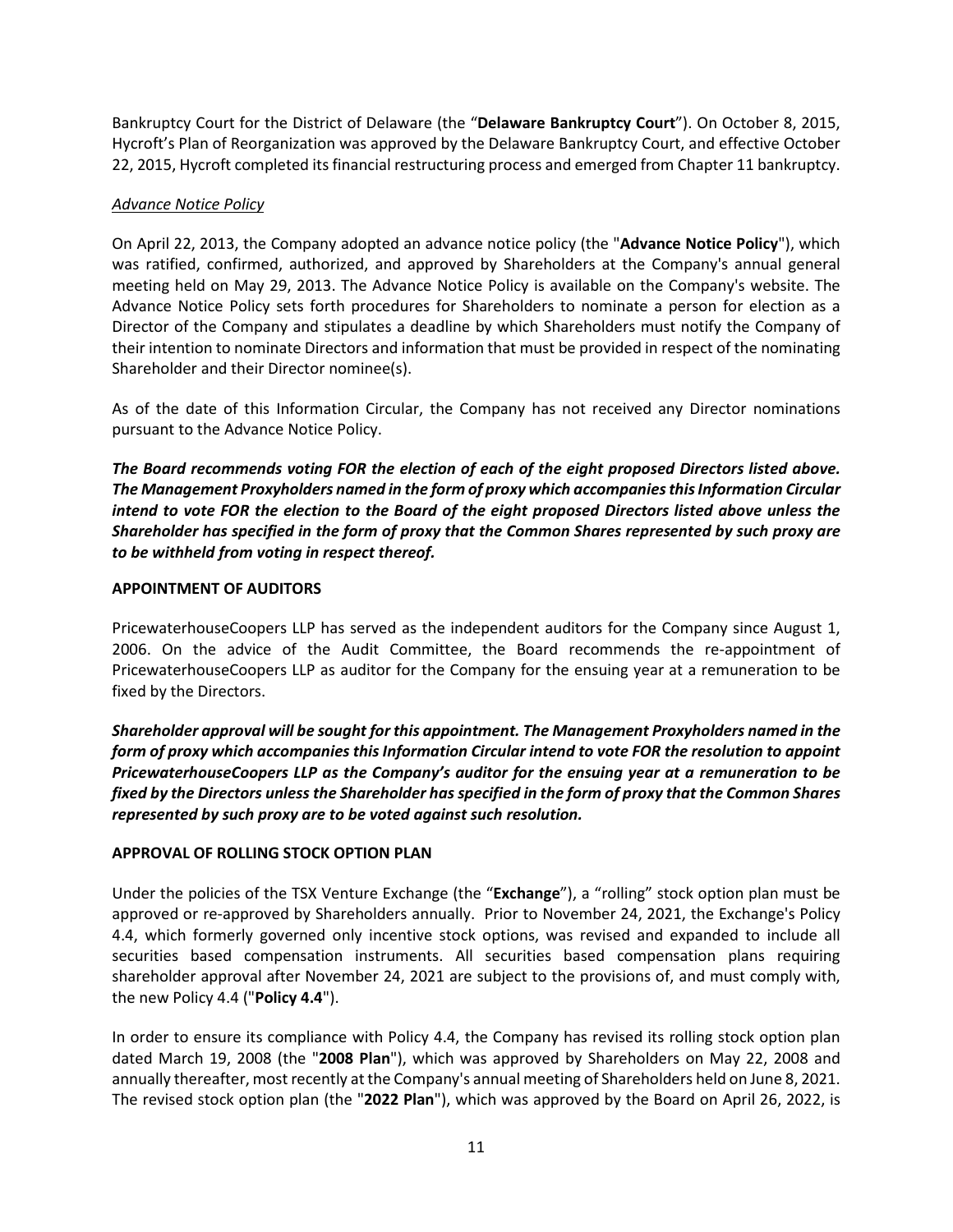materially unchanged from the 2008 Plan, with minor revisions adopted to align with terminology used in Policy 4.4. The 2022 Plan will be implemented if, and as of the date on which it is, approved by Shareholders as discussed further below.

#### *2022 Stock Option Plan*

As the 2022 Plan is a "rolling stock option plan", the maximum number of Common Shares that may be reserved for issuance pursuant to outstanding stock options will be 10% of the Company's issued and outstanding Common Shares as constituted on the date of any grant of incentive stock options ("**Options**") under the 2022 Plan (the "**SOP Limit**").

The purpose of the 2022 Plan is to allow the Company to grant Options to Directors, officers, employees and consultants, as additional compensation and as an opportunity to participate in the Company's success. Additionally, the 2022 Plan is designed to attract and retain high-caliber management and employees in a highly competitive market for competent technical personnel in the natural resources sector. The granting of such Options is intended to align such persons' interests with that of the Company's Shareholders.

Under the 2022 Plan, Options are exercisable over periods of up to 10 years as determined by the Board of Directors and are required to have an exercise price no less than the closing market price of the Company's shares on the trading day immediately preceding the day on which the Company announces the grant of options (or, if the grant is not announced, the closing market price prevailing on the day that the option is granted), less the applicable discount, if any, permitted by the policies of the Exchange and approved by the Board of Directors. Pursuant to the 2022 Plan, the Board of Directors may from time to time authorize the issue of Options to Directors, officers, employees, and consultants of the Company and its subsidiaries or employees of companies providing management or consulting services to the Company or its subsidiaries. The maximum number of Common Shares that may be issued pursuant to Options previously granted and those granted under the Plan will be 10% of the issued and outstanding Common Shares at the time of the grant. In addition, the number of shares which may be reserved for issuance to any one individual may not exceed (without Shareholder approval) 5% of the issued shares on a yearly basis or 2% if the optionee is an Investor Relations Service Provider (as defined in Exchange Policy 1.1) or a consultant. The 2022 Plan contains no vesting requirements but permits the Board of Directors to specify a vesting schedule at its discretion, subject to the Exchange's minimum vesting requirements.

All Options governed by the 2008 Plan that are outstanding as of the date of implementation of the 2022 Plan (the "**Existing Options**") will count against the number of shares reserved for issuance under the 2022 Plan as long as such options remain outstanding. Upon implementation of the 2022 Plan, all Existing Options will forthwith be governed by the 2022 Plan; however, any vesting schedule imposed by the 2008 Plan in respect of the Existing Options will remain in full force and effect.

The 2022 Plan provides that if a Change of Control (as defined in the 2022 Plan) occurs, or if the Company is subject to a take-over bid, all shares subject to Options shall immediately become vested and may thereupon be exercised in whole or in part by the Option holder. The Board may also accelerate the expiry date of outstanding Options in connection with a take-over bid.

The 2022 Plan contains adjustment provisions with respect to outstanding Options in cases of share reorganizations, special distributions, and other corporation reorganizations, including an arrangement or other transaction under which the business or assets of the Company become, collectively, the business and assets of two or more companies with the same Shareholder group upon the distribution to the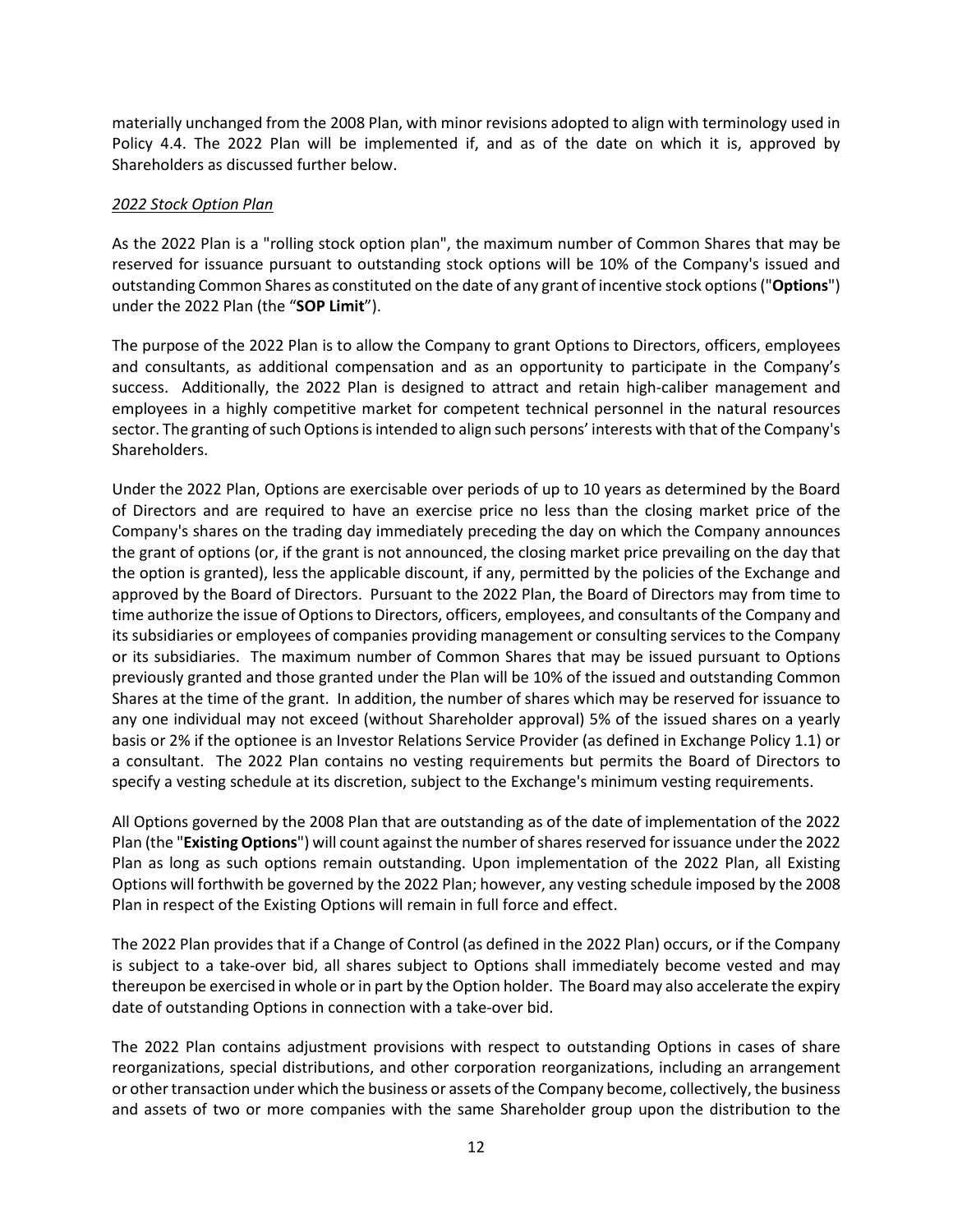Company's Shareholders, or the exchange with the Company's Shareholders, of securities of the Company or securities of another company.

The 2022 Plan provides that, on the death or disability of an Option holder, all vested Options will expire at the earlier of 365 days after the date of death or disability and the expiry date of such Options. Where an optionee is terminated for cause, any outstanding Options (whether vested or unvested) are cancelled as of the date of termination. If an optionee retires or voluntarily resigns or is otherwise terminated by the Company other than for cause, then all vested Options held by such optionee will expire at the earlier of (i) the expiry date of such Options and (ii) the date which is 90 days (30 days if the optionee was an Investor Relations Service Provider) after the optionee ceases its office, employment or engagement with the Company.

The 2022 Plan contains a provision that, if pursuant to the operation of an adjustment provision of the 2022 Plan an optionee receives options (the "**New Options**") to purchase securities of another company (the "**New Company**") in respect of the optionee's Options under the 2022 Plan (the "**Subject Options**"), the New Options shall expire on the earlier of: (i) the expiry date of the Subject Options; (ii) if the optionee does not become an eligible person in respect of the New Company, the date that the Subject Options expire pursuant to the applicable provisions of the 2022 Plan relating to expiration of Options in cases of death, disability or termination of employment discussed in the preceding paragraph above (the "**Termination Provisions**"); (iii) if the optionee becomes an eligible person in respect of the New Company, the date that the New Options expire pursuant to the terms of the New Company's stock option plan that correspond to the Termination Provisions; and (iv) the date that is two (2) years after the optionee ceases to be an eligible person in respect of the New Company or such shorter period as determined by the Board.

The 2022 Plan also contains a blackout provision. In accordance with good corporate governance practices and as recommended by National Policy 51-201 - *Disclosure Standards*, the Company imposes blackout periods restricting the trading of its securities by Directors, officers, and any other insiders of the Company during periods surrounding the release of annual and interim financial statements and at other times when deemed necessary by management and the Board of Directors. To ensure that holders of outstanding Options are not prejudiced by the imposition of such blackout periods, any outstanding Options with an expiry date occurring during a blackout period or within five days thereafter will be automatically extended to a date that is 10 trading days following the end of the blackout period.

## *Effect of Long Term Incentive Plan on 2022 Plan*

In addition to the 2022 Plan, the Company's Board adopted a long-term incentive plan (the "**LTIP**") effective April 2, 2016, providing the Company with the ability to grant deferred share units ("**DSUs**") and restricted share units ("**RSUs**") to eligible participants. The LTIP was approved by disinterested Shareholders (defined as Shareholders other than Insiders, including Directors and senior officers of the Company, to whom units may be granted under the LTIP, and their associates) at the Company's annual general meeting held on June 2, 2016.

The LTIP is a fixed number plan, which, in accordance with Exchange Policy 4.4, does not require annual Shareholder approval and hence remains subject to the terms and provisions of Exchange Policy 4.4 as constituted at the time the LTIP was approved by Shareholders. The LTIP is described under "Elements of Executive Compensation", below, and more thoroughly in the Company's Information Circular dated April 20, 2016, available on SEDAR and on the Company's website.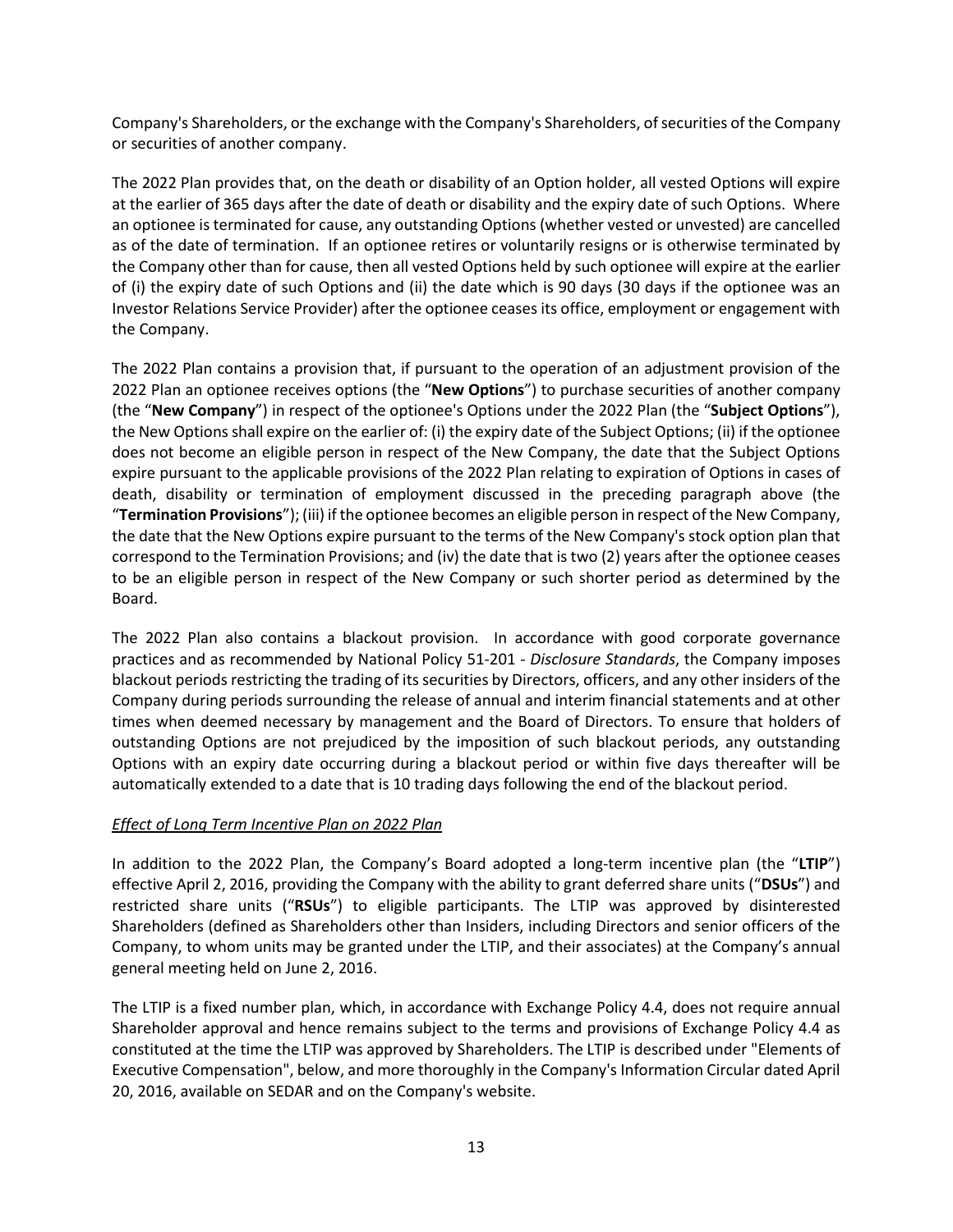Under the rules of the Exchange, the SOP Limit is impacted by the LTIP. While the maximum number of Common Shares the Company is entitled to issue from treasury under the LTIP for payments in respect of awards of DSUs and RSUs is an aggregate of 5,000,000 Common Shares (the "LTIP Limit"). The 2022 Plan is affected by the LTIP insomuch as the SOP Limit of the 2022 Plan, together with the LTIP, may not result in:

- (i) the number of Common Shares reserved for issuance exceeding 10% of the outstanding issue;
- (ii) the number of Common Shares reserved for issuance to Insiders exceeding 10% of the outstanding issue;
- (iii) the issuance to insiders, within a one-year period, of a number of Common Shares exceeding 10% of the outstanding issue; or
- (iv) the issuance to any one insider and such insider's associates, within a one-year period, of a number of Common Shares exceeding 5% of the outstanding issue.

The SOP Limit (being 10% of the total number of issued and outstanding Common Shares) of the 2022 Plan is reduced by a number equal to the actual number of Common Shares reserved for issuance under outstanding awards of DSUs and RSUs granted under the LTIP, up to a number equal to the LTIP Limit (being an aggregate of 5,000,000 Common Shares). As of the date of this Information Circular, 1,000,000 RSUs and 1,000,000 DSUs have been granted to Directors and officers of the Company.

A copy of the 2022 Plan is available on request from the Company.

The Shareholders at the Meeting will be asked to pass an ordinary resolution approving the 2022 Plan. All Shareholders present at the Meeting, whether in person or by proxy, will be entitled to vote on the following resolution:

**"BE IT RESOLVED THAT the Company's Stock Option Plan dated April 26, 2022, be and is hereby ratified, confirmed and approved with such additional provisions and amendments of a clerical or non-material nature, provided that such are not inconsistent with the Policies of the TSX Venture Exchange, as the Directors of the Company may deem necessary or advisable."**

*Management of the Company believes approval of the 2022 Plan as described above is in the best interests of the Company and recommends that Shareholders vote FOR the ordinary resolution to approve the 2022 Plan. Management Proxyholders named in the form of proxy which accompanies this Information Circular intend to vote FOR the resolution to approve the 2022 Plan unless the Shareholder has specified in the form of proxy that the Common Shares represented by such proxy are to be voted against such resolution. If shareholder approval of the 2022 Plan is not obtained at the Meeting, the 2022 Plan will not be implemented. Any outstanding Options will continue to be governed by the 2008 Plan and no new Options will be granted unless and until a new stock option plan is approved by Shareholders.*

# <span id="page-13-0"></span>STATEMENT OF EXECUTIVE COMPENSATION

## <span id="page-13-1"></span>**COMPENSATION DISCUSSION AND ANALYSIS**

## *Compensation Objectives*

The objectives of the Company's executive compensation program are: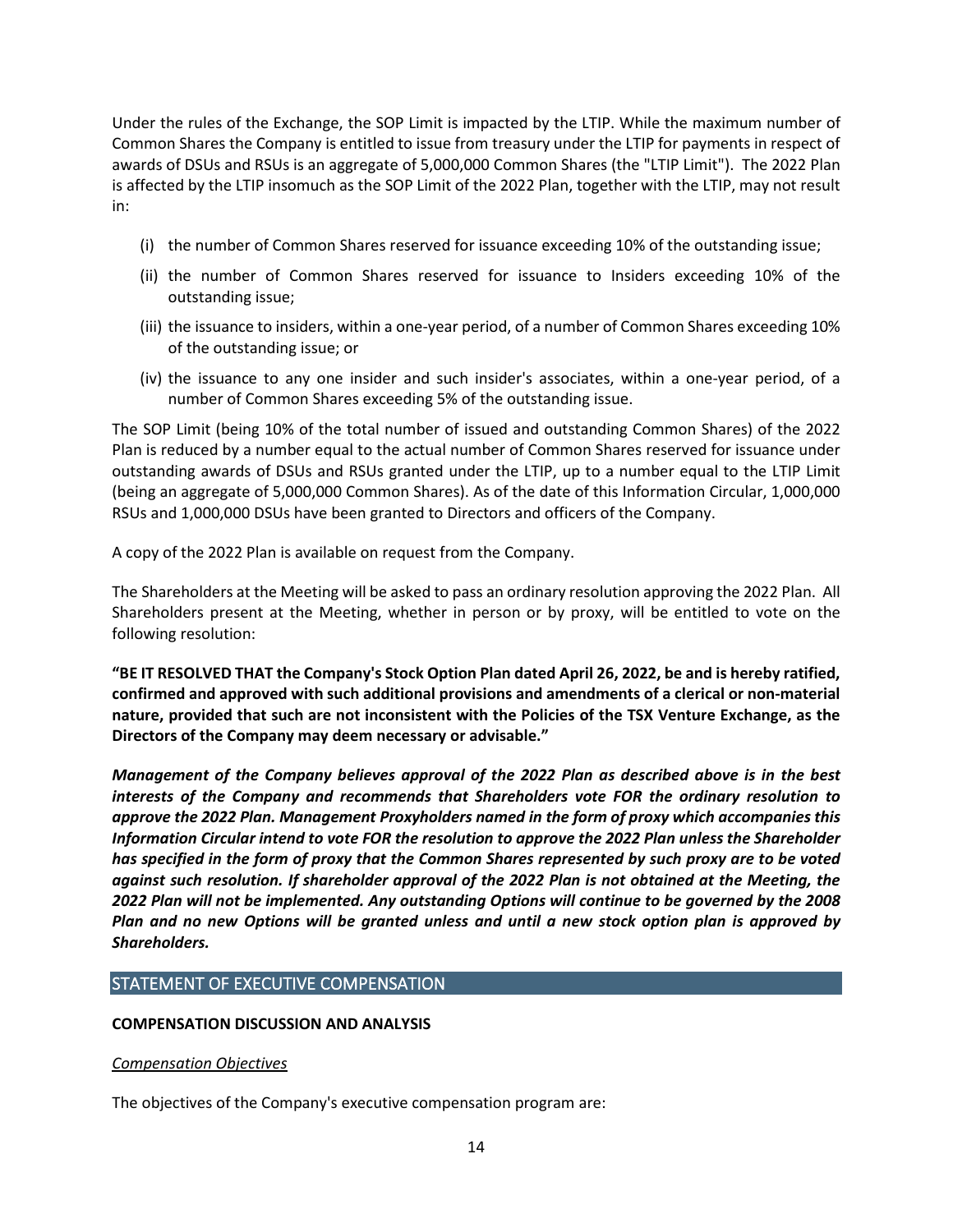- to attract and retain highly qualified individuals;
- to align the interests of executives with those of Shareholders; and,
- to link elements of individual executives' compensation to their performance in achieving the Company's corporate goals and executing its strategy.

The Company offers compensation to its executives consisting of a base salary, cash bonus awards, and equity-based awards in the form of Options, RSUs and DSUs (RSUs and DSUs collectively referred to as "**Share Based Awards**"). Competitive base salary levels serve to attract and retain executive talent. The granting of Options and Share Based Awards serves to align the interest of executives with those of the Company's Shareholders, and eligibility for cash bonus awards and the potential size of individual Option and Share Based Awards, being at the discretion of the Board, further act as incentive for executives to achieve corporate objectives related to their position and to successfully execute the Company's corporate strategy. Additional information related to Option and Share Based Awards is provided above, under " Approval of Rolling Stock Option Plan" and below, under "Option and Share Based Awards".

## *Role of the Compensation Committee*

The Board is responsible for approving all compensation matters related to the Company's executives. To assist with the oversight of the Company's executive compensation program, the Board has established a Compensation Committee consisting of three independent Directors. As mandated in its charter, the Compensation Committee is responsible for ensuring the Company's executive compensation levels are competitive and sufficiently motivating to attract, hire, retain, and inspire the Company's executives, and for recommending compensation paid to Directors (see "Director Compensation" below). A copy of the Compensation Committee charter is available on the Company's website.

The Compensation Committee reviews the salary levels of the Company's Named Executive Officers ("**NEO**s") and other senior executives on a regular basis, at least annually. The Compensation Committee reviews the performance of senior executive officers in discussions with the CEO and reviews the performance of the CEO in an executive session without the CEO present.

The Company does not currently have a prescriptive executive compensation plan. When making compensation decisions regarding the Company's executives, the Compensation Committee considers the level of responsibility, experience, and skills of the executive, the executive's performance in relation to achievement of the Company's strategic goals, the executive's performance in managing unplanned situations, the financial and operating performance of the Company, and general market conditions and trends relevant to the Company and the mining industry in general. The Compensation Committee compares the Company's executive compensation levels and components to compensation information for mining and mineral exploration companies sourced from independent survey data, including *The Bedford Report – Board and Executive Compensation in the Mining Industry*, published by the Bedford Consulting Group Inc. to ensure its executive compensation levels are comparable to industry ranges for companies of a comparable size. The Compensation Committee may also compare the Company's executive compensation levels and components to publicly available compensation information that is prepared or collected by the Company (see "Benchmarking", below). While it has not done so during the past three financial years, the Compensation Committee has the authority to engage a third-party consultant to assist the Compensation Committee in its review of the Company's executive or Director compensation programs.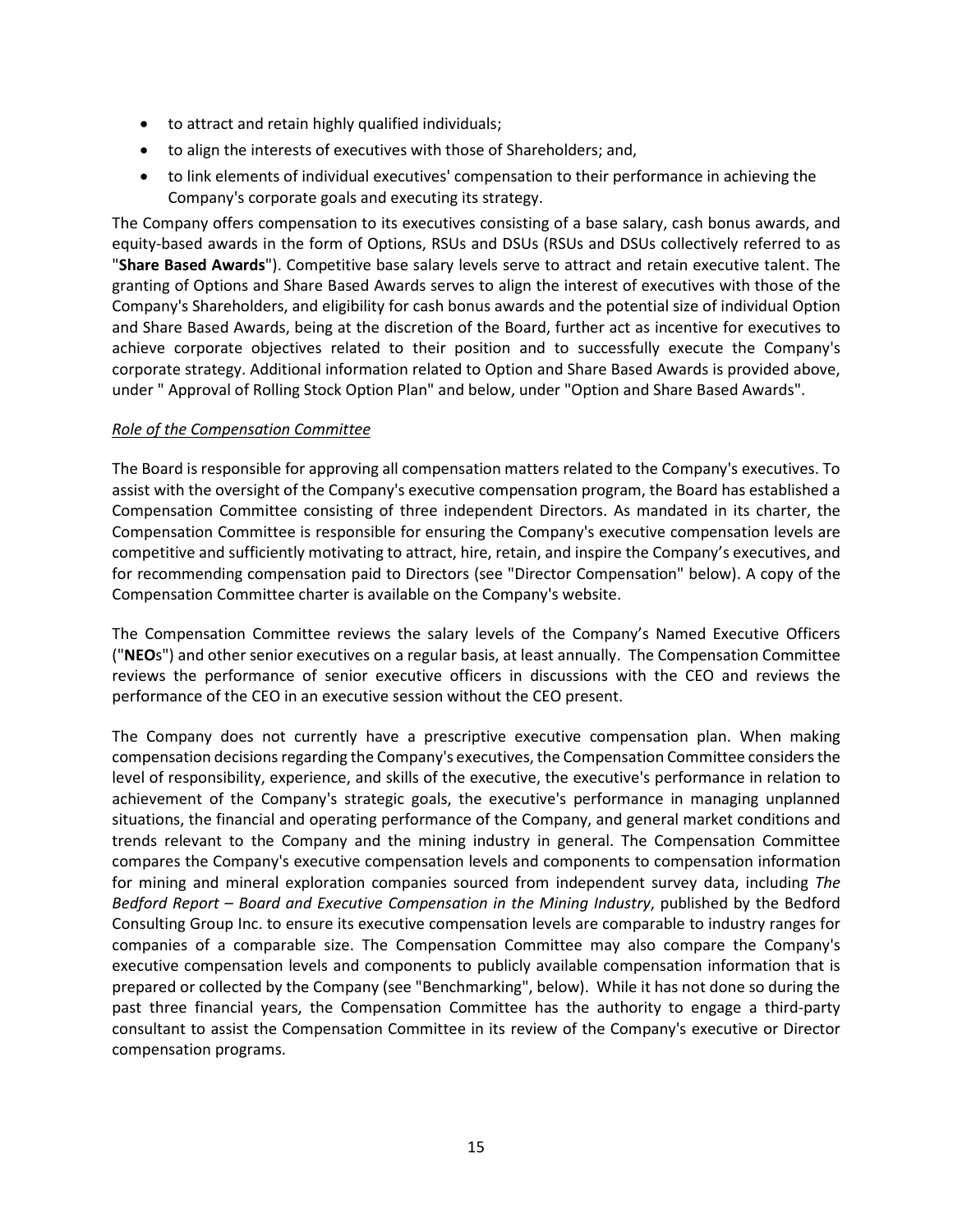## *Benchmarking*

The Company has determined that as it executes its growth strategy, formal benchmarking of its executive compensation to a peer group is warranted. In April 2021, the Compensation Committee selected a peer group of precious metals focused, late exploration, development, or junior producer companies with projects in North and South America (including Discovery Metals; Integra Resources; Bluestone Resources; Alexco Resource; Orla Mining; Sabina Gold and Silver; Silvercrest Metals; MAG Silver; Wesdome Gold Mines; Americas Gold and Silver; Great Panther Mining and Victoria Gold) against which to benchmark its executive and Director compensation levels and components.

During 2021 the Company conducted a comparison of its executive and Director compensation levels and components to those of its peer group and concluded its executive compensation components and total compensation levels were substantially aligned with its peer group. Recommendations regarding the Company's Director Compensation Plan stemming from this peer group comparison are discussed further below under "Director Compensation". The Compensation Committee also utilized its members' substantial executive experience in the mining industry and their knowledge of typical mining industry executive compensation levels, as well as publicly available broad-based surveys of mining industry executive compensation, as additional references in determining its 2021 executive and Director compensation-related recommendations.

#### *Elements of Executive Compensation*

#### Base Salary

The Board approves the initial base salary paid to each of the Company's executives when the executive is made an offer of employment. An executive's initial base salary is recommended by the Compensation Committee, based on the committee members' knowledge of typical mining industry salary levels commensurate with the executives' level of experience and skill set. Thereafter, the Compensation Committee conducts annual executive salary reviews, based on management recommendations for executives other than the CEO and upon their analysis in respect of the CEO (as described above, under "Role of the Compensation Committee"). These annual management salary reviews consider each executives' performance in relation to achievement of the Company's corporate strategic goals, as well as current labour market conditions and executive retention priorities, to determine whether an increase in their base salary should be recommended to the Board. The base salary level of an executive may otherwise be increased in connection to his or her promotion within the Company or to ensure alignment with industry market standards.

#### Bonuses

The Company's executives are eligible for cash bonuses, if and as provided in their employment agreements. In its annual management compensation review, the Compensation Committee may consider, and recommend the Board approve, the payment of a cash bonus to one or more executives to reward the achievement of performance goals or successful execution of the Company's corporate strategy. The Company does not generally award cash bonuses to all executives as part of its annual executive compensation.

The Compensation Committee considers the award of cash bonuses annually, taking into consideration the Company's financial condition and prevailing market conditions as well as executives' performance. The Company does not currently generate revenue and strives to use its cash balances judiciously. For the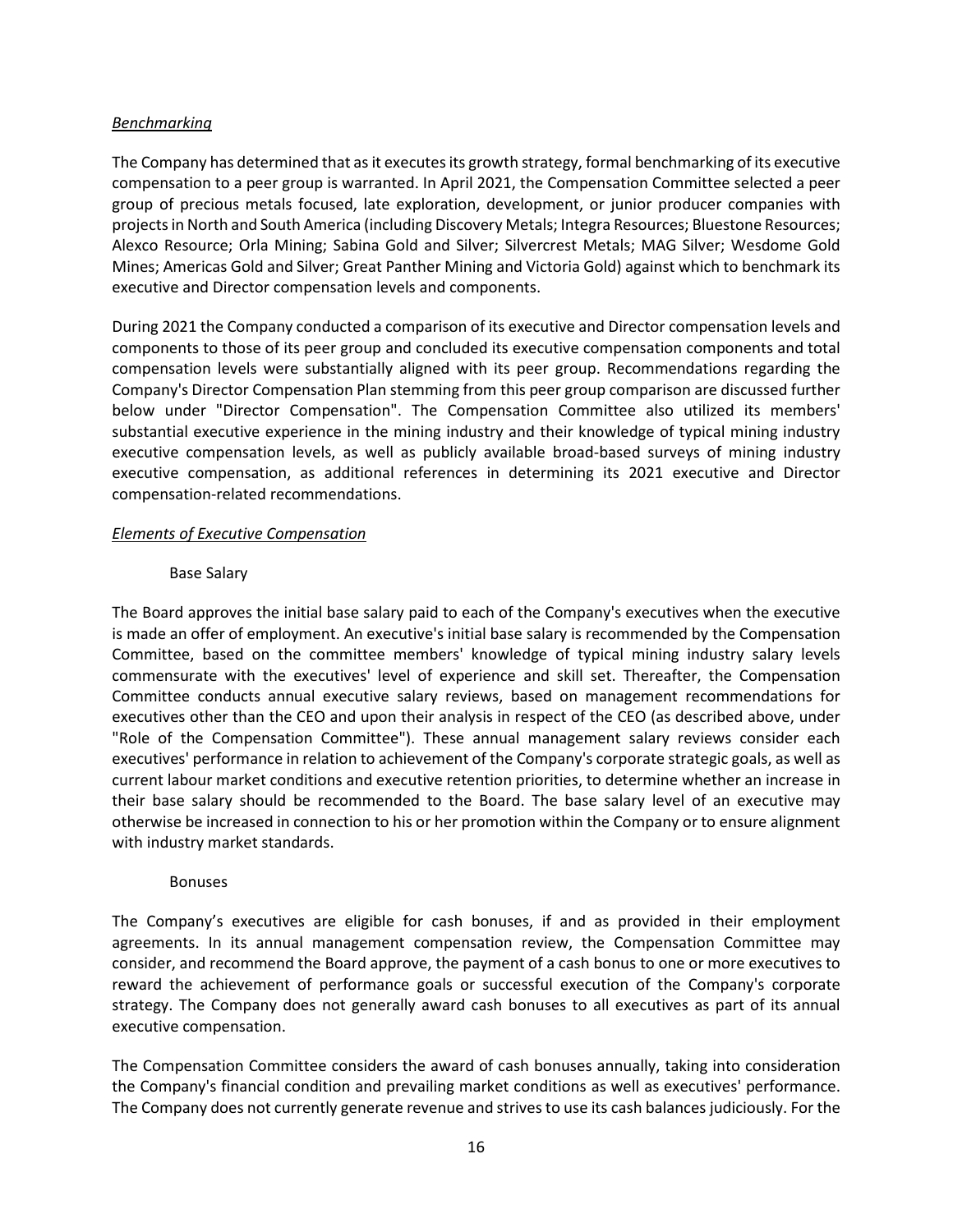year ended December 31, 2021 the Company's treasury was primarily directed toward advancing its mineral projects. As a result, the Compensation Committee did not recommend cash bonus awards for any of its executives during any of the three the most recently completed financial years.

# Option and Share Based Awards

The Compensation Committee has the responsibility to administer the compensation policies related to the Company's executive management, including compensation made by way of the granting of Options and Share Based Awards. The Company believes that having the ability to manage overall compensation by including the flexible and discretionary award of Options and/or Share Based Awards, helpsit to attract and retain Directors, executives, and employees by providing them with an opportunity to participate in Bear Creek's future success and to align the interests of such eligible participants with the Company's interests and the interests of its Shareholders.

## *Stock Option Plan*

All Options currently under grant to the Company's executives, Directors, and other eligible participants were granted pursuant to the 2008 Plan.

If approved by Shareholders at the Meeting, as described above, the 2022 Plan, which was approved by the Board of Directors on April 26, 2022 will govern the Company's award of incentive stock options to executives and other eligible participants. In awarding Options to executives, the Board takes into consideration each executive's level of responsibility and their impact or contribution to the longer-term operating performance of the Company as well asthe overall compensation of the executive including the number and exercise price of options, if any, previously granted to them. These considerations ensure that such Option grants are in accordance with the policies of the Exchange and closely align the interests of the executive with the interests of Shareholders. The Board determines the vesting provisions of all Option grants, subject to the policies of the Exchange.

A description of the material terms of the 2022 Plan is provided under the heading "Approval of Rolling Stock Option Plan" above. The column entitled "Option-Based Awards" in the NEO Summary Compensation and Director Compensation tables, below, provides further details regarding Options awarded to the Company's NEOs and Directors during the three most recently completed financial years.

# *Long-Term Incentive Plan*

The LTIP provides the Company with the ability to grant RSUs and DSUs to eligible participants (as defined in the LTIP). The LTIP was adopted by the Board on April 2, 2016, and approved by disinterested Shareholders (defined as Shareholders other than Insiders, including Directors and senior officers of the Company, to whom units may be granted under the LTIP, and their associates) at the Company's annual general meeting held on June 2, 2016. Under the LTIP, an officer, Director, employee, or consultant of the Company who has been designated by the Company for participation, and who agrees to participate, in the LTIP, is eligible to receive RSUs pursuant to the LTIP. An officer, Director, or employee (but not a consultant) of the Company who has been designated by the Company for participation, and who agrees to participate, in the LTIP is eligible to receive DSUs pursuant to the LTIP.

The LTIP is described in the Company's information circular dated April 20, 2016 (a copy of which is available on SEDAR and on the Company's website) and a synopsis is provided above under the heading "Approval of Rolling Stock Option Plan".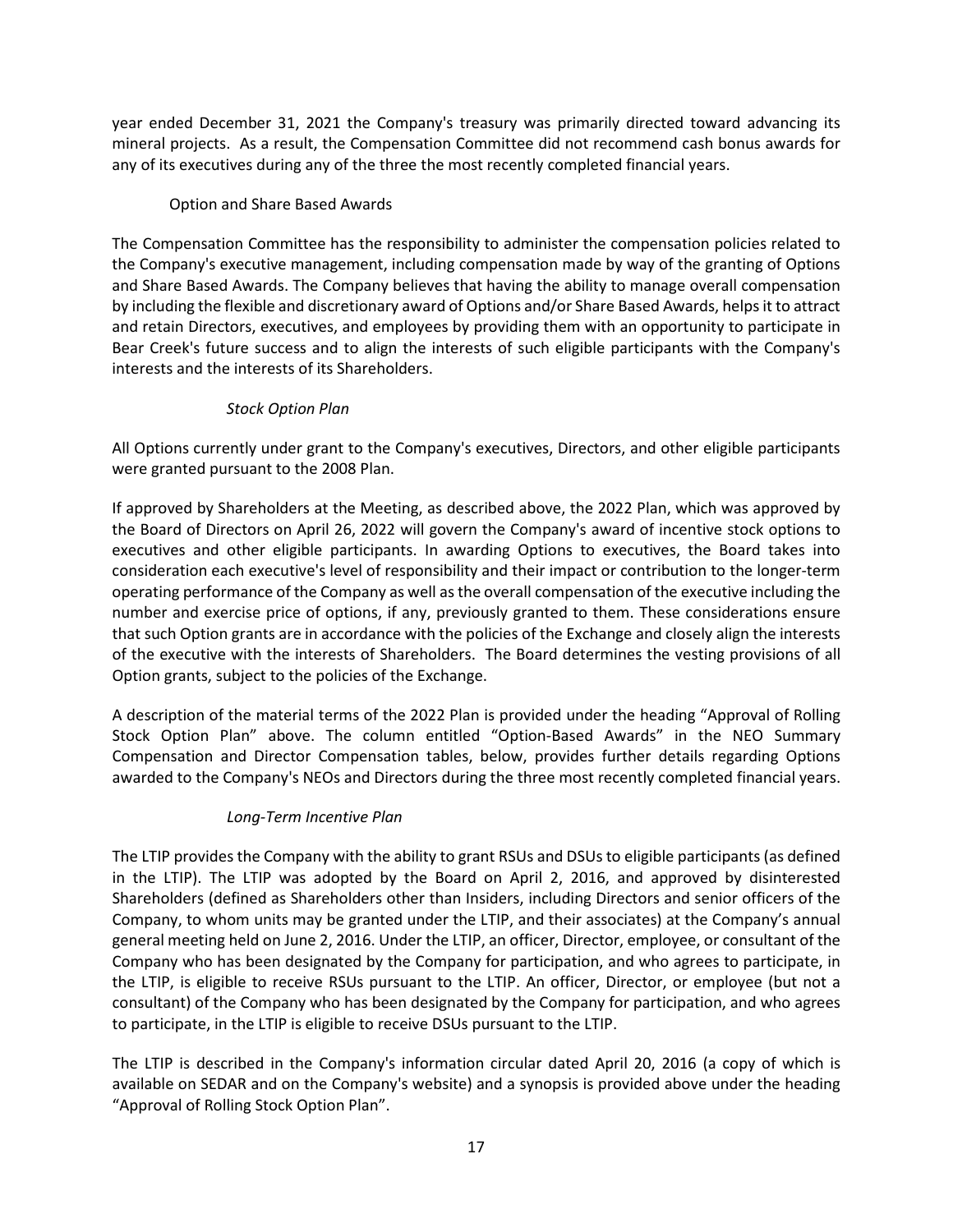During the financial years ended December 31, 2020 and 2021 the Company granted a cumulative total of 2,000,000 RSUs and DSUs to eligible persons under the LTIP, as described in the following table.

| Date of Award  | Type of Award | Cumulative<br>number<br>awarded to<br><b>NEOs</b> | Cumulative<br>number<br>awarded to<br><b>Directors</b> | Cumulative<br>number<br>awarded to<br>other eligible<br>persons | Cumulative<br>total of Award |
|----------------|---------------|---------------------------------------------------|--------------------------------------------------------|-----------------------------------------------------------------|------------------------------|
| April 22, 2020 | <b>RSU</b>    | 400,000                                           | 550,000                                                | 50,000                                                          | 1,000,000                    |
| April 26, 2021 | <b>DUS</b>    | 375,000                                           | 550,000                                                | 75,000                                                          | 1,000,000                    |

The column entitled "Share Based Awards" in the NEO Summary Compensation and Director Compensation tables, below, providesfurther details regarding RSUs and DSUs awarded to the Company's NEOs and Directors for the three most recently completed financial years.

## *Compensation Risk Considerations*

The Compensation Committee considers the implications of risk associated with the Company's compensation policies and practices, and if necessary, recommends corrective action in relation to any compensation policies and practices that could encourage officers, Directors, or employees to take inappropriate or excessive risks that could negatively impact the Company. Under the terms of its charter, the Compensation Committee reports to the Board at least annually with regard to the Committee's consideration of such risks.

Executive compensation comprises both short-term compensation in the form of a base salary and longterm compensation through the award of Options and Share Based Awards. This structure ensures that executive officer compensation is industry-competitive, performance-based and incentivizing. By providing a significant portion of executive compensation in the form of Options and Share Based Awards, which are both long-term and "at risk", the Company's compensation of executives is linked to the achievement of business results and the creation of Shareholder value.

Subject to the policies of the Exchange, the Board sets out the vesting provisions in each Option, RSU and DSU agreement. As the benefits of such compensation, if any, are not realized until a significant period of time has passed or important milestones are achieved, the ability of executives to take inappropriate or excessive risks that are beneficial to their compensation at the expense of the Company and its Shareholders is minimal. Options typically vest over 18 months, although the vesting terms of some Option grants may be linked to the achievement of defined corporate milestones. Unless otherwise approved by the Board, RSU awards will vest over a three year period commencing on the first anniversary of the grant date, and DSUs awarded will vest only upon the awardee ceasing to be an eligible DSU Participant (as defined in the LTIP). Furthermore, except for the Board-approved base salary levels of executives and Director compensation paid pursuant to the Director Compensation Plan (as described below under "Director Compensation"), all elements of executive and Director compensation are discretionary. This provides a further disincentive for an executive or Director to take inappropriate or excessive risks at the expense of the Company or its Shareholders that would be beneficial to their shortterm compensation when their long-term compensation might be put at risk from their actions.

Due to the Company's relatively small size and its current executive group, the Board is able to closely monitor and consider any risks associated with the Company's compensation policies and practices. Risks,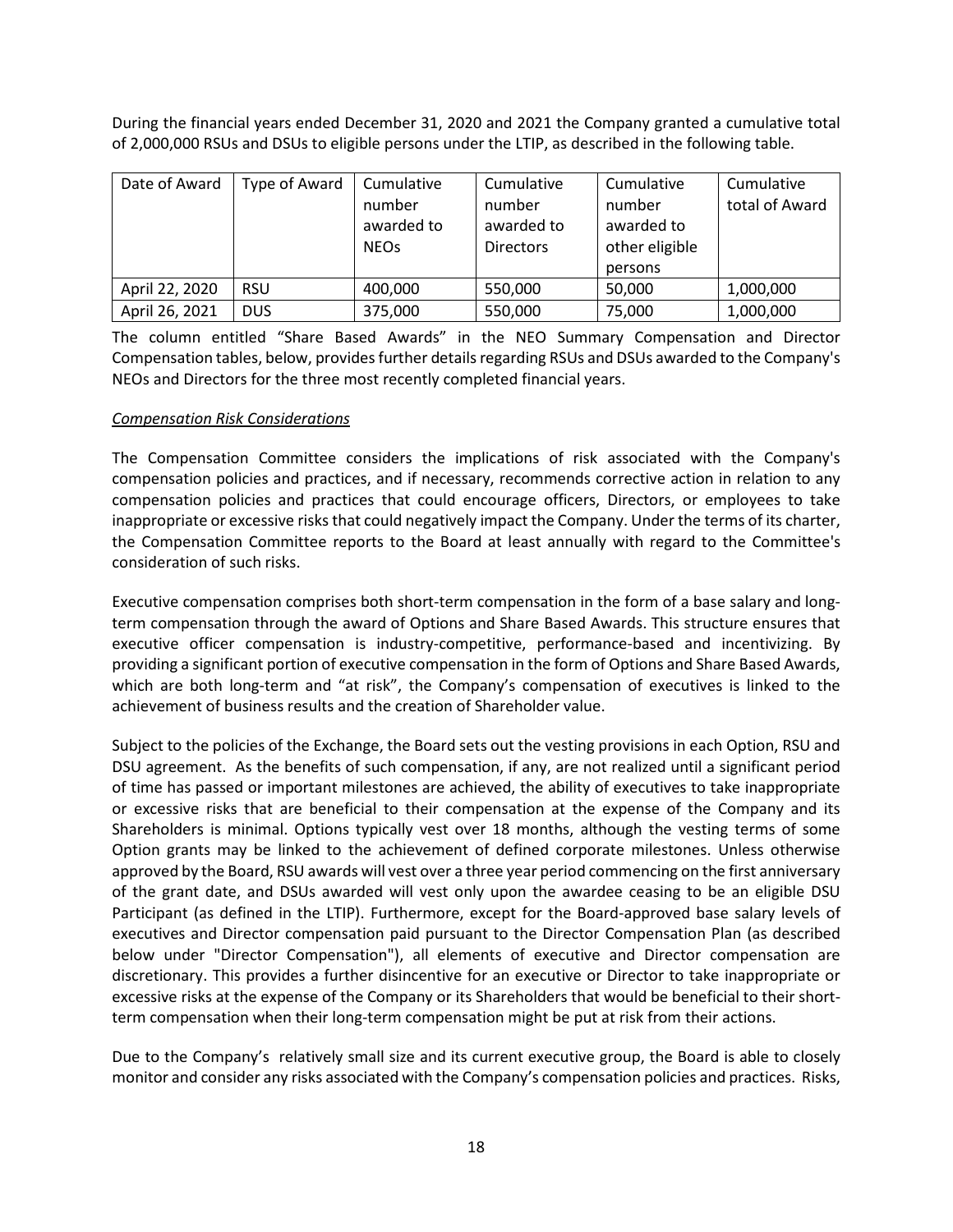if any, may be identified and mitigated through regular meetings of the Board and its committees, during which financial and other information of the Company is reviewed.

As of the date of this Information Circular, no risks have been identified arising from the Company's compensation policies and practices that are reasonably likely to have a material adverse effect on the Company.

#### *Financial Instruments*

The Company's officers and Directors are prohibited from purchasing financial instruments, including, for greater certainty, prepaid variable forward contracts, equity swaps, collars, or units of exchange funds designed to hedge or offset a decrease in the market value of the Company's securities.

#### *Compensation Governance*

The Company has a Compensation Committee, which is further described above under "Role of the Compensation Committee" and below, under "Corporate Governance Disclosure - Compensation".

#### <span id="page-18-0"></span>**NAMED EXECUTIVE OFFICERS**

The individuals listed in the table below comprise the Company's Named Executive Officers (or "**NEOs**") for the financial year ended December 31, 2021.

An NEO is a person acting as the Chief Executive Officer ("**CEO**") or Chief Financial Officer ("**CFO**") for all or any portion of the most recently completed financial year, and each of the three most highly compensated executive officers of the Company or its subsidiaries, or the three most highly compensated individuals acting in a similar capacity, as at December 31, 2021, whose individual total compensation for the most recently completed financial year exceeded C\$150,000 and any individual who would have satisfied these criteria but for the fact that the individual was neither an executive officer of the Company or its subsidiaries, nor acting in a similar capacity, at the end of the most recently completed financial year.

| Name of NEO                  | <b>Position</b>                              |
|------------------------------|----------------------------------------------|
| Anthony Hawkshaw             | <b>President and Chief Executive Officer</b> |
| Paul Tweddle                 | <b>Chief Financial Officer</b>               |
| Eric Caba <sup>(1)</sup>     | <b>Chief Operating Officer</b>               |
| Andres Franco <sup>(2)</sup> | Vice President, Corporate Development        |
| Alvaro Diaz <sup>(3)</sup>   | Vice President, Legal                        |

(1) Mr. Caba was promoted to Chief Operating Officer of the Company effective January 1, 2021.

(2) Mr. Franco serves as Vice President, Corporate Development, of the Company's wholly owned subsidiary, Bear Creek Mining SAC (the "**Subsidiary**")

(3) Mr. Diaz serves as Vice President, Legal, of the Subsidiary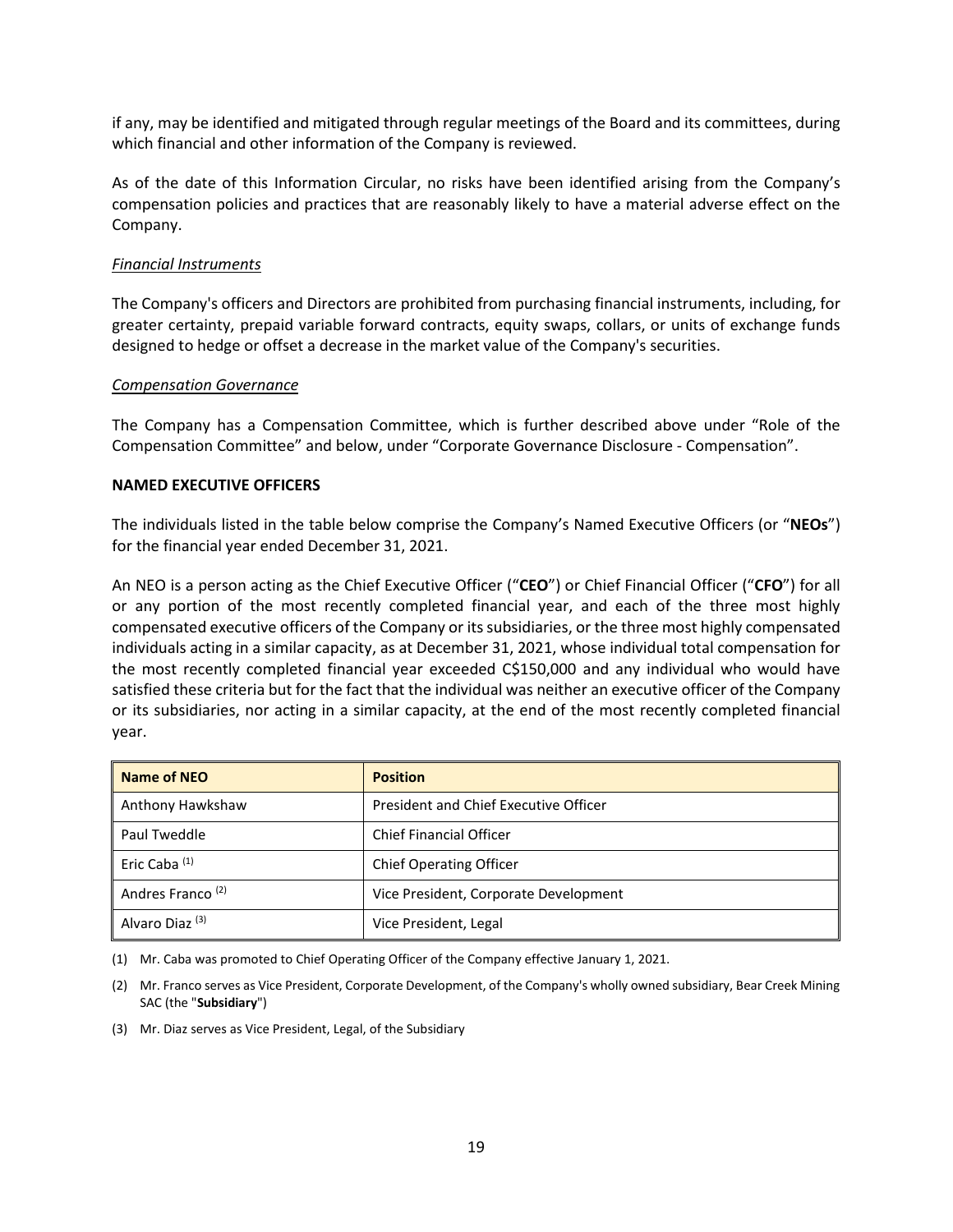#### <span id="page-19-0"></span>**SUMMARY COMPENSATION TABLE**

The following table (presented in accordance with National Instrument Form 51-102F6 - *Statement of Executive Compensation*) ("**NI-51-102F6**") sets forth all annual and long-term compensation for services in all capacities to the Company for the three most recently completed financial years of the Company, in respect of the NEOs named above.

| <b>NEO Name and</b><br><b>Principal Position</b> | Year | <b>Salary</b><br>$(US$)^{(1)}$ | Share-<br><b>Based</b><br><b>Awards</b><br>$(US$)^{(1)(2)}$ | Option-<br><b>Based</b><br><b>Awards</b><br>$(US$)^{(1)(3)}$ | <b>Non-Equity Incentive</b><br><b>Plan Compensation</b><br>(US <sup>5</sup> ) |                                     | <b>All Other</b><br><b>Compensation</b><br>(US <sup>5</sup> ) <sup>(1)</sup> | <b>Total</b><br><b>Compensation</b><br>(US <sup>5</sup> ) <sup>(1)</sup> |
|--------------------------------------------------|------|--------------------------------|-------------------------------------------------------------|--------------------------------------------------------------|-------------------------------------------------------------------------------|-------------------------------------|------------------------------------------------------------------------------|--------------------------------------------------------------------------|
|                                                  |      |                                |                                                             |                                                              | Annual<br>Incentive<br>Plans $(4)$                                            | Long-<br>term<br>Incentive<br>Plans |                                                                              |                                                                          |
| Anthony                                          | 2021 | 387,500                        | 319,057                                                     | Nil                                                          | Nil                                                                           | Nil                                 | Nil                                                                          | 706,557                                                                  |
| Hawkshaw<br>President and                        | 2020 | 350,000                        | 144,826                                                     | Nil                                                          | Nil                                                                           | Nil                                 | Nil                                                                          | 494,826                                                                  |
| <b>CEO</b>                                       | 2019 | 341,667                        | Nil                                                         | 119,366                                                      | Nil                                                                           | Nil                                 | Nil                                                                          | 461,033                                                                  |
| Paul Tweddle <sup>(5)</sup>                      | 2021 | 276,786                        | 119,646                                                     | Nil                                                          | Nil                                                                           | Nil                                 | 4,910                                                                        | 401,342                                                                  |
| <b>CFO</b>                                       | 2020 | 261,786                        | 108,624                                                     | Nil                                                          | Nil                                                                           | Nil                                 | 4,500                                                                        | 374,910                                                                  |
|                                                  | 2019 | 242,857                        | Nil                                                         | Nil                                                          | Nil                                                                           | Nil                                 | 3,680                                                                        | 246,537                                                                  |
|                                                  | 2021 | 314,286                        | 159,529                                                     | Nil                                                          | Nil                                                                           | Nil                                 | 4,120                                                                        | 477,935                                                                  |
| Eric Caba <sup>(6)</sup><br>COO                  | 2020 | 269,643                        | 108,624                                                     | Nil                                                          | Nil                                                                           | Nil                                 | 4,120                                                                        | 382,387                                                                  |
|                                                  | 2019 | 242,857                        | Nil                                                         | 198,944                                                      | Nil                                                                           | Nil                                 | 4,120                                                                        | 441,921                                                                  |
| Andres Franco                                    | 2021 | 269,025                        | Nil                                                         | Nil                                                          | Nil                                                                           | Nil                                 | Nil                                                                          | 269,025                                                                  |
| VP, Corporate                                    | 2020 | 253,929                        | Nil                                                         | Nil                                                          | Nil                                                                           | Nil                                 | Nil                                                                          | 253,929                                                                  |
| Development                                      | 2019 | 241,566                        | Nil                                                         | Nil                                                          | Nil                                                                           | Nil                                 | Nil                                                                          | 241,566                                                                  |
|                                                  | 2021 | 259,007                        | Nil                                                         | Nil                                                          | Nil                                                                           | Nil                                 | Nil                                                                          | 259,007                                                                  |
| Alvaro Diaz<br>VP, Legal                         | 2020 | 253,929                        | Nil                                                         | Nil                                                          | Nil                                                                           | Nil                                 | Nil                                                                          | 253,929                                                                  |
|                                                  | 2019 | 241,566                        | Nil                                                         | Nil                                                          | Nil                                                                           | Nil                                 | Nil                                                                          | 241,566                                                                  |

(1) All compensation amounts awarded, earned, paid, or payable are reflected in US Dollars, which is the functional/reporting currency of the Company. Amounts denominated in C\$ have been converted into US\$ for reporting purposes at an average exchange rate. For the financial year ended December 31, 2021 the average exchange rate was C\$1.25/US\$1.00 . For the financial years ended December 31, 2020 and 2019 the average exchange rate was C\$1.3403/US\$1.00 and C\$1.3268/US\$1.00, respectively. Amounts denominated in Peruvian Soles have been converted into US\$ for reporting purposes at an average exchange rate. For the financial year ended December 31, 2021 the average exchange rate was Peruvian Soles 3.86/US\$1.00. For the financial years ended December 31, 2020 and 2019 the average exchange rate was Peruvian Soles 3.51/US\$1.00 and 3.34/US\$1.00, respectively.

(2) Share-based awards consist of RSUs granted on April 22, 2020 at a Fair Market Value of C\$2.05 and DSUs granted on April 26, 2021 at a Fair Market Value of C\$1.98. The US\$ equivalent Fair Market Value of the April 22, 2020 RSU awards has been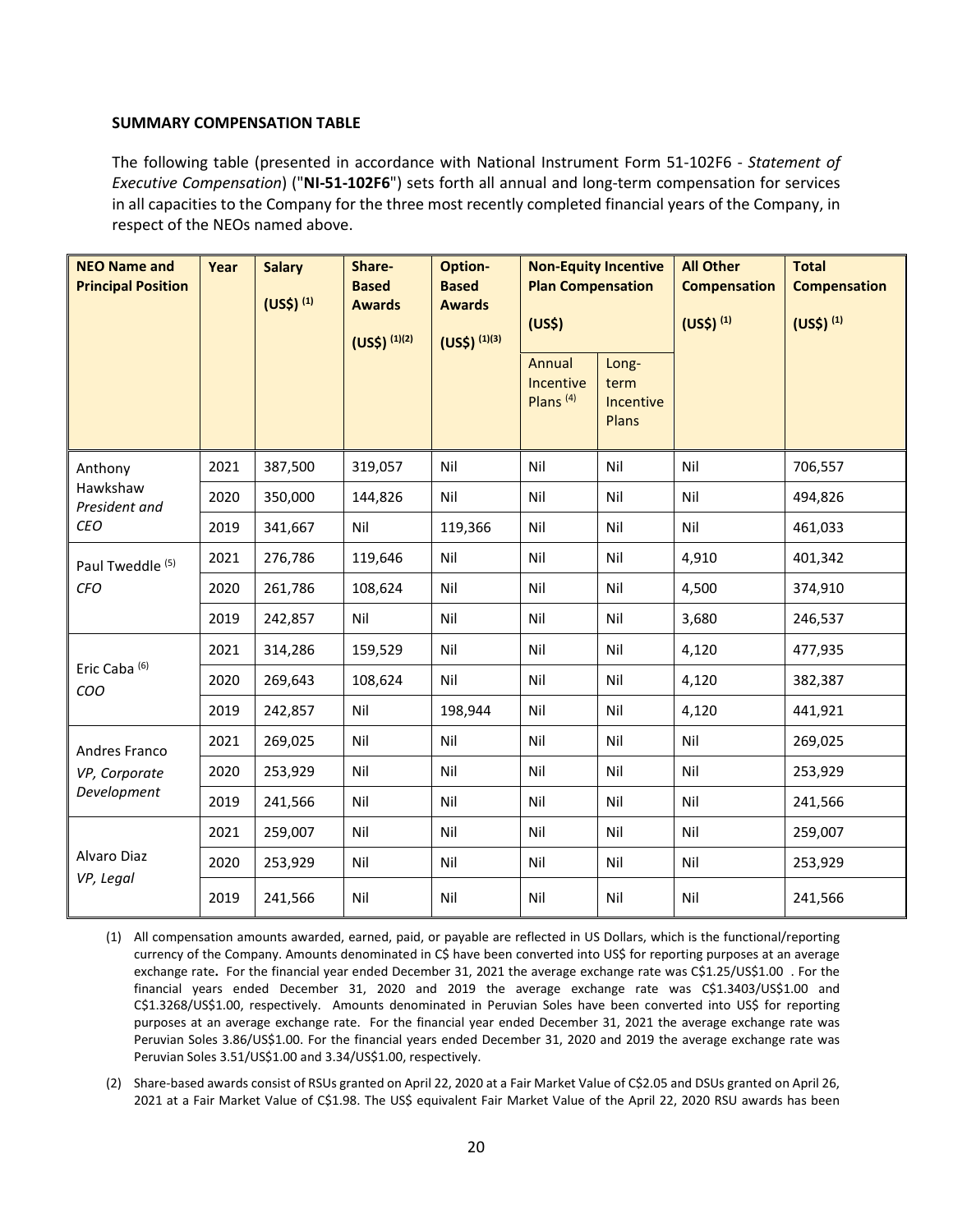calculated using the Bank of Canada US\$ exchange rate on April 22, 2020 of C\$1.4154/US\$1.00. The US\$ equivalent Fair Market Value of the April 26, 2021 DSU awards has been calculated using the Bank of Canada US\$ exchange rate on April 26, 2021 of C\$1.24/US\$1.00. The Company issued no Share-based awards during the financial year ending December 31, 2019.

The Company used the Black-Scholes model as the methodology to calculate the April 22, 2020 RSU grant date fair value and relied on the following the key assumptions and estimates in respect of these share-based awards:

|                             | Expected dividend<br>vield | Weighted average<br>expected stock | Weighted average<br>risk free interest | Expected life of<br>share awards |
|-----------------------------|----------------------------|------------------------------------|----------------------------------------|----------------------------------|
|                             |                            | price volatility                   | rate                                   |                                  |
| RSUs awarded April 22, 2020 | 0%                         | 79.64%                             | 0.34%                                  | 2.31 years                       |

The Company chose this methodology as it is consistent with the methodology used in its audited consolidated financial statements in accordance with IFRS 2 – *Share Based Payments*.

The Company used the grant date stock price as at April 26, 2021 of C\$1.98 to determine the grant date fair value of the DSUs granted on April 26, 2021.

- (3) The Company did not grant Options in 2020 or 2021. The methodology and inputs used in determining the value of Options granted in 2019 is provided in the Company's information circular dated April 16, 2020 (for the year ended December 31, 2019).
- (4) If awarded, annual incentives are paid as cash bonuses and are based on the evaluation of performance for the financial year noted but may be paid in the following year. There were no annual incentives paid to the Company's current NEO's during the financial years ended December 31, 2021, 2020, or 2019.
- (5) Other Compensation paid to Mr. Tweddle in relates to insurance premiums paid on his behalf by the Company.
- (6) Mr. Caba was promoted to the position of Chief Operating Officer effective January 1, 2021. He previously served as the Company's Senior Vice President, Project Delivery from April 1 to December 31, 2020 and as Vice President, Project Development from March 15, 2018 to March 31, 2020. Other Compensation paid to Mr. Caba relates to tax preparation services paid on his behalf by the Company.

#### <span id="page-20-0"></span>**DISCUSSION OF SUMMARY COMPENSATION TABLE**

#### *Components of Compensation*

Mr. Hawkshaw has been employed as the Company's President and CEO since October 1, 2017, at an initial annual base salary of US\$300,000. The Board approved increases to Mr. Hawkshaw's base salary to US\$350,000 effective March 1, 2019 and to US \$400,000 effective April 1, 2021. In addition to his base salary, Mr. Hawkshaw was granted 100,000 RSUs, 200,000 DSUs, 150,000 Options and no cash bonus awards during the three most recently completed financial years.

Mr. Tweddle was appointed as the Company's CFO effective March 1, 2018 at an initial annual base salary of US\$200,000. The Board approved increases to Mr. Tweddle's base salary to US\$250,000 effective March 1, 2019, to US\$265,000 effective April 1, 2020 and to US\$280,000 effective April 1, 2021. In addition to his base salary, Mr. Tweddle was granted 75,000 RSUs, 75,000 DSUs, no Options and no cash bonus awards during the three most recently completed financial years.

Mr. Caba was appointed as the Company's Vice President, Project Development effective March 15, 2018 at an initial annual base salary of US\$200,000. Mr. Caba was promoted to Senior Vice President, Project Delivery on April 1, 2020 and to Chief Operating Officer effective January 1, 2021. The Board approved increases in Mr. Caba's base salary to US\$250,000 effective March 1, 2019, to US\$275,000 effective April 1, 2020, to US\$325,000 effective April 1, 2021. In addition to his base salary, Mr. Caba was granted 75,000 RSUs, 100,000 DSUs, 250,000 Options and no cash bonus awards during the three most recently completed financial years.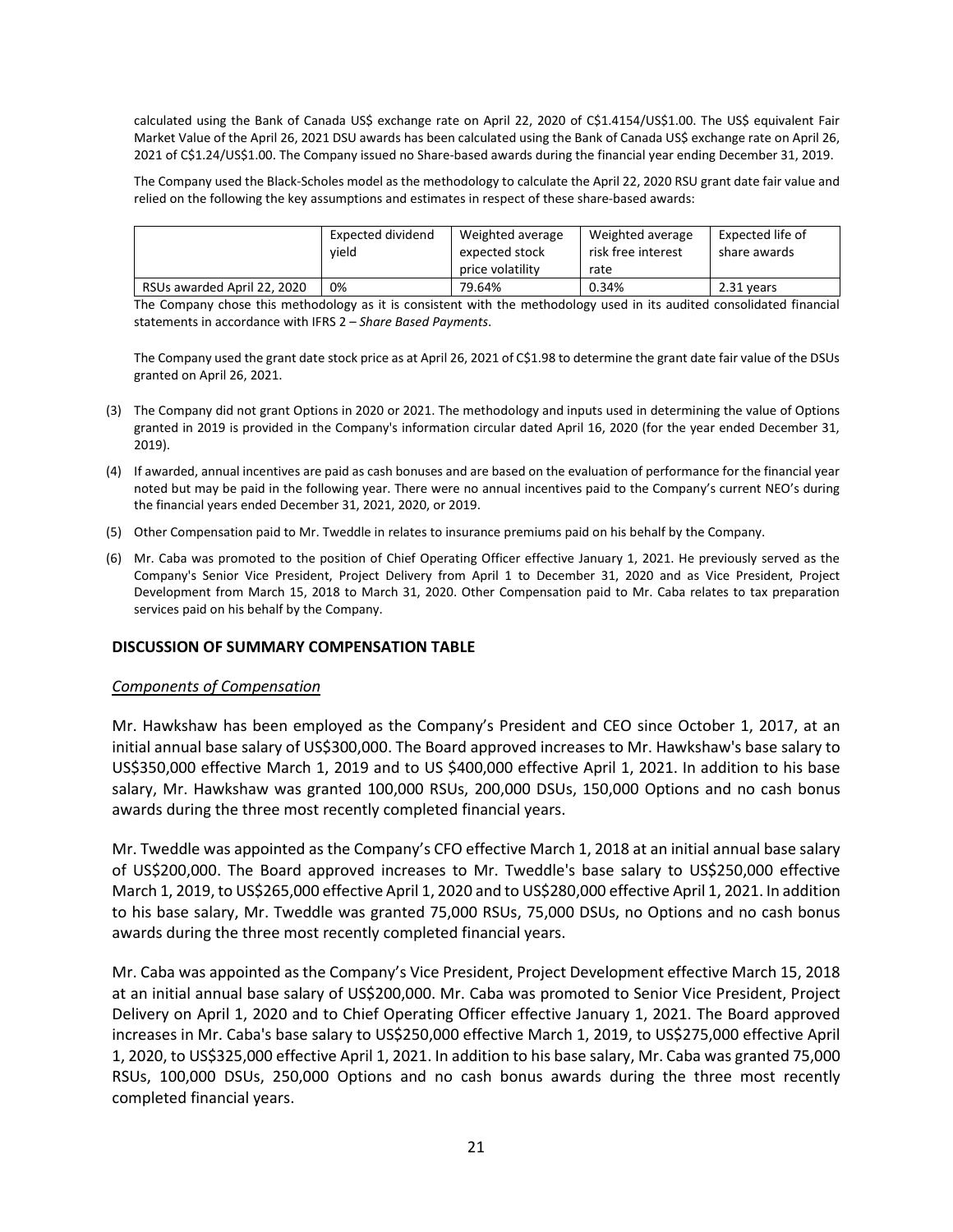Mr. Franco was hired in April 2011 by Bear Creek Mining Company Sucursal del Peru, a branch office of the Company's subsidiary Bear Creek Exploration Company Ltd. In 2013, he was promoted to the position of Vice President, Corporate Development for Bear Creek Mining SAC (a subsidiary of the Company) and awarded a salary increase to the equivalent of US\$173,800. During the last three fiscal years, the Board approved increases in Mr. Franco's salary to the equivalent of US\$250,000 effective March 1, 2019, US\$255,000 effective April 1, 2020, and US\$272,850 effective April 1, 2021 There were no Options, RSUs or DSUs granted, and no cash bonuses paid to Mr. Franco during the three most recently completed financial years. Mr. Franco's salary is denominated in Peruvian Soles and converted to US dollars for reporting purposes.

Mr. Diaz was hired in September 2010 by Bear Creek Mining Company Sucursal del Peru, a branch office of the Company's subsidiary Bear Creek Exploration Company Ltd. In 2013 Mr. Diaz was promoted to Vice President Legal for Bear Creek Mining SAC (a subsidiary of the Company) and awarded a salary increase to the equivalent of US\$172,800. During the last three fiscal years, the Board approved increases in Mr. Diaz's salary to the equivalent of US\$250,000 effective March 1, 2019 US\$255,000 effective April 1, 2020 and US\$260,100 effective April 1, 2021. There were no Options, RSUs or DSUs granted, and no cash bonuses paid to Mr. Diaz during the three most recently completed financial years. Mr. Diaz's salary is denominated in Peruvian Soles and converted to US dollars for reporting purposes.

As the Company continues its planned transition from an exploration and development company to a metal producer, the executive officers' responsibilities may increase. The Compensation Committee may periodically recommend salary increases to its officers based on the Compensation Committee's review of comparable companies and mining industry surveys, each individual officer's performance, and market conditions. Salary increases for the Company's executives require approval of the Board.

Please refer to "Incentive Plan Awards" for additional details regarding Option and Share Based Awards granted to the NEOs for the three most recently completed financial years.

## <span id="page-21-0"></span>**INCENTIVE PLAN AWARDS**

## *Outstanding Option-Based Awards and Share-Based Awards*

The following table, (presented in accordance with NI 51-102F6) sets forth information concerning all Option- and Share-Based Awards outstanding at the end of the most recently completed financial year, including awards granted before the most recently completed financial year, for each of the Named Executive Officers.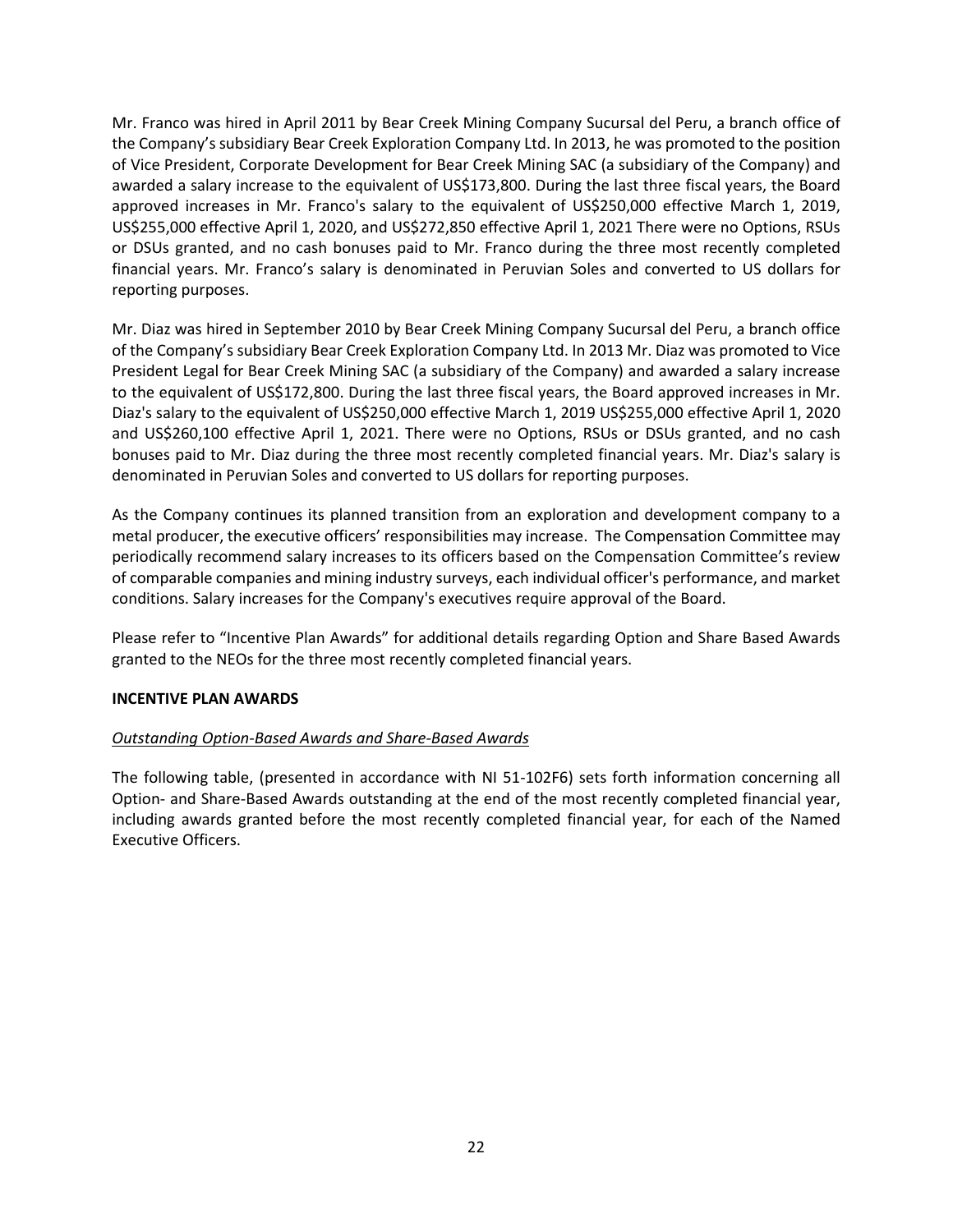|                                                             |                             |                              | <b>Option-Based Awards</b>                                                                                        |                                                         |                                                                                                    | <b>Share-Based Awards</b>                                                                                      |                                                                                                                                           |                                                                                                                                                                                    |
|-------------------------------------------------------------|-----------------------------|------------------------------|-------------------------------------------------------------------------------------------------------------------|---------------------------------------------------------|----------------------------------------------------------------------------------------------------|----------------------------------------------------------------------------------------------------------------|-------------------------------------------------------------------------------------------------------------------------------------------|------------------------------------------------------------------------------------------------------------------------------------------------------------------------------------|
| <b>NEO Name</b><br>and Principal<br>Position <sup>(1)</sup> | <b>Grant</b><br><b>Date</b> | <b>Expiry</b><br><b>Date</b> | <b>Number of</b><br><b>Securities</b><br><b>Underlying</b><br><b>Unexercised</b><br>Options <sup>(2)</sup><br>(#) | <b>Option</b><br><b>Exercise</b><br>Price $(3)$<br>(C5) | <b>Value of</b><br>$Un -$<br>exercised<br>In-The-<br><b>Money</b><br><b>Options</b><br>(4)<br>(C5) | <b>Number of</b><br><b>Shares or</b><br><b>Units of</b><br><b>Shares That</b><br><b>Have Not</b><br>Vested (#) | <b>Market or</b><br>Payout<br><b>Value of</b><br>Share-<br><b>Based</b><br><b>Awards</b><br><b>That Have</b><br><b>Not Vested</b><br>(C5) | <b>Market or</b><br>Payout<br><b>Value of</b><br><b>Vested</b><br>Share-<br><b>Based</b><br><b>Awards</b><br><b>Not Paid</b><br>Out or<br><b>Distribute</b><br>$\mathbf d$<br>(C5) |
| Anthony                                                     | 3-Oct-17                    | 3-Oct-27                     | $1,000,000^{(5)}$                                                                                                 | 2.25                                                    | Nil                                                                                                |                                                                                                                |                                                                                                                                           |                                                                                                                                                                                    |
| Hawkshaw                                                    | 1-Feb-19                    | 1-Feb-29                     | 150,000                                                                                                           | 1.50                                                    | Nil                                                                                                |                                                                                                                |                                                                                                                                           |                                                                                                                                                                                    |
| President and CEO                                           | 22-Apr-20                   | 22-Apr-23                    |                                                                                                                   |                                                         |                                                                                                    | 66,667 (8)                                                                                                     | $81,334^{(9)}$                                                                                                                            | N/A                                                                                                                                                                                |
|                                                             | 26-Apr-21                   | N/A                          |                                                                                                                   |                                                         |                                                                                                    | 200,000 (10)                                                                                                   | 396,000 (11)                                                                                                                              | N/A                                                                                                                                                                                |
| Paul Tweddle                                                | $2-Mar-18$                  | 2-Mar-28                     | 650,000 (6)                                                                                                       | 2.05                                                    | Nil                                                                                                |                                                                                                                |                                                                                                                                           |                                                                                                                                                                                    |
| <b>CFO</b>                                                  | 22-Apr-20                   | 22-Apr-23                    |                                                                                                                   |                                                         |                                                                                                    | 50,000 (8)                                                                                                     | $61,000^{(9)}$                                                                                                                            | N/A                                                                                                                                                                                |
|                                                             | 26-Apr-21                   | N/A                          |                                                                                                                   |                                                         |                                                                                                    | 75,000 (10)                                                                                                    | 148,500 (11)                                                                                                                              | N/A                                                                                                                                                                                |
| Eric Caba                                                   | 16-Mar-18                   | 16-Mar-28                    | 400,000 (7)                                                                                                       | 2.24                                                    | Nil                                                                                                |                                                                                                                |                                                                                                                                           |                                                                                                                                                                                    |
| COO                                                         | 1-Feb-19                    | 1-Feb-29                     | 250,000 (7)                                                                                                       | 1.50                                                    | Nil                                                                                                |                                                                                                                |                                                                                                                                           |                                                                                                                                                                                    |
|                                                             | 22-Apr-20                   | 22-Apr-23                    |                                                                                                                   |                                                         |                                                                                                    | 50,000 (8)                                                                                                     | $61,000^{(9)}$                                                                                                                            | N/A                                                                                                                                                                                |
|                                                             | 26-Apr-21                   | N/A                          |                                                                                                                   |                                                         |                                                                                                    | 100,000 (10)                                                                                                   | 198,000 (11)                                                                                                                              | N/A                                                                                                                                                                                |
| Andres Franco<br>VP, Corporate<br>Development               | N/A                         | N/A                          | Nil                                                                                                               | N/A                                                     | Nil                                                                                                | Nil                                                                                                            | Nil                                                                                                                                       | N/A                                                                                                                                                                                |
| Alvaro Diaz<br>VP, Legal                                    | N/A                         | N/A                          | Nil                                                                                                               | N/A                                                     | Nil                                                                                                | Nil                                                                                                            | Nil                                                                                                                                       | N/A                                                                                                                                                                                |

(1) The employment histories of Messrs. Hawkshaw, Tweddle, Caba, Franco and Diaz are provided under the heading "Discussion of Summary Compensation Table", above.

- (2) Unless otherwise indicated, the Options vest 25% immediately upon the grant date, and an additional 25% vest every six (6) months thereafter.
- (3) Options awarded by the Company are priced in C\$.
- (4) This amount is calculated by multiplying the number of unexercised Options by the difference between the exercise price of the Options and the closing price of the Company's Common Shares on the Exchange on December 31, 2021, which was C\$1.22, shown as Nil if the resulting value is a negative number. These Options have not been exercised and actual gains, if any, on exercise will depend on the value of the Company's shares on the date of exercise.
- (5) These Options vest as to 50% at earlier of a Corani construction decision and October 3, 2019 and 100% at earlier of Corani commercial production or October 3, 2022.
- (6) These Options vest as to 50% at earlier of a Corani construction decision and March 2, 2020 and 100% at earlier of Corani commercial production or March 2, 2023.
- (7) These Options vest as to 50% at earlier of a Corani construction decision and March 16, 2020 and 100% at earlier of Corani commercial production or March 16, 2023.
- (8) The Share Based Awards relate to RSUs that vest as 1/3 on each of the anniversaries of the grant date.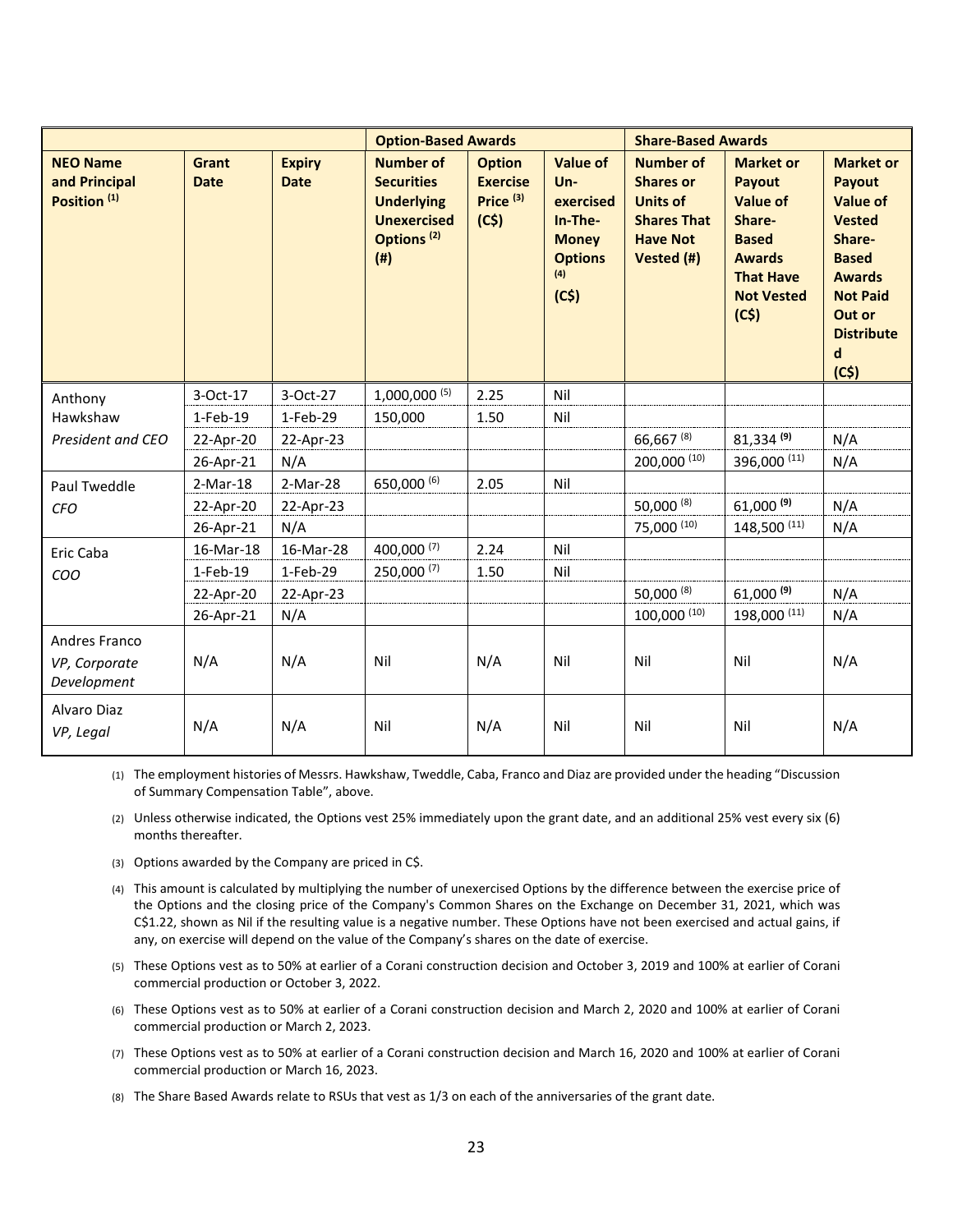- (9) This amount is calculated by multiplying the number of Share Based Awards unvested on December 31, 2021 by the closing price of the Company's Common Shares on the Exchange on December 31, 2021, which was C\$1.22.
- (10) The Share Based Awards relate to DSUs that vest on the DSU Termination Date (as defined in the LTIP), which future date is unknown as of the date of this Information Circular.
- (11) This amount is the fair value calculated by multiplying the Company's share price as at the April 26, 2021 grant date (C\$1.98 per share) by the number of units awarded.

*Value Vested or Earned During the Year*

The value of incentive plan awards granted to Named Executive Officers that vested or were earned during the most recently completed financial year are provided in the following table (presented in accordance with NI 51-102F6).

| <b>NEO Name</b><br>and Principal                        |                                                                                       | <b>Option-Based Awards</b>                                     |                                                                                                     | <b>Share-Based Awards</b>                                        | <b>Non-Equity Incentive</b><br><b>Plan Compensation -</b>     |  |
|---------------------------------------------------------|---------------------------------------------------------------------------------------|----------------------------------------------------------------|-----------------------------------------------------------------------------------------------------|------------------------------------------------------------------|---------------------------------------------------------------|--|
| Position <sup>(1)</sup>                                 | <b>Number of</b><br><b>Options that</b><br><b>Vested</b><br><b>During the</b><br>Year | <b>Value Vested</b><br><b>During the</b><br>Year $(2)$<br>(C5) | <b>Number of</b><br><b>Awards that</b><br><b>Vested</b><br><b>During the</b><br>Year <sup>(3)</sup> | <b>Value Vested</b><br><b>During the</b><br>Year<br>$(C5)^{(4)}$ | <b>Value Earned</b><br>During the Year <sup>(5)</sup><br>(C5) |  |
| Anthony Hawkshaw                                        |                                                                                       |                                                                |                                                                                                     |                                                                  |                                                               |  |
| President and CEO                                       | Nil                                                                                   | Nil                                                            | 33,333                                                                                              | 61,333                                                           | Nil                                                           |  |
| Paul Tweddle                                            | Nil                                                                                   | Nil                                                            | 25,000                                                                                              | 46,000                                                           | Nil                                                           |  |
| <b>CFO</b>                                              |                                                                                       |                                                                |                                                                                                     |                                                                  |                                                               |  |
| Eric Caba<br>Senior Vice President,<br>Project Delivery | Nil                                                                                   | Nil                                                            | 25,000                                                                                              | 46,000                                                           | Nil                                                           |  |
| Andres Franco<br>VP, Corporate<br>Development           | Nil                                                                                   | Nil                                                            | Nil                                                                                                 | Nil                                                              | Nil                                                           |  |
| Alvaro Diaz<br>VP, Legal                                | Nil                                                                                   | Nil                                                            | Nil                                                                                                 | Nil                                                              | Nil                                                           |  |

(1) The employment histories of Messrs. Hawkshaw, Tweddle, Caba, Franco and Diaz are provided under the heading "Discussion of Summary Compensation Table", above.

(2) No options granted to any of the NEOs listed in the table above vested during the year ended December 31, 2021.

(3) 1/3 of the RSUs granted on April 22, 2020 vested during the financial year ended December 31, 2021. None of the DSUs granted on April 26, 2021 vested during the financial year ended December 31, 2021. Please see "Outstanding Option- and Share-Based Awards" above for further information. In accordance with the LTIP, as insiders of the Company were subject to a trading ban on April 22, 2021, the vesting date of the first tranche of RSU's granted on April 22, 2020 was moved to May 10, 2021.

(4) This amount is calculated by multiplying the number of Share Based Awards that vested during the year by the closing price of the Company's Common Shares on the Exchange on the vesting date, which was C\$1.84.

(5) The Company did not award any non-equity incentive compensation (bonuses) during the financial year ended December 31, 2021.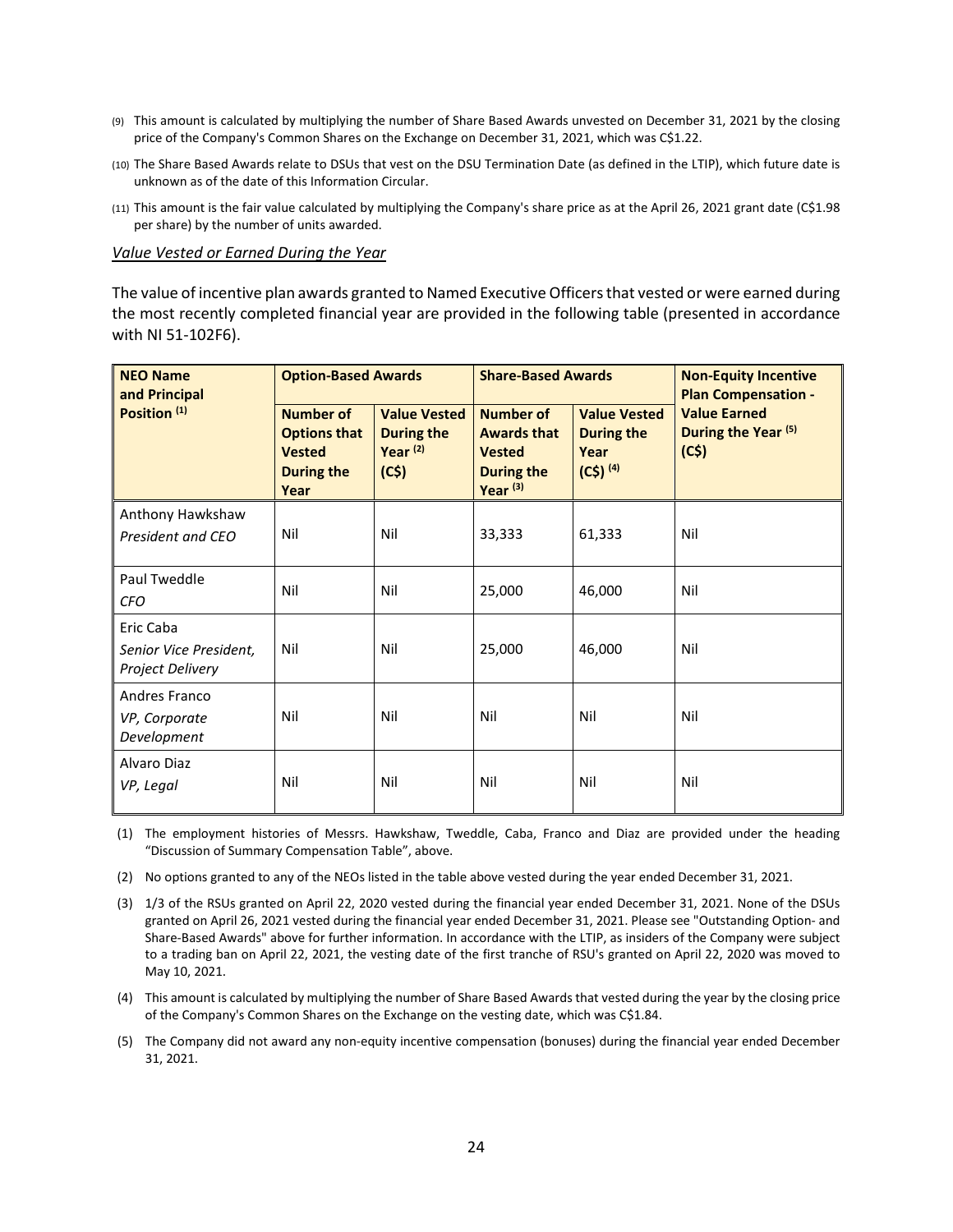#### <span id="page-24-0"></span>**PENSION PLAN BENEFITS**

The Company does not have a pension plan that provides for payments or benefits to the NEOs at, following, or in connection with retirement.

#### <span id="page-24-1"></span>**TERMINATION AND CHANGE OF CONTROL BENEFITS**

As of the date of this Information Circular, the Company has employment agreements with Messrs. Hawkshaw, Tweddle, and Caba (the "**Executive Agreements**") and Messrs. Franco and Diaz (the "**Subsidiary Agreements**") that provide for compensation in the form of salary, bonuses, Options, and Share Based Awards as well as the payment of benefits in the event of termination of employment or change of control of the Company.

In the Executive Agreements, "change of control" is defined as a direct or indirect acquisition, by a person or combination of persons acting in concert by virtue of an agreement, arrangement, commitment or understanding, of such number of voting securities of the Company at the time held by such person or persons, exceeds 35% of the voting rights attached to all outstanding shares of the Company.

In the Executive Agreements, an "event of termination" is defined as the occurrence of any of the following events, at any time after a change of control, without the written consent of the employee, which event is not rectified by the Company within 30 days of occurrence:

- (i) a change by the Company (other than changes that are contemplated by the Executive Agreement, or clearly consistent with a promotion) in the employee's position or duties, responsibilities (including, without limitation, the person(s) to whom he reports, and who report to him), title or office in effect immediately prior to the Control Change, which includes any removal of him from or any failure to re-engage him in such position or offices;
- (ii) any failure by the Company to maintain the employee's salary, benefits, or other form of remuneration or, if relevant, to increase his salary, benefits, or other form of remuneration in a manner consistent (both as to frequency and as to percentage increase) with increases granted generally to the Company's other executive officers;
- (iii) the Company relocating the employee to any place other than the location at which he reported for work on a regular basis immediately prior to the Control Change; or
- (iv) failure by the Company to obtain an effective assumption of its obligations hereunder by any successor to the Company, including a successor to a material portion of its business.

If, as the result of a change of control (as defined in the Executive Agreements) of the Company, Mr. Hawkshaw, Mr. Tweddle, or Mr. Caba experience an "event of termination" as described above, each is entitled to a severance payment of two years' salary and can exercise any Options previously granted, concurrent with the completion of any take-over bid or within 30 days in the event of termination after a change of control which is not a take-over bid or similar transaction.

At any time in circumstances where there is no cause for termination and no change of control, by the provision of written notice of termination from the Company, the Company is obligated to provide Messrs. Hawkshaw, Tweddle, and Caba with one year's written notice of termination, or at the Company's sole discretion, payment of one year's salary in lieu of notice, or a combination thereof.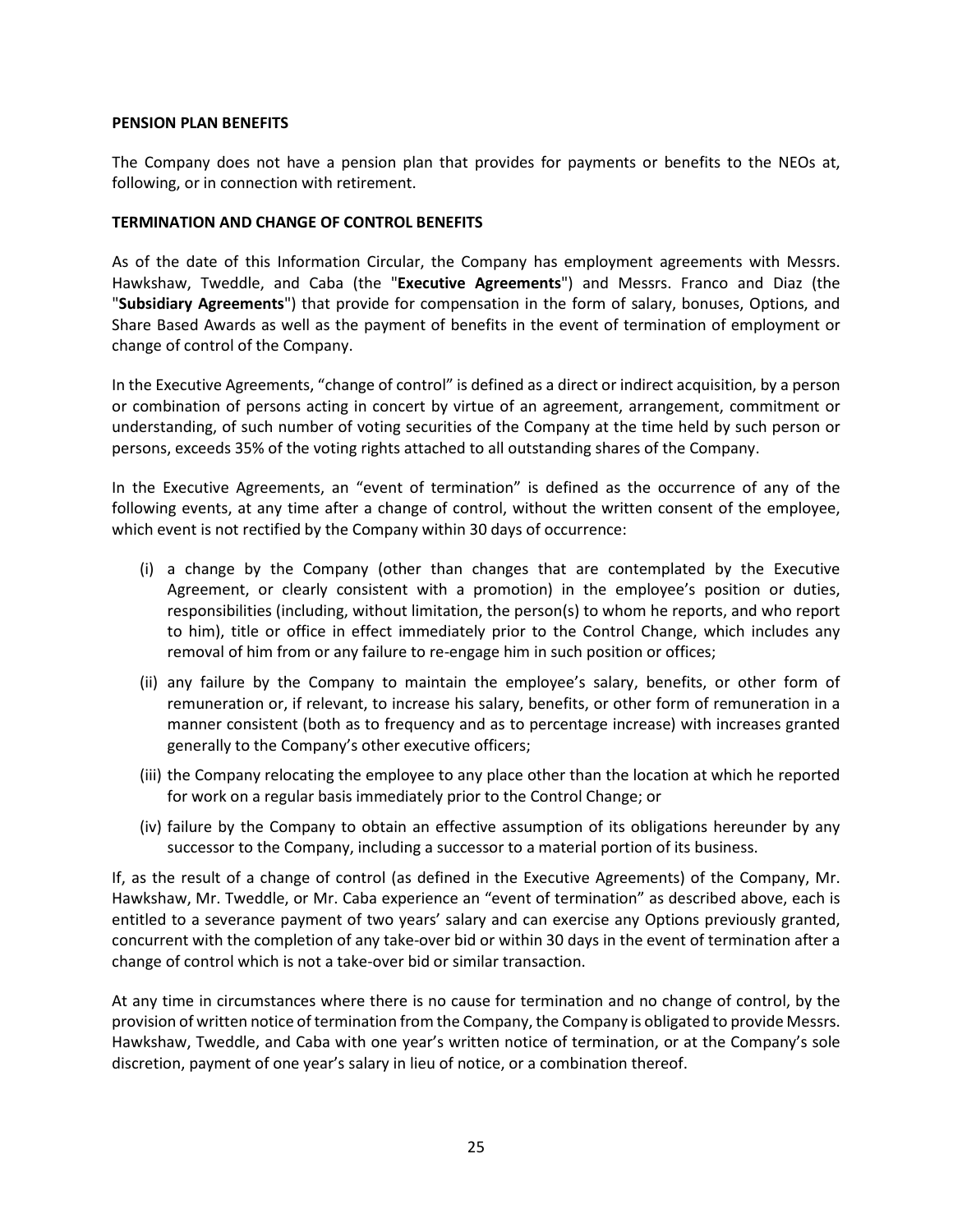In the Subsidiary Agreements, an "event of termination" is defined as the occurrence of any of the following events, at any time after a change of control, without the consultant's written consent which event is not rectified by the Company within 30 days of occurrence:

- (i) a change by the Company or Subsidiary (other than changes that are clearly and exclusively consistent with a promotion) in position or duties, responsibilities, title or office in effect immediately prior to the Control Change, which includes any removal from, or any failure to re-employ the employee in such position or offices;
- (ii) any failure by the Company or Subsidiary to maintain the employee'ssalary, benefits, or other form of remuneration or, if relevant, to increase the employee's salary, benefits, or other form of remuneration in a manner consistent (both as to frequency and as to percentage increase) with increases granted generally to the Company or Subsidiary's other senior personnel in substantially similar positions;
- (iii) the Company or Subsidiary relocating the employee to any place other than the location at which he or she reported for work on a regular basis immediately prior to the Control Change;
- (iv) the good faith determination by the employee that, as a result of the Control Change or any action or event thereafter, his or her status or responsibility in the Company or Subsidiary has been diminished or the employee is effectively being prevented from carrying out his or her duties and responsibilities as they existed immediately prior to the Control Change; or
- (vii) failure by the Company to obtain, in a form satisfactory to the employee, an effective assumption of its obligations hereunder and of the Subsidiary's obligations under the Subsidiary Agreement by any successor to the Company and the Subsidiary, including a successor to a material portion of their business.

If, as the result of a "change of control" of the Company, either Mr. Franco or Mr. Diaz experience an "event of termination" as described above, each is entitled to a severance payment of one years' salary and is able to exercise any outstanding Options concurrently with the completion of any take-over bid or within 30 days in the event of termination after a change of control which is not a take-over bid or similar transaction.

At any time in circumstances where there is no cause for termination and no change of control, by the provision of written notice of termination from the Company, the Company is obligated to provide Messrs. Franco and Diaz with severance payments equal to 1.5 times their monthly salary for every year of service up to 8 years (or a maximum total of 12 month's salary).

The termination and change of control treatment of Share Based Awards granted to each NEO are not specified in the Executive Agreements or Subsidiary Agreements and are therefore governed by the terms of the Company's LTIP.

# *Estimated Incremental Payment on Change of Control*

The information below sets out the estimated incremental payments, payables, and benefits due to Messrs. Hawkshaw, Tweddle, and Caba, assuming a triggering event on the last business day of the Company's most recently completed financial year.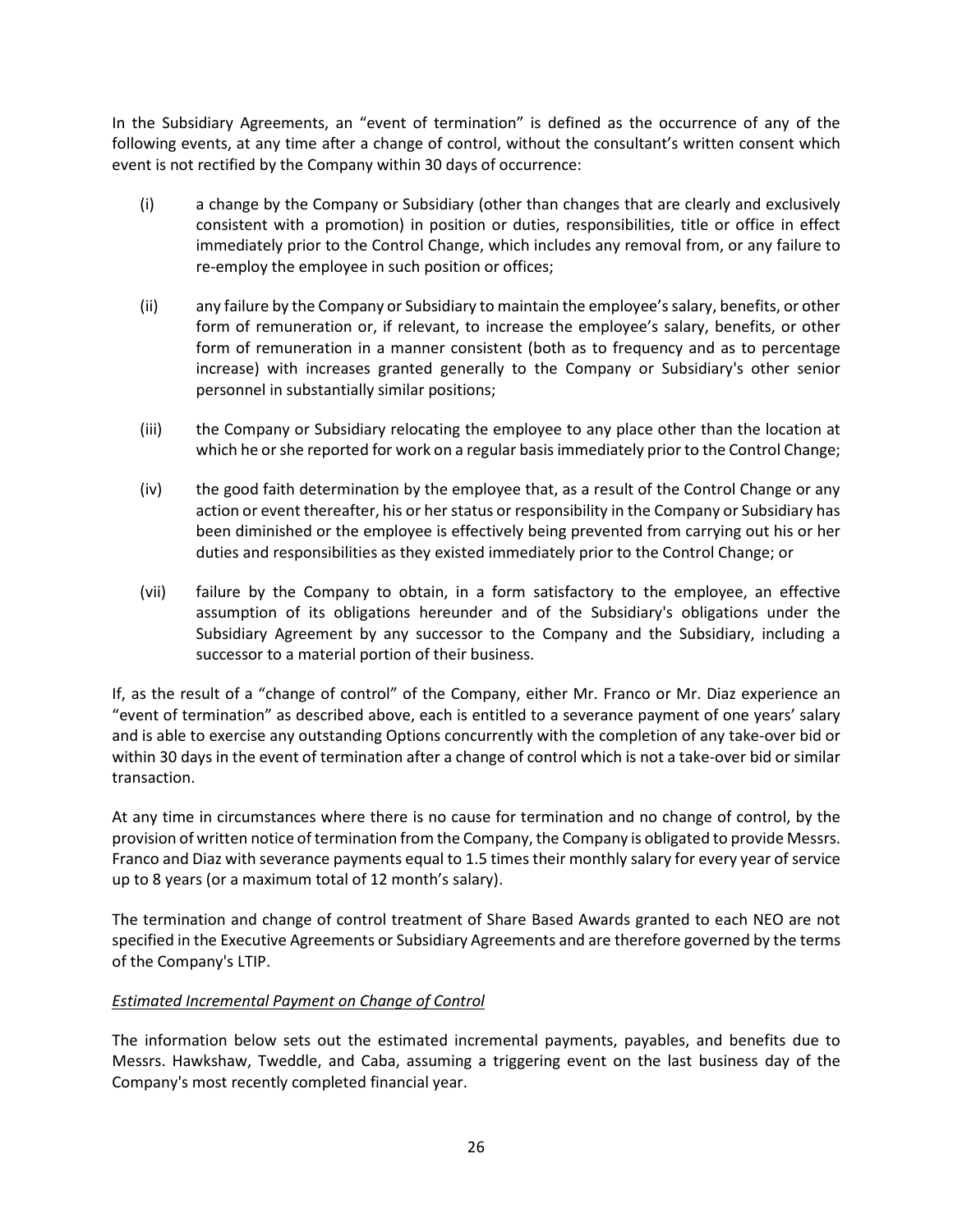Under the terms of Mr. Hawkshaw's Executive Agreement, the estimated incremental payment upon termination by the Company on a change of control of the Company to which he is entitled is approximately US\$800,000 (calculated as at the last business day of the Company's most recently completed financial year) representing an amount equal to two years' salary, plus any amounts owed in respect of accrued vacation, earned bonuses and the accelerated option value of his outstanding Options.

Under the terms of Mr. Tweddle's Executive Agreement, the estimated incremental payment upon termination by the Company on a change of control of the Company to which he is entitled is approximately US\$560,000 (calculated as at the last business day of the Company's most recently completed financial year) representing an amount equal to two years' salary, plus any amounts owed in respect of accrued vacation, earned bonuses and the accelerated option value of his outstanding Options.

Under the terms of Mr. Caba's Executive Agreement, the estimated incremental payment upon termination by the Company on a change of control of the Company to which he is entitled is approximately US\$650,000 (calculated as at the last business day of the Company's most recently completed financial year) representing an amount equal to two years' salary, plus any amounts owed in respect of accrued vacation, earned bonuses and the accelerated option value of his outstanding Options.

Under the terms of Mr. Franco's Subsidiary Agreement, the estimated incremental payment upon termination by the Company on a change of control of the Company to which he is entitled is approximately US\$272,850 (calculated as at the last business day of the Company's most recently completed financial year) representing an amount equal to one year's salary, plus any amounts owed in respect of accrued vacation, earned bonuses and the accelerated option value of his outstanding Options.

Under the terms of Mr. Diaz's Subsidiary Agreement, the estimated incremental payment upon termination by the Company on a change of control of the Company to which he is entitled is approximately US\$260,100 (calculated as at the last business day of the Company's most recently completed financial year) representing an amount equal to one year's salary, plus any amounts owed in respect of accrued vacation, earned bonuses and the accelerated option value of his outstanding Options.

The termination and change of control treatment of Share Based Awards granted to each NEO are not specified in the Executive Agreements or Subsidiary Agreements and are therefore governed by the terms of the Company's LTIP.

## <span id="page-26-0"></span>**DIRECTOR COMPENSATION**

According to the Company's Articles, Directors are elected at an annual meeting of Shareholders, to hold office until the following annual meeting of Shareholders. At the Company's last annual meeting of Shareholders, held on June 8, 2021, the following eight Directors were elected to hold office until the upcoming Meeting: Catherine McLeod-Seltzer, Anthony Hawkshaw, Andrew Swarthout, Kevin Morano, Stephen Lang, Erfan Kazemi, Alfredo Bullard, and Alan Hair.

The Board adopted a Directors' compensation plan (the "**Directors' Compensation Plan**") in November 2010 with the following objectives:

• to attract and retain Directors with the skills and experience necessary to provide excellence in board oversight;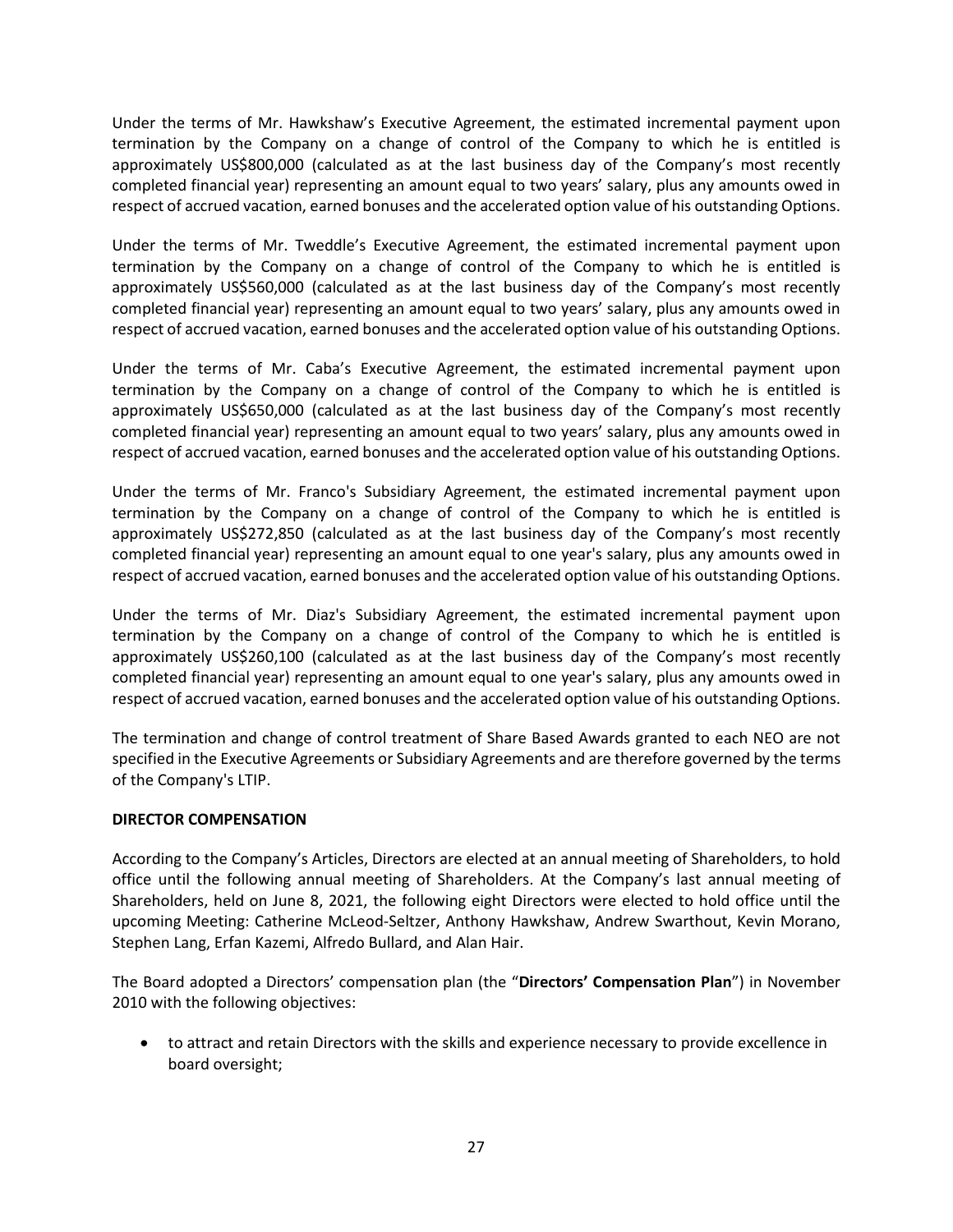- to remunerate Directors for the substantial amount of time and level of responsibility dedicated to the Company;
- to align Directors' interests with those of Shareholders;

Between 2010 and 2020 the Board adopted a number of revisions to the Directors' Compensation Plan to include remuneration for various board and committee roles. As noted above under "Benchmarking", during 2021 the Compensation Committee conducted a review of the Company's executive and Director compensation levels in comparison to its peer group, and concluded that the level of remuneration paid to the Company's Directors, particularly in light of the increased time, commitment and level of responsibility required of them, was lower than the mid-point of director compensation paid by the peer group. Accordingly, the Compensation Committee recommended, and on April 21, 2021 the Board approved, an updated Directors' Compensation Plan that came into effect on June 8, 2021, the details of which are provided in the table below.

| <b>Function</b>                                                              | Set Annual Fee (US\$) | Variable Fee (US\$)             |
|------------------------------------------------------------------------------|-----------------------|---------------------------------|
| Member of the Board of Directors (excluding the Qualified<br>Person and CEO) | \$20,000              |                                 |
| <b>Board Chair</b>                                                           | Additional \$50,000   |                                 |
| Chair of the Audit Committee                                                 | Additional \$10,000   |                                 |
| Chairs of all other standing committees (additional)                         | Additional \$5,000    |                                 |
| Director Qualified Person (flat rate; no retainer or meeting fees<br>paid)   | \$150,000             |                                 |
| Meeting fee, per board or committee meeting attended as a<br>member          |                       | Additional \$2,000 /<br>meeting |

Under the Company's Directors' Compensation Plan, Directors who are also Company employees do not receive remuneration for Board service. As of the end of the most recently completed financial year, Mr. Hawkshaw, the Company's President and CEO, is the only Director who is also an employee and as such, the only Director who is not compensated under the Directors' Compensation Plan. Mr. Swarthout, a Director who serves as a Qualified Person (as defined in National Instrument 43-101) receives an annual flat fee of US\$150,000, with no additional fees payable for meeting attendance or committee service.

Additional discussion about the Board and its function during the year ended December 31, 2021 is provided under "Corporate Governance Disclosure", below.

In addition to the cash fees and retainers paid to Directors under the Directors' Compensation Plan as discussed above, the Board may consider discretionary grants of Options and Share Based Awards, pursuant to 2022 Plan and the LTIP, respectively, to non-employee Directors. The Company also reimburses Directors for all reasonable out-of-pocket costs incurred by them in connection with their services to the Company.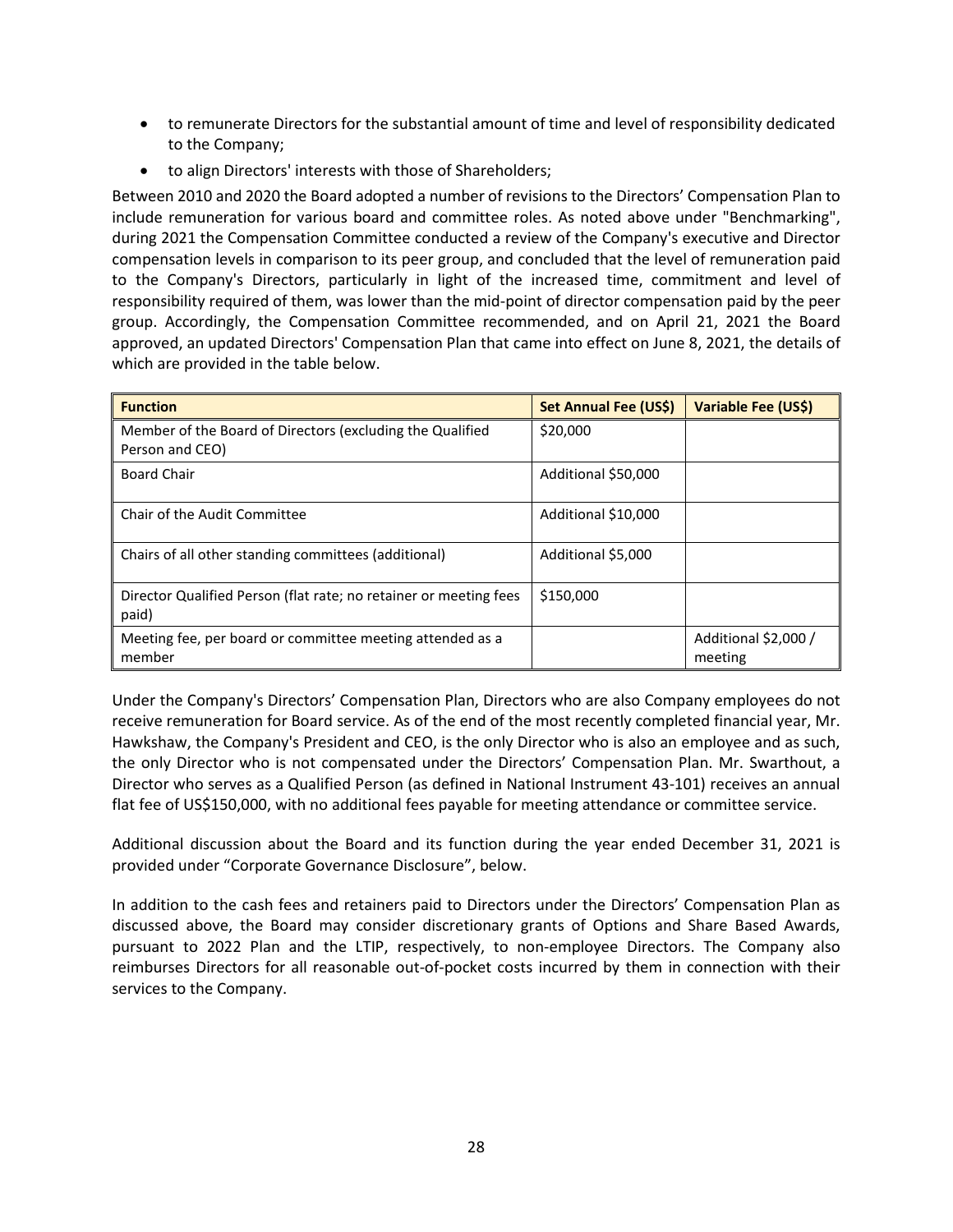## *Director Compensation Table*

The following table (presented in accordance with NI 51-102F6) sets forth all amounts of compensation earned by non-NEO Directors for the Company's most recently completed financial year. Mr. Hawkshaw was an NEOs during the financial year ended December 31, 2021 and information regarding his compensation is provided under " Summary Compensation Table" and the pertinent disclosure thereto, above.

| <b>Director</b><br><b>Name</b> | <b>Fees</b><br><b>Earned</b><br>(US <sup>2</sup> ) <sup>(1)</sup> | Share-<br><b>Based</b><br>Awards <sup>(2)</sup><br>(US <sup>5</sup> ) | <b>Option</b><br><b>Based</b><br>Awards <sup>(3)</sup><br>(US <sup>5</sup> ) | <b>Non-equity</b><br><b>Incentive Plan</b><br><b>Compensation</b><br>(US <sup>5</sup> ) | <b>Pension</b><br><b>Value</b><br>(US <sup>2</sup> ) | <b>All Other</b><br><b>Compensation</b><br>(US <sup>2</sup> ) | <b>Total</b><br>(US <sup>5</sup> ) |
|--------------------------------|-------------------------------------------------------------------|-----------------------------------------------------------------------|------------------------------------------------------------------------------|-----------------------------------------------------------------------------------------|------------------------------------------------------|---------------------------------------------------------------|------------------------------------|
| Catherine McLeod-<br>Seltzer   | 81,000                                                            | 159,529                                                               | Nil                                                                          | Nil                                                                                     | Nil                                                  | Nil                                                           | 240,529                            |
| Andrew Swarthout               | 150,000                                                           | 119,646                                                               | Nil                                                                          | Nil                                                                                     | Nil                                                  | Nil                                                           | 307,728                            |
| Kevin Morano                   | 38,836                                                            | 119,646                                                               | Nil                                                                          | Nil                                                                                     | Nil                                                  | Nil                                                           | 156,482                            |
| Stephen Lang                   | 44,836                                                            | 119,646                                                               | Nil                                                                          | Nil                                                                                     | Nil                                                  | Nil                                                           | 164,482                            |
| Erfan Kazemi                   | 43,836                                                            | 119,646                                                               | Nil                                                                          | Nil                                                                                     | Nil                                                  | Nil                                                           | 163,482                            |
| Alfredo Bullard                | 32,000                                                            | 119,646                                                               | Nil                                                                          | Nil                                                                                     | Nil                                                  | Nil                                                           | 151,646                            |
| Alan Hair                      | 35,836                                                            | 119,646                                                               | Nil                                                                          | Nil                                                                                     | Nil                                                  | Nil                                                           | 155,482                            |

(1) All compensation amounts awarded, earned, paid, or payable are reflected in US Dollars, which is the functional/reporting currency of the Company. Amounts denominated in C\$ have been converted into US\$ for reporting purposes at an average exchange rate**.** For the financial year ended December 31, 2021 the average exchange rate was C\$1.25/US\$1.00.

(2) Share-based awards consist of DSUs granted on April 26, 2021. This amount is the fair market value calculated by multiplying the Company's share price as at the April 26, 2021 grant date (C\$1.98 per share) by the number of units awarded.

(3) The US\$ equivalent Fair Market Value of the April 26, 2021 DSU awards has been calculated using the Bank of Canada US\$ exchange rate on April 26, 2021 of C\$1.24/US\$1.00.

(4) The Company did not grant Options in 2021.

#### *Director Incentive Plan Awards*

As described above in relation to the NEOs, the Company's Directors are eligible for awards of Options and Share Based Awards. Material terms of the 2002 Plan and the LTIP are provided under the heading "Approval of Rolling Stock Option Plan", above. The purpose of granting Options and Share Based Awards to the Company's Directors is to assist the Company in attracting, retaining, and motivating Directors and to closely align the personal interests of such persons to that of the Company's Shareholders.

#### Outstanding Option-Based Awards and Share-Based Awards

The following table (presented in accordance with NI 51-102F6) sets forth information concerning all incentive plan awards granted to the Directors that are outstanding at the end of the most recently completed financial year, including awards granted before the most recently completed financial year, for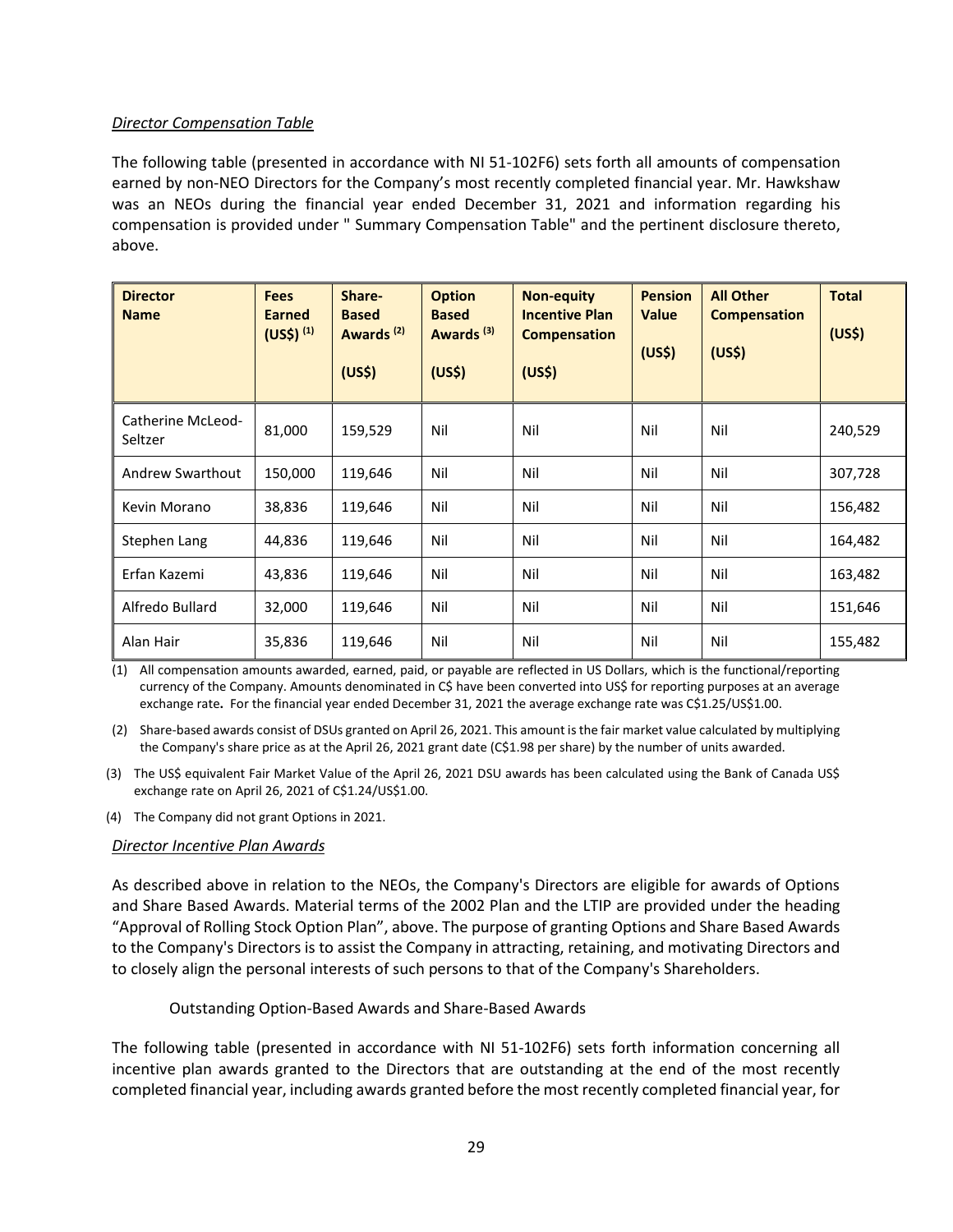each of the Directors who was a member of the Board on December 31, 2021 and who is not an NEO. Information regarding incentive plan awards granted to Mr. Hawkshaw, who is an NEO, is provided in "Outstanding Share-Based Awards and Option-Based Awards", under "Named Executive Officers" above.

|                                |                   |                              | <b>Option-Based Awards</b>                                                                                        |                                                                  |                                                                                                    | <b>Share-Based Awards</b>                                                                                                      |                                                                                                                                        |                                                                                                                                                                      |
|--------------------------------|-------------------|------------------------------|-------------------------------------------------------------------------------------------------------------------|------------------------------------------------------------------|----------------------------------------------------------------------------------------------------|--------------------------------------------------------------------------------------------------------------------------------|----------------------------------------------------------------------------------------------------------------------------------------|----------------------------------------------------------------------------------------------------------------------------------------------------------------------|
| <b>Director</b><br><b>Name</b> | <b>Grant Date</b> | <b>Expiry</b><br><b>Date</b> | <b>Number of</b><br><b>Securities</b><br><b>Underlying</b><br><b>Unexercised</b><br>Options <sup>(1)</sup><br>(#) | <b>Option</b><br><b>Exercise</b><br>Price <sup>(2)</sup><br>(C5) | <b>Value of</b><br><b>Unexercised</b><br>In-The-<br><b>Money</b><br>Options <sup>(3)</sup><br>(C5) | <b>Number of</b><br><b>Shares or</b><br><b>Units of</b><br><b>Shares That</b><br><b>Have Not</b><br><b>Vested</b><br>$($ # $)$ | <b>Market or</b><br><b>Payout Value</b><br>of Share-<br><b>Based</b><br><b>Awards That</b><br><b>Have Not</b><br><b>Vested</b><br>(C5) | <b>Market or</b><br>Payout<br><b>Value of</b><br><b>Vested</b><br>Share-<br><b>Based</b><br><b>Awards</b><br><b>Not Paid</b><br>Out or<br><b>Distributed</b><br>(C5) |
| Catherine                      | 16-Feb-17         | 16-Feb-22                    | 135,000                                                                                                           | 2.73                                                             | Nil                                                                                                |                                                                                                                                |                                                                                                                                        |                                                                                                                                                                      |
| McLeod-<br>Seltzer             | 26-Feb-18         | 26-Feb-28                    | 125,000                                                                                                           | 2.05                                                             | Nil                                                                                                |                                                                                                                                |                                                                                                                                        |                                                                                                                                                                      |
|                                | 1-Feb-19          | 1-Feb-29                     | 125,000                                                                                                           | 1.50                                                             | Nil                                                                                                |                                                                                                                                |                                                                                                                                        |                                                                                                                                                                      |
|                                | 1-Feb-19          | 1-Feb-29                     | $125,000^{(4)}$                                                                                                   | 1.50                                                             | Nil                                                                                                |                                                                                                                                |                                                                                                                                        |                                                                                                                                                                      |
|                                | 22-Apr-20         | 22-Apr-23                    |                                                                                                                   |                                                                  |                                                                                                    | 66,667 (5)                                                                                                                     | $81,334^{(6)}$                                                                                                                         | N/A                                                                                                                                                                  |
|                                | 26-Apr-21         | N/A                          |                                                                                                                   |                                                                  |                                                                                                    | $100,000^{ (7)}$                                                                                                               | 198,000(8)                                                                                                                             | N/A                                                                                                                                                                  |
| Andrew                         | 16-Feb-17         | 16-Feb-22                    | 225,000                                                                                                           | 2.73                                                             | Nil                                                                                                |                                                                                                                                |                                                                                                                                        |                                                                                                                                                                      |
| Swarthout                      | 26-Feb-18         | 26-Feb-28                    | 125,000                                                                                                           | 2.05                                                             | Nil                                                                                                |                                                                                                                                |                                                                                                                                        |                                                                                                                                                                      |
|                                | 1-Feb-19          | 1-Feb-29                     | 150,000                                                                                                           | 1.50                                                             | Nil                                                                                                |                                                                                                                                |                                                                                                                                        |                                                                                                                                                                      |
|                                | 1-Feb-19          | 1-Feb-29                     | 175,000 (4)                                                                                                       | 1.50                                                             | Nil                                                                                                |                                                                                                                                |                                                                                                                                        |                                                                                                                                                                      |
|                                | 22-Apr-20         | 22-Apr-23                    |                                                                                                                   |                                                                  |                                                                                                    | 50,000 $(5)$                                                                                                                   | $61,000^{(6)}$                                                                                                                         | N/A                                                                                                                                                                  |
|                                | 26-Apr-21         | N/A                          |                                                                                                                   |                                                                  |                                                                                                    | 75,000 (7)                                                                                                                     | 148,500 (8)                                                                                                                            | N/A                                                                                                                                                                  |
| Kevin Morano                   | 16-Feb-17         | 16-Feb-22                    | 135,000                                                                                                           | 2.73                                                             | Nil                                                                                                |                                                                                                                                |                                                                                                                                        |                                                                                                                                                                      |
|                                | 26-Feb-18         | 26-Feb-28                    | 100,000                                                                                                           | 2.05                                                             | Nil                                                                                                |                                                                                                                                |                                                                                                                                        |                                                                                                                                                                      |
|                                | 1-Feb-19          | 1-Feb-29                     | 125,000                                                                                                           | 1.50                                                             | Nil                                                                                                |                                                                                                                                |                                                                                                                                        |                                                                                                                                                                      |
|                                | 1-Feb-19          | 1-Feb-29                     | 150,000 (4)                                                                                                       | 1.50                                                             | Nil                                                                                                |                                                                                                                                |                                                                                                                                        |                                                                                                                                                                      |
|                                | 22-Apr-20         | 22-Apr-23                    |                                                                                                                   |                                                                  |                                                                                                    | 50,000 $(5)$                                                                                                                   | $61,000^{(6)}$                                                                                                                         | N/A                                                                                                                                                                  |
|                                | 26-Apr-21         | N/A                          |                                                                                                                   |                                                                  |                                                                                                    | 75,000 (7)                                                                                                                     | 148,500 (8)                                                                                                                            | N/A                                                                                                                                                                  |
| Stephen Lang                   | 12-June-18        | 12-June-28                   | 75,000                                                                                                            | 1.92                                                             | Nil                                                                                                |                                                                                                                                |                                                                                                                                        |                                                                                                                                                                      |
|                                | 1-Feb-19          | 1-Feb-29                     | 75,000                                                                                                            | 1.50                                                             | Nil                                                                                                |                                                                                                                                |                                                                                                                                        |                                                                                                                                                                      |
|                                | 22-Apr-20         | 22-Apr-23                    |                                                                                                                   |                                                                  |                                                                                                    | 50,000 (5)                                                                                                                     | $61,000^{(6)}$                                                                                                                         | N/A                                                                                                                                                                  |
|                                | 26-Apr-21         | N/A                          |                                                                                                                   |                                                                  |                                                                                                    | 75,000 (7)                                                                                                                     | 148,500 (8)                                                                                                                            | N/A                                                                                                                                                                  |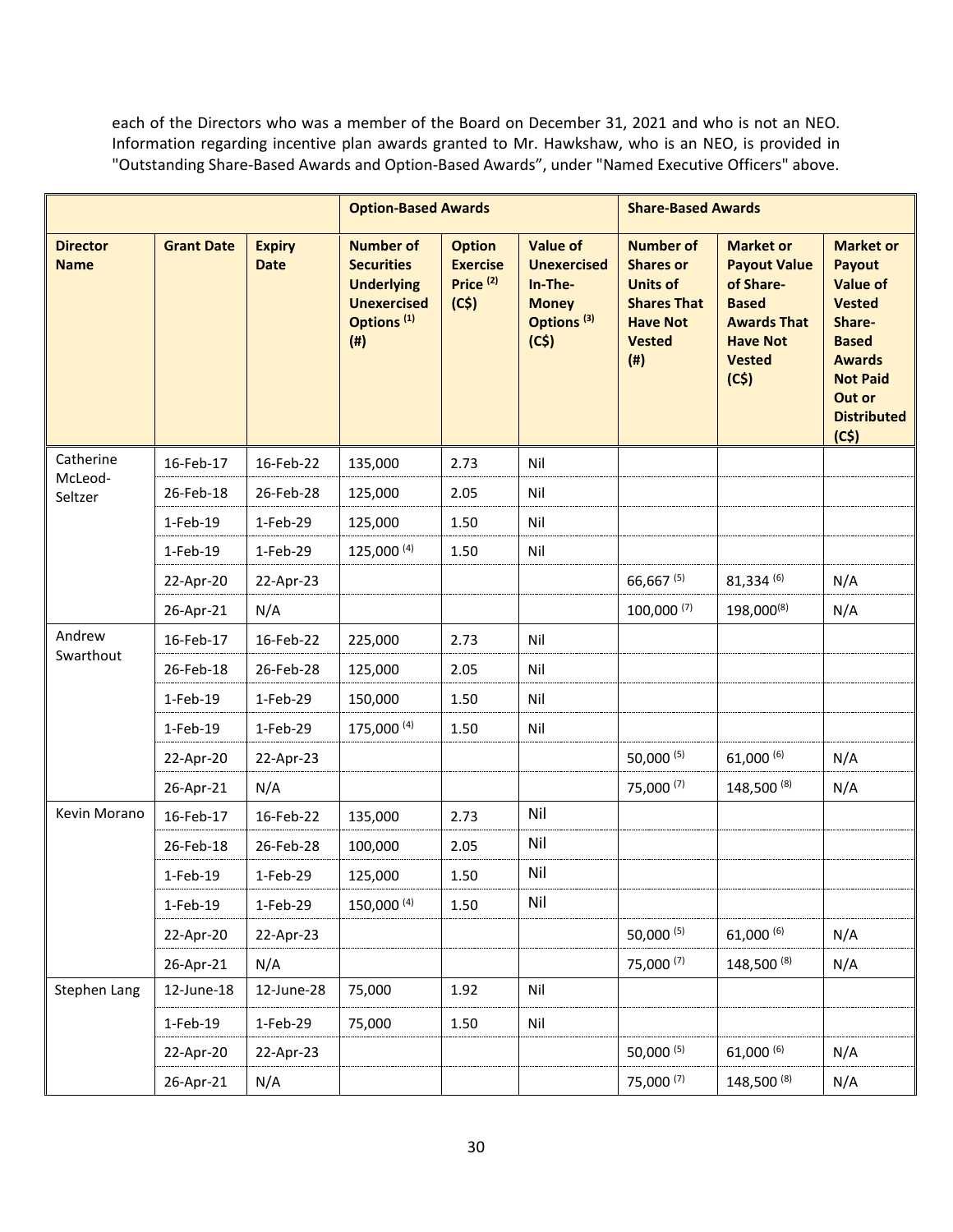|                                |                   |                              | <b>Option-Based Awards</b>                                                                                              |                                                                  |                                                                                                    | <b>Share-Based Awards</b>                                                                                                |                                                                                                                                        |                                                                                                                                                                             |
|--------------------------------|-------------------|------------------------------|-------------------------------------------------------------------------------------------------------------------------|------------------------------------------------------------------|----------------------------------------------------------------------------------------------------|--------------------------------------------------------------------------------------------------------------------------|----------------------------------------------------------------------------------------------------------------------------------------|-----------------------------------------------------------------------------------------------------------------------------------------------------------------------------|
| <b>Director</b><br><b>Name</b> | <b>Grant Date</b> | <b>Expiry</b><br><b>Date</b> | <b>Number of</b><br><b>Securities</b><br><b>Underlying</b><br><b>Unexercised</b><br>Options <sup>(1)</sup><br>$($ # $)$ | <b>Option</b><br><b>Exercise</b><br>Price <sup>(2)</sup><br>(C5) | <b>Value of</b><br><b>Unexercised</b><br>In-The-<br><b>Money</b><br>Options <sup>(3)</sup><br>(C5) | <b>Number of</b><br><b>Shares or</b><br><b>Units of</b><br><b>Shares That</b><br><b>Have Not</b><br><b>Vested</b><br>(#) | <b>Market or</b><br><b>Payout Value</b><br>of Share-<br><b>Based</b><br><b>Awards That</b><br><b>Have Not</b><br><b>Vested</b><br>(C5) | <b>Market or</b><br><b>Payout</b><br><b>Value of</b><br><b>Vested</b><br>Share-<br><b>Based</b><br><b>Awards</b><br><b>Not Paid</b><br>Out or<br><b>Distributed</b><br>(C5) |
| Erfan Kazemi                   | 12-June-18        | 12-June-28                   | 75,000                                                                                                                  | 1.92                                                             | Nil                                                                                                |                                                                                                                          |                                                                                                                                        |                                                                                                                                                                             |
|                                | $1-Feb-19$        | $1-Feb-29$                   | 75,000                                                                                                                  | 1.50                                                             | Nil                                                                                                |                                                                                                                          |                                                                                                                                        |                                                                                                                                                                             |
|                                | 22-Apr-20         | 22-Apr-23                    |                                                                                                                         |                                                                  |                                                                                                    | 50,000 (5)                                                                                                               | $61,000^{(6)}$                                                                                                                         | N/A                                                                                                                                                                         |
|                                | 26-Apr-21         | N/A                          |                                                                                                                         |                                                                  |                                                                                                    | 75,000 (7)                                                                                                               | 148,500 (8)                                                                                                                            | N/A                                                                                                                                                                         |
| Alfredo                        | $6$ -Mar-19       | 6-Mar-29                     | 75,000                                                                                                                  | 1.41                                                             | Nil                                                                                                |                                                                                                                          |                                                                                                                                        |                                                                                                                                                                             |
| <b>Bullard</b>                 | 22-Apr-20         | 22-Apr-23                    |                                                                                                                         |                                                                  |                                                                                                    | 50,000 (5)                                                                                                               | $61,000^{(6)}$                                                                                                                         | N/A                                                                                                                                                                         |
|                                | 26-Apr-21         | N/A                          |                                                                                                                         |                                                                  |                                                                                                    | 75,000 (7)                                                                                                               | 148,500 (8)                                                                                                                            | N/A                                                                                                                                                                         |
| Alan Hair                      | $6-Nov-19$        | $6-Nov-29$                   | 75,000                                                                                                                  | 2.58                                                             | Nil                                                                                                |                                                                                                                          |                                                                                                                                        |                                                                                                                                                                             |
|                                | 22-Apr-20         | 22-Apr-23                    |                                                                                                                         |                                                                  |                                                                                                    | 50,000 $(5)$                                                                                                             | $61,000^{(6)}$                                                                                                                         | N/A                                                                                                                                                                         |
|                                | 26-Apr-21         | N/A                          |                                                                                                                         |                                                                  |                                                                                                    | 75,000 (7)                                                                                                               | 148,500 (8)                                                                                                                            | N/A                                                                                                                                                                         |

(1) Unless otherwise indicated, the Options vest 25% immediately upon the grant date, and an additional 25% vest every six (6) months thereafter.

(2) Options awarded by the Company are priced in C\$.

- (3) This amount is calculated by multiplying the number of unexercised Options by the difference between the exercise price of the Options and the closing price of the Company's Common Shares on the Exchange on December 31, 2021, which was C\$1.22, shown as Nil if the resulting value is a negative number. These Options have not been exercised and actual gains, if any, on exercise will depend on the value of the Company's shares on the date of exercise.
- (4) These Options vested fully upon the grant date.
- (5) The Share Based Awards relate to RSUs that vest as to 1/3 on each of the anniversaries of the grant date.
- (6) This amount is calculated by multiplying the number of Share Based Awards unvested on December 31, 2021 by the closing price of the Company's Common Shares on the Exchange on December 31, 2021, which was C\$1.22.
- (7) The Share Based Awards relate to DSUs that vest on the DSU Termination Date (as defined in the LTIP), which future date is unknown as of the date of this Information Circular.
- (8) This amount is the fair value calculated by multiplying the Company's share price as at the April 26, 2021 grant date (C\$1.98 per share) by the number of units awarded.

Value Vested or Earned During the Year

The following table (presented in accordance with NI 51-102F6) sets forth information concerning the value of all incentive plan awards that vested or were earned during the most recently completed financial year, including awards granted before the most recently completed financial year, for each of the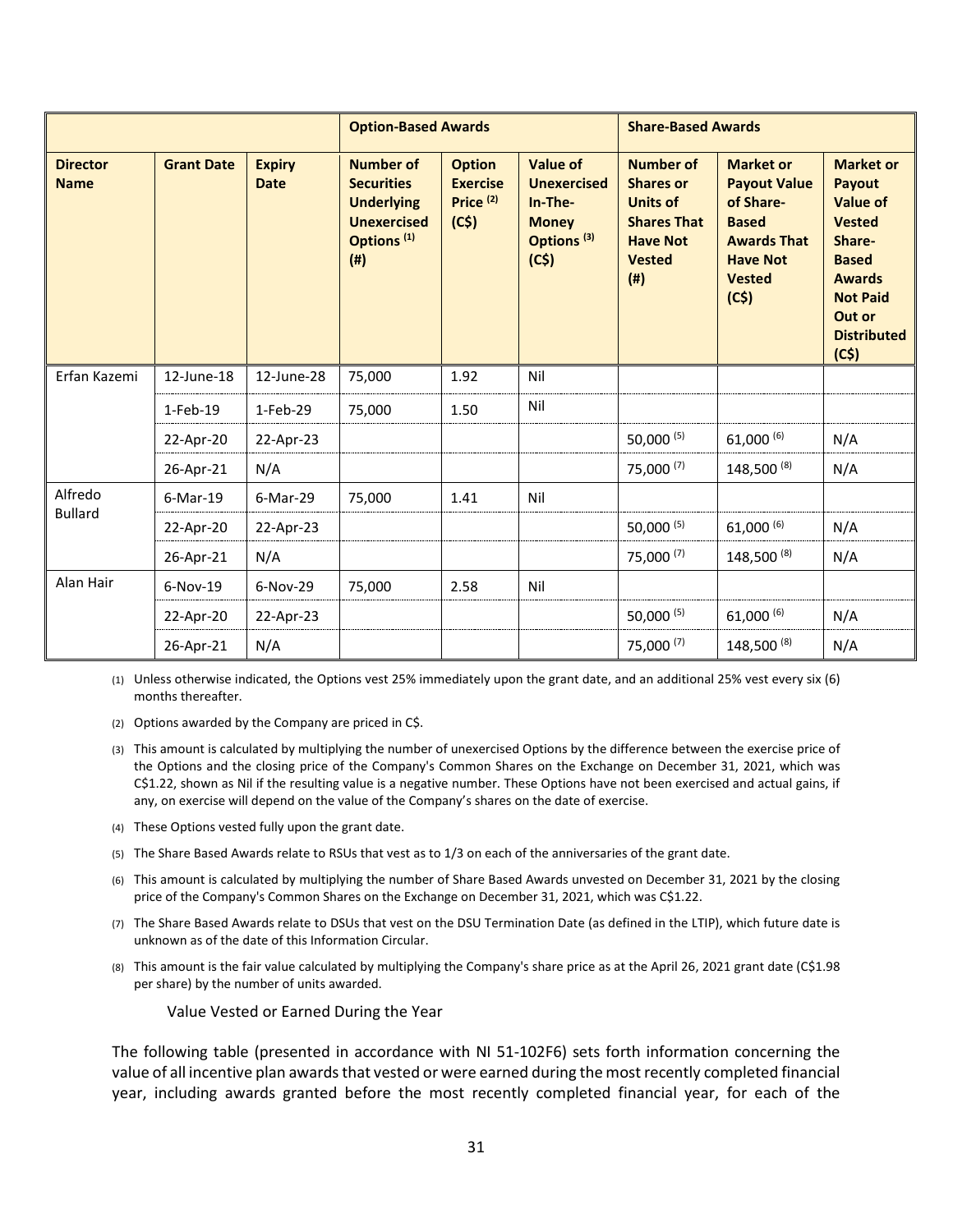Directors who was a member of the Board on December 31, 2021 and who is not an NEO. Information regarding the value of awards granted to Mr. Hawkshaw, who is an NEO, that vested or were earned during the most recently completed financial year is provided in the table entitled "Value Vested or Earned During the Year", under "Named Executive Officers", above.

| <b>Director Name</b>         | <b>Option-Based Awards</b>                                                  |                                                               | <b>Share-Based Awards</b>                                                          |                                                               | <b>Non-Equity Incentive</b><br><b>Plan Compensation -</b> |  |
|------------------------------|-----------------------------------------------------------------------------|---------------------------------------------------------------|------------------------------------------------------------------------------------|---------------------------------------------------------------|-----------------------------------------------------------|--|
|                              | <b>Number of</b><br><b>Options that</b><br><b>Vested During</b><br>the Year | <b>Value Vested</b><br>During the Year <sup>(1)</sup><br>(C5) | Number of<br><b>Awards that</b><br><b>Vested During</b><br>the Year <sup>(2)</sup> | <b>Value Vested</b><br><b>During the Year</b><br>$(C5)^{(3)}$ | <b>Value Earned</b><br>During the Year (4)<br>(C5)        |  |
| Catherine McLeod-<br>Seltzer | Nil                                                                         | Nil                                                           | 33,333                                                                             | 61,333                                                        | Nil                                                       |  |
| Andrew Swarthout             | Nil                                                                         | Nil                                                           | 25,000                                                                             | 46,000                                                        | Nil                                                       |  |
| Kevin Morano                 | Nil                                                                         | Nil                                                           | 25,000                                                                             | 46,000                                                        | Nil                                                       |  |
| Stephen Lang                 | Nil                                                                         | Nil                                                           | 25,000                                                                             | 46,000                                                        | Nil                                                       |  |
| Erfan Kazemi                 | Nil                                                                         | Nil                                                           | 25,000                                                                             | 46,000                                                        | Nil                                                       |  |
| Alfredo Bullard              | Nil                                                                         | Nil                                                           | 25,000                                                                             | 46,000                                                        | Nil                                                       |  |
| Alan Hair                    | 18,750                                                                      | Nil                                                           | 25,000                                                                             | 46,000                                                        | Nil                                                       |  |

(1) This amount is the dollar value that would have been realized if the Options that vested during the year ended December 31, 2021 had been exercised on the vesting date, calculated for each tranche of vested Options as to  $(a - b) * c$  where: a = the closing price of the underlying securities on the vesting date;  $b =$  the exercise price of the Options that vested; and  $c =$  the number of Options that vested during the year. If a < b, the value vested during the year is Nil. These Options have not been exercised and actual gains, if any, on exercise will depend on the value of the Company's shares on the date of exercise.

- (2) 1/3 of the RSUs granted on April 22, 2020 vested during the financial year ended December 31, 2021. None of the DSUs granted on April 26, 2021 vested during the financial year ended December 31, 2021. Please see "Outstanding Option- and Share-Based Awards" above for further information. In accordance with the LTIP, as insiders of the Company were subject to a trading ban on April 22, 2021, the vesting date of the first tranche of RSU's granted on April 22, 2020 was moved to May 10, 2021.
- (3) This amount is calculated by multiplying the number of Share Based Awards that vested during the year by the closing price of the Company's Common Shares on the Exchange on the vesting date, which was C\$1.84.
- (4) The Company did not award any non-equity incentive compensation (bonuses) during the financial year ended December 31, 2021.

# <span id="page-31-0"></span>SECURITIES AUTHORIZED FOR ISSUANCE UNDER EQUITY COMPENSATION PLANS

The following table (presented in accordance with NI 51-102F6) sets forth all compensation plans under which equity securities of the Company are authorized for issuance, as at the end of the most recently completed financial year.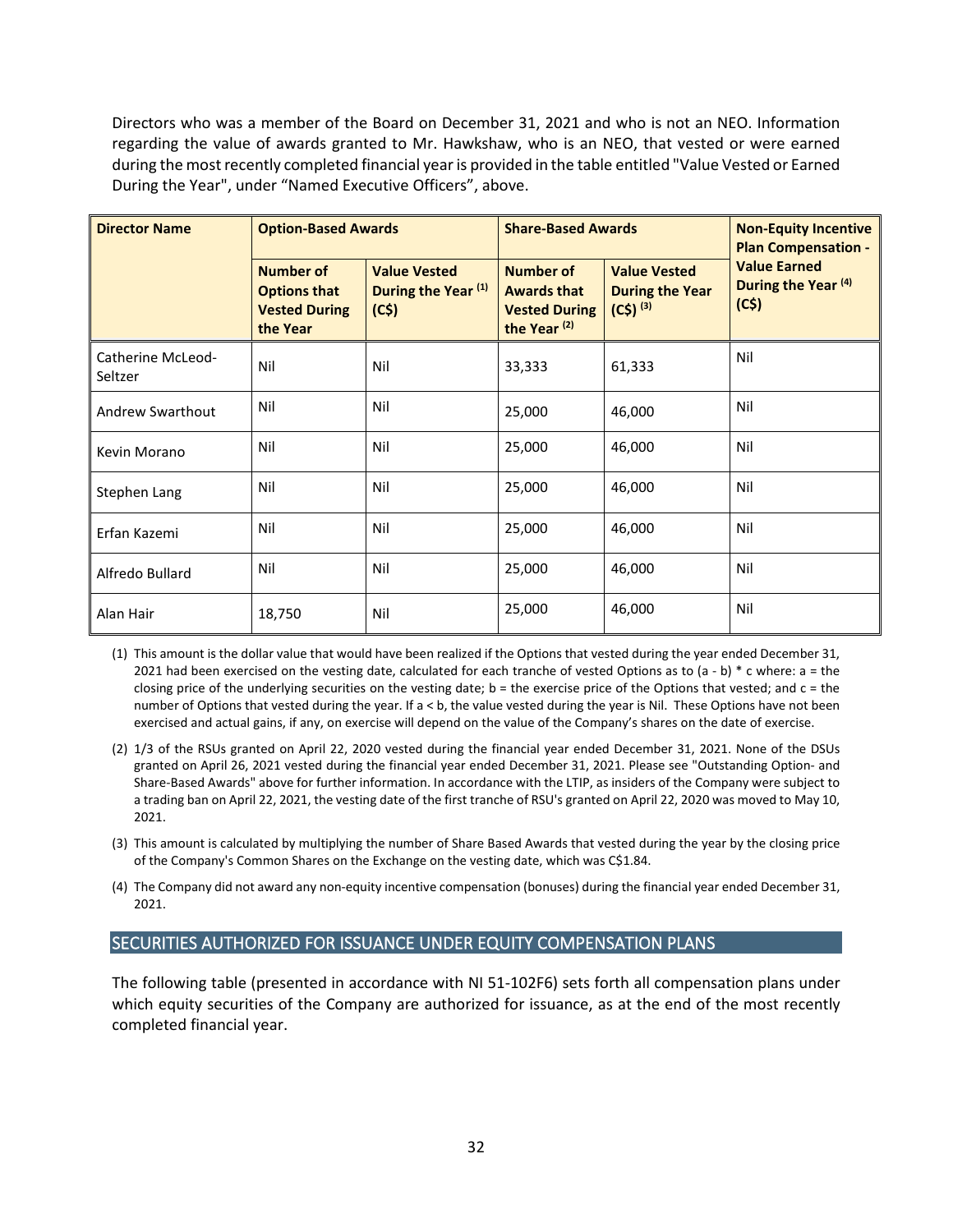| <b>Equity Compensation plan</b><br>Category <sup>(1)</sup> | (a)<br><b>Number of securities to</b><br>be issued upon exercise<br>of outstanding options,<br>warrants and rights <sup>(2)</sup> | (b)<br><b>Weighted-average</b><br>exercise price of<br>outstanding options,<br>warrants and rights | (c)<br><b>Number of securities</b><br>remaining available for<br>future issuance under<br>equity compensation<br>plans (excluding<br>securities reflected in<br>column (a) $(2)(3)$ |
|------------------------------------------------------------|-----------------------------------------------------------------------------------------------------------------------------------|----------------------------------------------------------------------------------------------------|-------------------------------------------------------------------------------------------------------------------------------------------------------------------------------------|
| 2008 Plan (4)(6)                                           | 5,620,500                                                                                                                         | C\$2.07                                                                                            | 4,806,813                                                                                                                                                                           |
| LTIP $(5)(6)$                                              | 1,616,667                                                                                                                         | N/A                                                                                                | 3,000,000                                                                                                                                                                           |
| Equity compensation plans<br>not approved by Shareholders  | Nil                                                                                                                               | N/A                                                                                                | Nil                                                                                                                                                                                 |
| Total                                                      | 7,237,167                                                                                                                         | C\$2.07                                                                                            | 4,806,813                                                                                                                                                                           |

(1) Details regarding the 2008 Plan and the LTIP are provided under "Approval of Rolling Stock Option Plan", above.

(2) The securities to be issued or available for future issuance, as applicable, are Common Shares.

- (3) Represents the number of securities cumulatively available for future issuance under the 2008 Plan and the LTIP as at December 31, 2021. There were no Options granted pursuant to the 2022 Plan as of December 31, 2021.
- (4) Represents the number of shares to be issued upon exercise of outstanding stock options as at December 31, 2021 pursuant to the 2008 Plan.
- (5) Represents the number of shares to be issued upon exercise of RSUs and DSUs as at December 31, 2021.
- (6) Securities granted pursuant to the 2008 Plan, together with securities granted pursuant to the LTIP, may not exceed 10% of the Company's issued and outstanding shares. At December 31, 2021, the Company had 124,273,132 shares issued and outstanding. Securities granted pursuant to the LTIP may not exceed the lesser of 5,000,000 units or 10% of the Company's issued and outstanding Shares less the number of securities issuable pursuant to the 2008 Plan.

## <span id="page-32-0"></span>INDEBTEDNESS TO COMPANY OF DIRECTORS AND EXECUTIVE OFFICERS AND SENIOR OFFICERS

As of the date of this Information Circular, there is no indebtedness outstanding of any current or former Director, executive officer or employee of the Company or any of its subsidiaries that is owing to the Company or any of its subsidiaries, or owing to another entity that is the subject of a guarantee, support agreement, letter of credit or other similar arrangement or understanding provided by the Company or any of its subsidiaries, either pursuant to a purchase of securities of the Company or otherwise.

No individual who is, or at any time during the most recently completed financial year was, a Director or executive officer of the Company, no proposed nominee for election as a Director of the Company, and no associate of such persons:

- (i) is or at any time since the beginning of the most recently completed financial year has been, indebted to the Company or its subsidiaries; or
- (ii) whose indebtedness to another entity is, or at any time since the beginning of the most recently completed financial year has been, the subject of a guarantee, support agreement, letter of credit or other similar arrangement or understanding provided by the Company or its subsidiaries,

in relation to a securities purchase program or other program.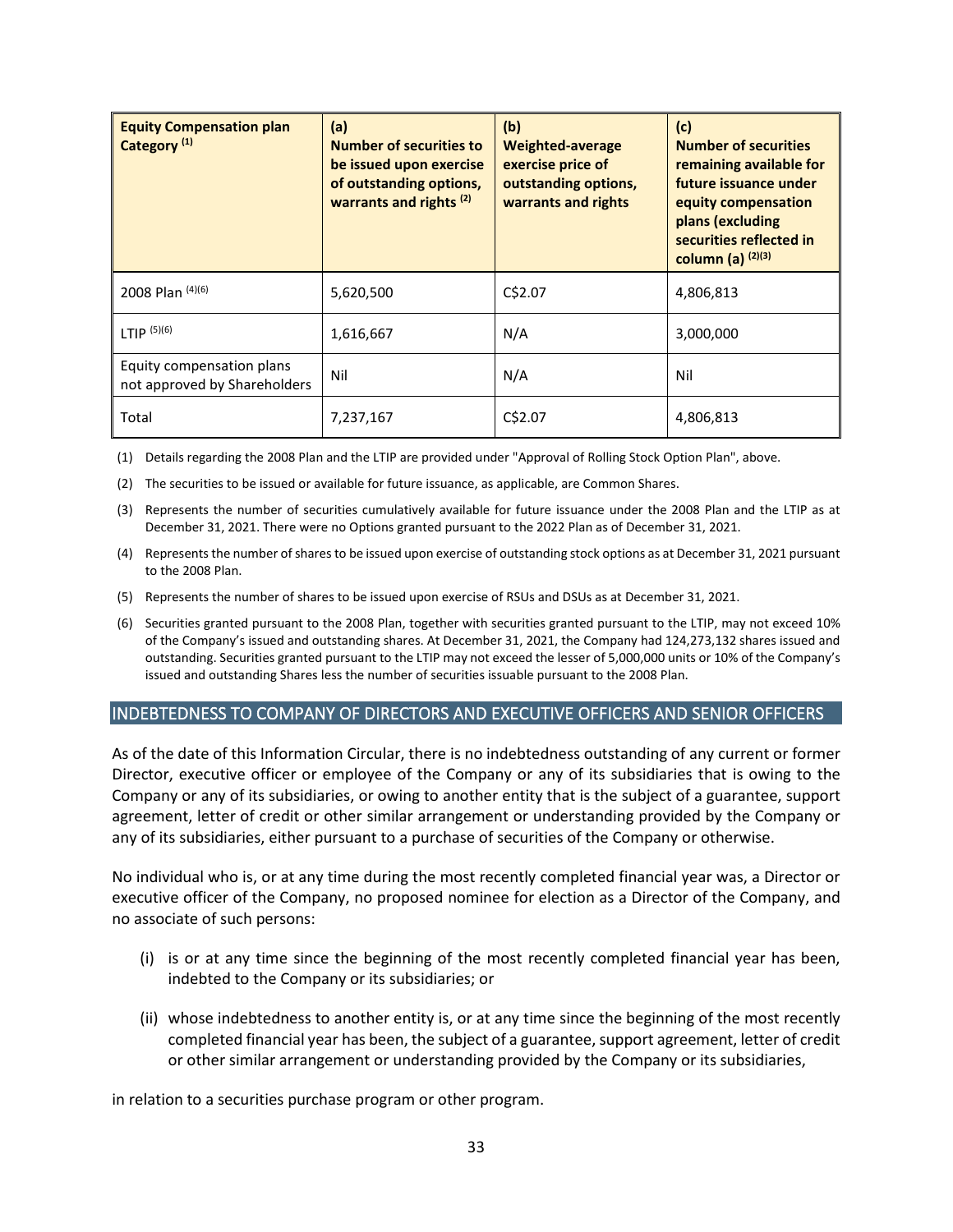## <span id="page-33-0"></span>INTEREST OF INFORMED PERSONS IN MATERIAL TRANSACTIONS

On December 17, 2021 the Company issued a news release announcing its acquisition of the Mercedes gold mine, located in Sonora, Mexico, from Equinox Gold Corp., which acquisition constitutes a material transaction. Prior to this announcement the Board held a number of meetings at which the merits, risks, and proposed terms of the acquisition were discussed, and formed a special committee (the Transaction Committee) to evaluate and advise the Board with respect to the proposed Mercedes acquisition transaction. As disclosed in the December 17, 2021 news release, the terms of the Company's acquisition of the Mercedes Mine include US \$60 million in financing from Sandstorm Gold Ltd., on which company's board Mr. Swarthout serves as a director and of which Mr. Kazemi is the Chief Financial Officer. In accordance with applicable corporate laws and the Company's Articles of Incorporation, at all meetings of the Board during which the Mercedes acquisition was discussed, Messrs. Swarthout and Kazemi declared their interest in the transaction stemming from their relationship with both the Company and Sandstorm Gold Ltd., did not participate in material discussions regarding the transaction and abstained from voting to approve any aspect of the transaction.

Aside from the matter above, no informed person (as defined in NI 51-102) of the Company nor any Proposed Director of the Company, or any associate or affiliate of the foregoing persons, has or has had any material interest, direct or indirect, in any transaction since the commencement of the Company's most recently completed financial year or in any proposed transaction that in either such case has materially affected or would materially affect the Company or any of its subsidiaries.

## <span id="page-33-1"></span>MANAGEMENT CONTRACTS

No management functions of the Company are performed to any substantial degree by a person who is not an executive officer of the Company. Please see the footnotes to the "Summary Compensation Table" and the "Termination and Change of Control Benefits" sections above for a summary of the employment contracts of the Company's NEOs for the year ended December 31, 2021.

# <span id="page-33-2"></span>STATEMENT OF CORPORATE GOVERNANCE PRACTICES

Corporate governance relates to the rules, policies and practices that govern the conduct of the Company to ensure accountability to stakeholders and compliance with the laws and regulations applicable to the Company. The Board has a pivotal role in ensuring the Company is following best practices in corporate governance and in overseeing the executives charged with day to day management of the Company.

As part of its ongoing commitment to best practices in corporate governance, the Board established a Nominating and Corporate Governance Committee in April 2013, pursuant to corporate governance guidelines under National Policy 58-201 *Corporate Governance Guidelines* ("**NP 58-201**"). Additionally, in 2013 the Board, with the assistance of the Nominating and Corporate Governance Committee, reviewed and assessed the Company's various corporate governance policies and guidelines, including the Board's mandate, committee charters, and various terms of reference, and approved certain amendments and replacements of such documents as appropriate. In 2018 the Board adopted an Anti-Bribery and Anti-Corruption Policy and updated certain of its corporate governance policies accordingly. The corporate governance disclosure in this Information Circular, including the Board mandate and Audit committee charter provided in Schedules "B" and "C", respectively, is current as of the date of this Information Circular.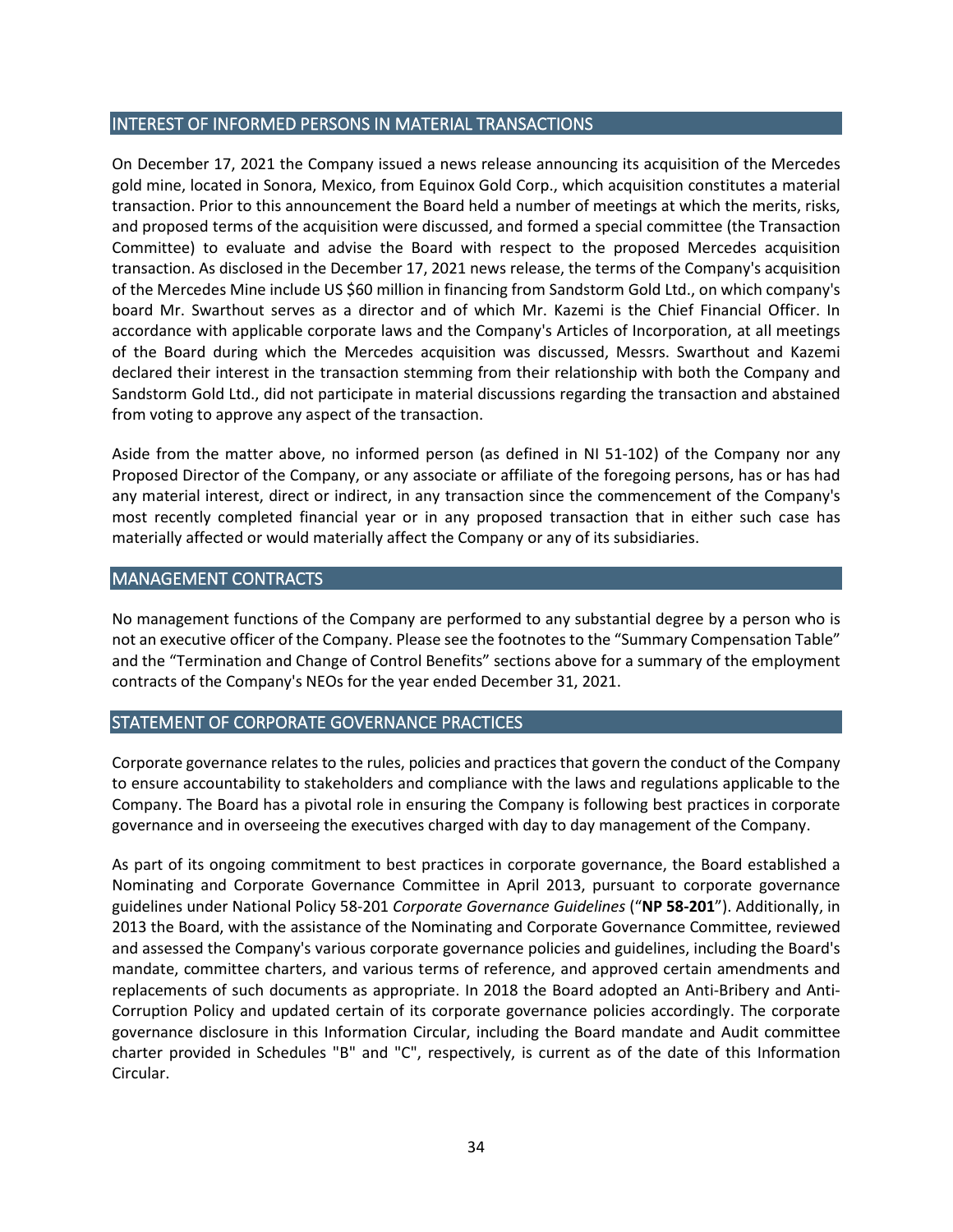As disclosed under "Number of Directors" and "Director Compensation", above, the Directors of the Company are elected at each annual meeting of Shareholders to hold office until the next annual meeting of Shareholders or until their successors are appointed. Immediately following the annual meeting of Shareholders, the Board appoints a Chair of the Board, other Board positions, officers, and members and chairs of its standing committees, and constitutes and appoints members to other committees, all as it deems necessary for effective oversight and governance.

NP 58-201 establishes corporate governance guidelines which apply to all public companies. The Company has reviewed its own corporate governance practices in light of these guidelines. National Instrument 58-101 - *Disclosure of Corporate Governance Practices* mandates disclosure of corporate governance practices, which such disclosure is set out below.

# <span id="page-34-0"></span>**STRUCTURE AND FUNCTION OF THE BOARD**

# *Independence of Members of the Board*

As at the date of this Information Circular, the Company's Board consists of eight Directors each of whom were elected at the Company's annual meeting of Shareholders held on June 8, 2021. All of the Company's current Directors are standing for re-election at the Meeting (see "Election of Directors" above).

The criteria for, and definition of, Director independence are set forth in National Instrument 52-110 - *Audit Committees* ("**NI 52-110**"). As of the date of this Information Circular, the Company's Board consists of a majority of independent Directors (6 of 8). Catherine McLeod-Seltzer (Chair), Kevin Morano, Stephen Lang, Erfan Kazemi, Alfredo Bullard and Alan Hair are independent as defined in NI 52-110. Anthony Hawkshaw is not considered independent as he is the President and Chief Executive Officer of the Company. Andrew Swarthout is not considered independent as he was the Executive Chairman of the Company within the past three financial years. If all eight Directors nominated to the Board are elected or re-elected at the Meeting, the Company's Board will continue to consist of a majority of independent Directors (6 of 8).

## *Lead Director*

Prior to June 3, 2020, the Board had appointed an Executive Chairman (who was not considered independent) and a Co-Chairman (who was considered independent) and appointed a Lead Director to provide an additional level of independent oversight of management. Effective June 3, 2020 Mr. Swarthout retired as Executive Chairman and the Board appointed Ms. McLeod-Seltzer, an independent Director as disclosed under "Independence of Members of the Board" above, to the position of Chair. Ms. McLeod-Seltzer was re-appointed as Chair of the Board on June 8, 2021 and as this sole Chair position is filled by an independent Director, the Board did not appoint a Lead Director during the most recently completed financial year.

## *Management Supervision by Board*

The President and CEO, the COO and the CFO report upon the operations of the Company on a quarterly basis directly to the independent Directors of the Board. Each month management presents a written summary of activities and performance relative to an approved budget to the Directors.The independent Directors meet without the presence of non-independent Directors following each meeting of the Board, and as necessary if and when matters arise that require their independent consideration and approval. The Board encourages the independent Directors to meet at any time they consider necessary without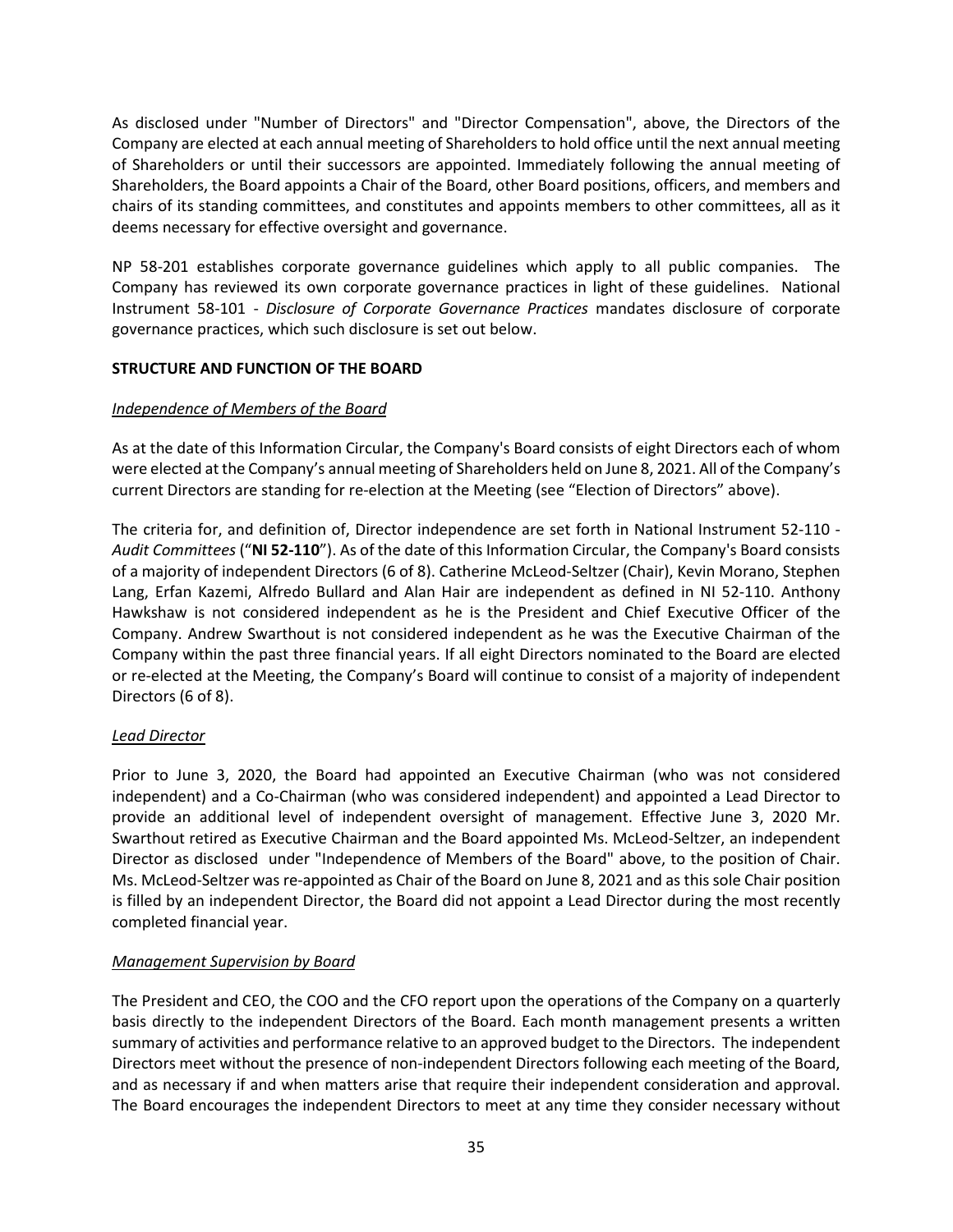any members of management or non-independent Directors being present. The Company's auditors, legal counsel and certain employees may also be invited to attend. As discussed under "Board Governance, Policies and Committees" below, the Audit, Nominating and Corporate Governance, and Compensation Committees are composed entirely of independent Directors and the Operations, Safety and Sustainability Committee is composed of a majority of independent directors. All committee meetings include an incamera portion during which the committee members meet without the presence of management. The Audit Committee additionally meets with the Company's auditors without management in attendance.

The independent Directors exercise their responsibilities for independent oversight of management through their majority control of the Board (see "Independence of Members of the Board" above).

# *Participation of Directors in Other Reporting Issuers*

The participation of each Director as a director or senior officer in other reporting issuers, as of the date of this Information Circular, is described in the table attached hereto as Schedule "A".

The Board has reviewed the various director and officer positions held by the Company's Directors in other reporting issuers and determined, in its view, that these outside responsibilities do not present any reasonable expectation that the independent judgment or ability to act in the best interests of the Company would be compromised. While there are no interlocking board relationships amongst the Company's current Directors, those that may occur will be considered by the Board on a case-by-case basis having regard to the specific circumstances.

## *Participation of Directors in Board and Committee Meetings*

The Board meets at least once every quarter to review, among other things, the financial and operating performance of the Company relative to its corporate goals, plans and performance in prior years. The Board also holds a meeting each year to review and assess the Company's financial budget and business plan for the ensuing year and its overall strategic objectives. This process establishes, among other things, key milestones against which the Board may assess the performance of management. Additional meetings of the Board are called from time to time to address special matters as circumstances require. In the year ended December 31, 2021 the following Board and committee meetings were held:

- six (6) meetings of the Board of Directors;
- four (4) meetings of the Audit Committee;
- one (1) meeting of the Compensation Committee;
- one (1) meeting of the Nominating and Corporate Governance Committee;
- three (3) meetings of the Operations, Safety and Sustainability Committee; and,
- one (1) meeting of the Transaction Committee (a temporary special committee).

The attendance record of each Director who served on the Board at any time during the most recently completed financial year, at each of the meetings of the Board and of the committees on which they served that were held in 2021 during the period of their appointment, is provided in the table below. As discussed above under "Statement of Corporate Governance Practices", the Board is elected annually at the Company's annual meeting of Shareholders and immediately thereafter appoints a Chair of the Board, other Board positions, officers, and members and chairs of its standing committees. The Board may from time to time constitute and appoint members to other committees as it deems necessary for effective oversight and governance.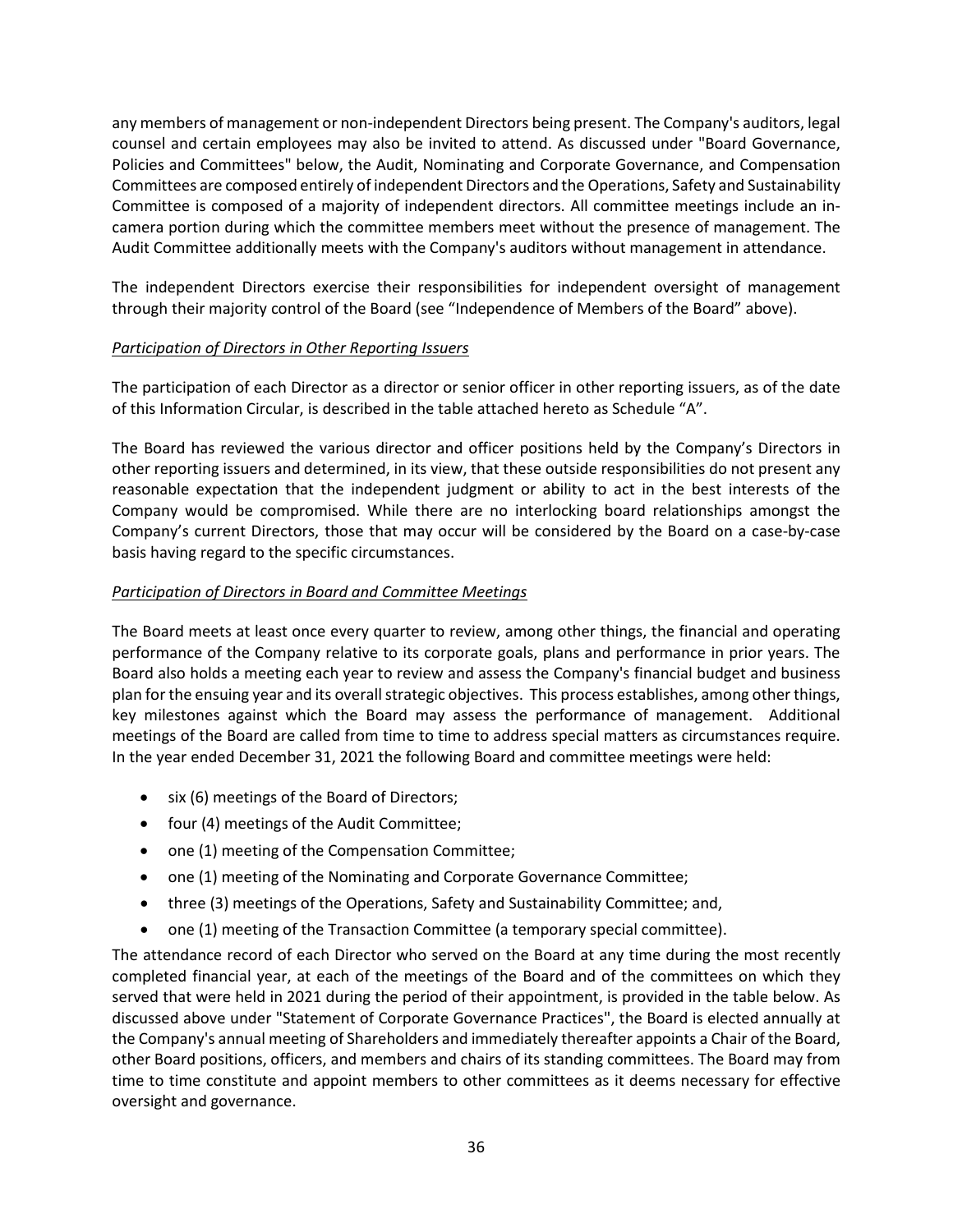As announced by the Company on March 29, 2021, Mr. Frank Tweddle, a long-serving member of the Board, passed away unexpectedly on March 27, 2021. Mr. Tweddle was last elected to the Board on June 3, 2020 on which date he was also appointed to the Compensation Committee and Nominating and Corporate Governance Committee; positions he held in 2021 until the date of his passing. Mr. Tweddle's positions on the Board, Compensation Committee and Nominating and Corporate Governance Committee were not filled between the date of his passing and the election of Directors and subsequent appointment of committees on June 8, 2021.

| Director Name <sup>(1)</sup> | <b>Board</b><br><b>Meetings</b><br><b>Attended</b> | <b>Audit</b><br><b>Committee</b><br><b>Meetings</b><br>Attended <sup>(2)</sup> | <b>Compensation Nominating</b><br><b>Committee</b><br><b>Meetings</b><br>Attended <sup>(3)</sup> | and<br><b>Corporate</b><br><b>Governance</b><br><b>Committee</b><br><b>Meetings</b><br>Attended <sup>(4)</sup> | <b>Operations,</b><br><b>Safety and</b><br><b>Sustainability</b><br><b>Committee</b><br><b>Meetings</b><br>Attended <sup>(5)</sup> | <b>Transaction Total</b><br><b>Committee</b><br><b>Meetings</b><br>Attended <sup>(6)</sup> | <b>Number of</b><br><b>Meetings</b><br><b>Attended</b><br>(at which the<br>Director's<br>attendance<br>was<br>required) | <b>Attendance</b><br><b>Record</b> |
|------------------------------|----------------------------------------------------|--------------------------------------------------------------------------------|--------------------------------------------------------------------------------------------------|----------------------------------------------------------------------------------------------------------------|------------------------------------------------------------------------------------------------------------------------------------|--------------------------------------------------------------------------------------------|-------------------------------------------------------------------------------------------------------------------------|------------------------------------|
| Anthony Hawkshaw             | 6 (100%)                                           | $4^{(7)}$                                                                      | 1 <sup>(7)</sup>                                                                                 | 1 <sup>(7)</sup>                                                                                               |                                                                                                                                    | 1 (100%)                                                                                   | 7 of 7                                                                                                                  | 100%                               |
| Andrew Swarthout             | 6 (100%)                                           |                                                                                |                                                                                                  |                                                                                                                | 3(100%)                                                                                                                            |                                                                                            | 9 of 9                                                                                                                  | 100%                               |
| Catherine McLeod-<br>Seltzer | 6 (100%)                                           |                                                                                | 1 (100%                                                                                          |                                                                                                                |                                                                                                                                    | (6)                                                                                        | 7 of 7                                                                                                                  | 100%                               |
| Kevin Morano                 | 6 (100%)                                           |                                                                                | 1 (100%)                                                                                         | 1 (100%)                                                                                                       |                                                                                                                                    | 1 (100%)                                                                                   | 9 of 9                                                                                                                  | 100%                               |
| Frank Tweddle <sup>(8)</sup> |                                                    |                                                                                |                                                                                                  |                                                                                                                |                                                                                                                                    |                                                                                            |                                                                                                                         |                                    |
| Stephen Lang                 | 6 (100%)                                           | 4 (100%)                                                                       |                                                                                                  | 1 (100%)                                                                                                       | 3(100%)                                                                                                                            | 1 (100%)                                                                                   | 15 of 15                                                                                                                | 100%                               |
| Erfan Kazemi                 | 6 (100%)                                           | 4 (100%)                                                                       |                                                                                                  | $0^{(4)}$                                                                                                      |                                                                                                                                    |                                                                                            | 10 of 10                                                                                                                | 100%                               |
| Alfredo Bullard              | 5 (83%)                                            | 3(75%)                                                                         |                                                                                                  |                                                                                                                |                                                                                                                                    |                                                                                            | 8 of 10                                                                                                                 | 80%                                |
| Alan Hair                    | 6 (100%)                                           |                                                                                | (3)                                                                                              |                                                                                                                | 3 (100%)                                                                                                                           |                                                                                            | 9 of 9                                                                                                                  | 100%                               |

(1) The independence or non-independence of each of the Company's Directors is discussed under "Independence of Members of the Board", above.

(2) The Audit Committee consisted of Messrs. Kazemi (Chair), Lang and Bullard during the entirety of the fiscal year ended December 31, 2021.

(3) The Compensation Committee consisted of Messrs. Morano (Chair) and Tweddle and Ms. McLeod-Seltzer from January 1 to June 8, 2021, and Messrs. Morano and Hair and Ms. McLeod-Seltzer from June 9 to December 31, 2021. There were no meetings of the Compensation Committee held between June 9 and December 31, 2021.

(4) The Nominating and Corporate Governance Committee consisted of Messrs. Lang (Chair), Morano and Tweddle from January 1 to June 8, 2021 and Messrs. Lang, Morano and Kazemi from June 9 to December 31, 2021. There were no meetings of the Nominating and Corporate Governance Committee held between June 9 and December 31, 2021.

(5) The Operations, Safety and Sustainability Committee consisted of Messrs. Hair (Chair), Lang and Swarthout during the entirety of the fiscal year ended December 31, 2021.

(6) The Board constituted a Transaction Committee consisting of Messrs. Lang (Chair), Morano and Hawkshaw on August 25, 2021. On October 12, 2021 the Board revised the Transaction Committee membership to consist of Messrs. Lang and Morano and Ms. McLeod-Seltzer. There were no meetings of the Transaction Committee held between October 12 and December 31, 2021.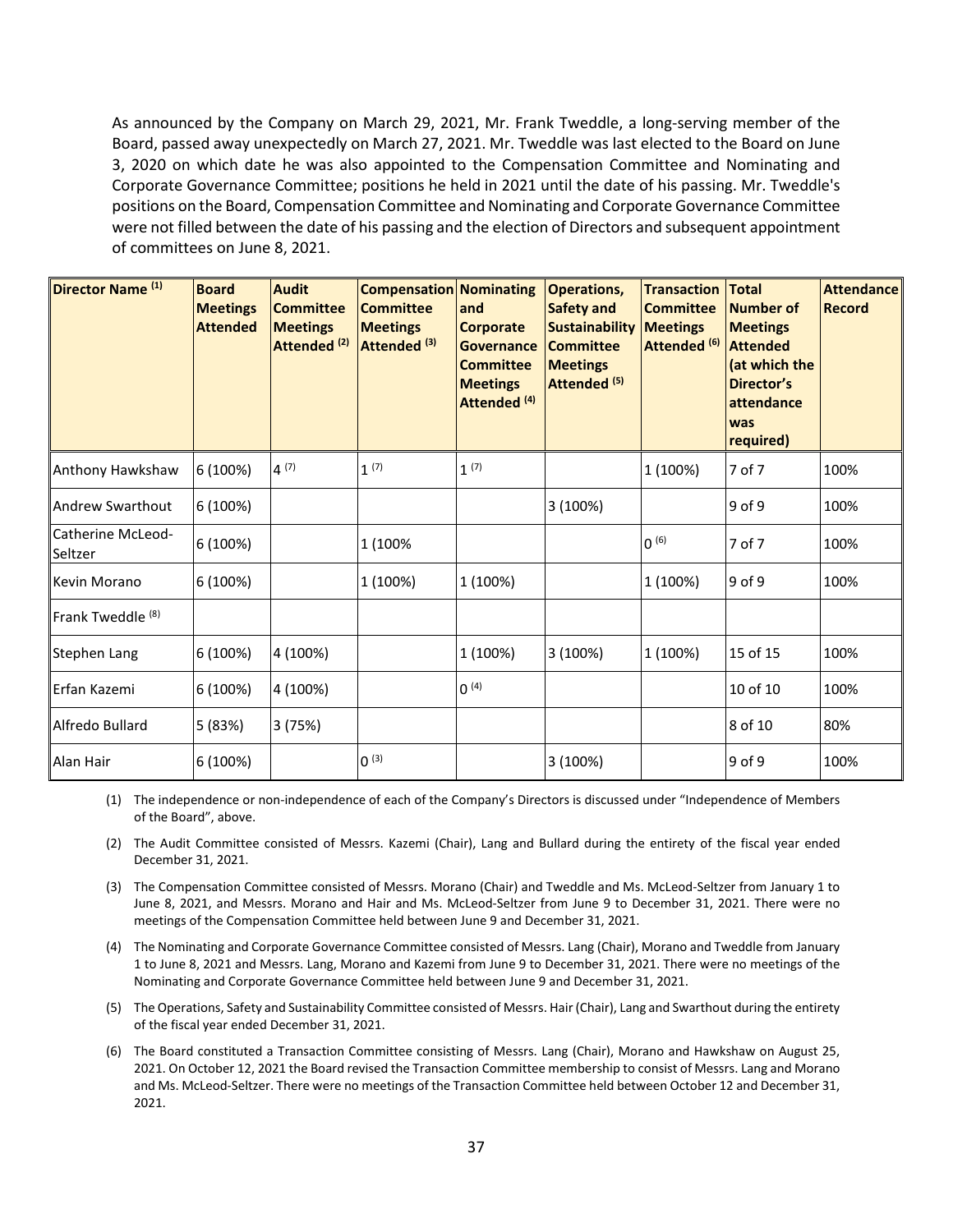- (7) Mr. Hawkshaw's attendance at the 2021 Audit, Compensation, Nominating and Corporate Governance, and Operations Safety and Sustainability Committee meetings was as a guest.
- (8) Mr. Tweddle ceased to be a director on March 27, 2021. No Board or committee meetings at which his presence was required were held between January 1 and March 27, 2021.

## <span id="page-37-0"></span>**BOARD GOVERNANCE, POLICIES AND COMMITTEES**

#### *Board Mandate*

The Board has adopted a Board Mandate, the text of which is attached as Schedule "B" to this Information Circular.

As prescribed by the Business Corporations Act (British Columbia), the mandate of the Board is to manage, or supervise the management of, the business and affairs of the Company and to act with a view to the best interests of the Company. The Board oversees the management of the Company's affairs directly and through its committees. In fulfilling its mandate, the Board, among other matters, is responsible for:

- reviewing and approving the Company's overall business strategies and its annual business plan;
- reviewing and approving the annual corporate budget and forecast;
- reviewing and approving significant capital investments outside the approved budget;
- reviewing major strategic initiatives to ensure that the Company's proposed actions accord with Shareholder objectives;
- reviewing succession planning;
- assessing management's performance against approved business plans and industry standards;
- reviewing and approving the financial reports and other disclosure issued to Shareholders;
- ensuring the effective operation of the Board; and,
- safeguarding Shareholders' equity interests through the optimum utilization of the Company's capital resources.

The Board relies on management to provide it with periodic reports on the Company's operations and performance, and to provide the support and information necessary to enable the Board to fulfill its obligations effectively. Major decisions and other significant matters are set out in reports prepared by management and submitted to the Board for approval. All material transactions must be reviewed and approved by the Board prior to implementation. Any responsibility that is not delegated to senior management or a Board committee remains with the full Board. One of the Board's responsibilities is to review and, if thought fit, to approve business opportunities as presented by management and to provide guidance to management. The Board expects management to operate the business of the Company in a manner that enhances Shareholder value and is consistent with the highest level of integrity. Management is expected to execute the Company's business plan and to meet performance goals and objectives.

The Board also meets to:

- plan for the future growth of the Company;
- identify risks of the Company's business, thus ensuring the implementation of appropriate systems to manage these risks;
- monitor senior management; and,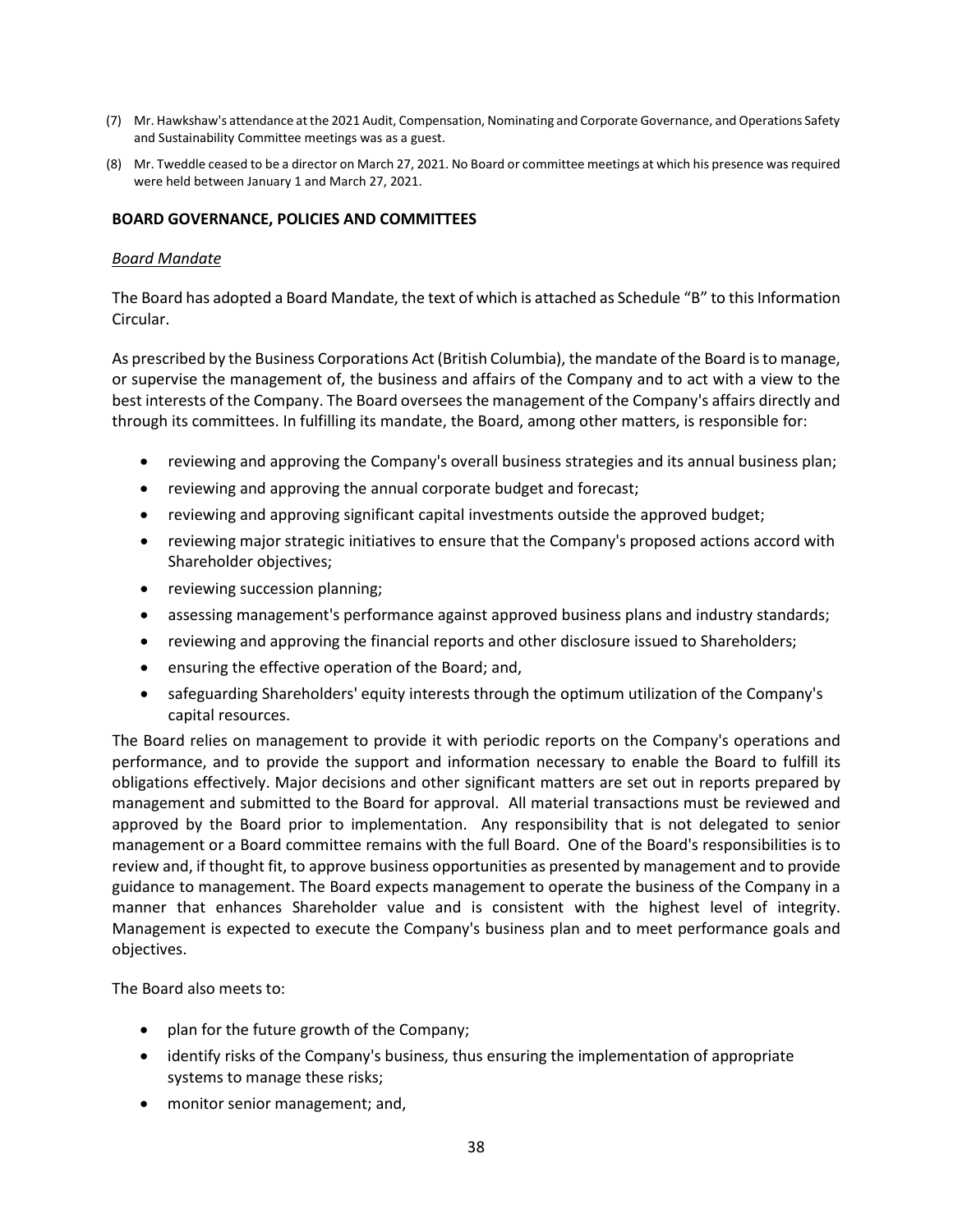• ensure timely disclosure of material transactions.

The frequency of Board meetings and the nature of agenda items changes depending upon the state of the Company's affairs and in light of opportunities or risks that the Company faces. When necessary and appropriate, issues may be approved and adopted by the Board by way of written resolutions in accordance with applicable corporate law.

# *Position Descriptions*

The Board has adopted written position descriptions in the form of terms of reference for the Chair of the Board and the Lead Director (if appointed). The Company has also adopted terms of reference for the committees, including the roles of the respective chairs, and terms of reference for the Directors. Standalone terms of reference have not been adopted for the individual chairs of each of its committees, as the Board is of the view that the terms of reference for the committees and charters of each the respective committees are sufficiently specific that no separate descriptions are necessary.

The Board has also adopted terms of reference for the President and CEO. In addition, the CEO's annual performance objectives, which are reviewed and approved by the Board, further delineate the CEO's role and responsibilities and further define the responsibilities of management.

# *Orientation and Continuing Education*

The Nominating and Corporate Governance Committee oversees the orientation and education process for new Board members. While the Company does not have a formal orientation and training program, new Board members are provided with:

- information respecting the functioning of the Board and its committees, and copies of the Company's corporate governance policies;
- access to recent, publicly filed documents of the Company, technical reports, constating documents, and the Company's internal financial information;
- access to management, auditors, and technical consultants;
- access to the Company's legal counsel to answer any questions or matters relating to the Board member's corporate and securities law responsibilities; and
- further information and education as deemed appropriate and desirable by the Board on a caseby-case basis.

To help ensure that they maintain the skill and knowledge necessary to meet their obligations to the Company and its Board, Directors are encouraged to:

- communicate with management, legal counsel, and, where applicable, auditors and technical consultants of the Company,
- with management's assistance, keep current on corporate governance matters, industry trends, and changes in legislation, and
- attend related industry seminars and visit the Company's operations.

Directors have full access to the Company's records and are encouraged to review these materials and consult with management to ensure they understand the Company's operational and governance history.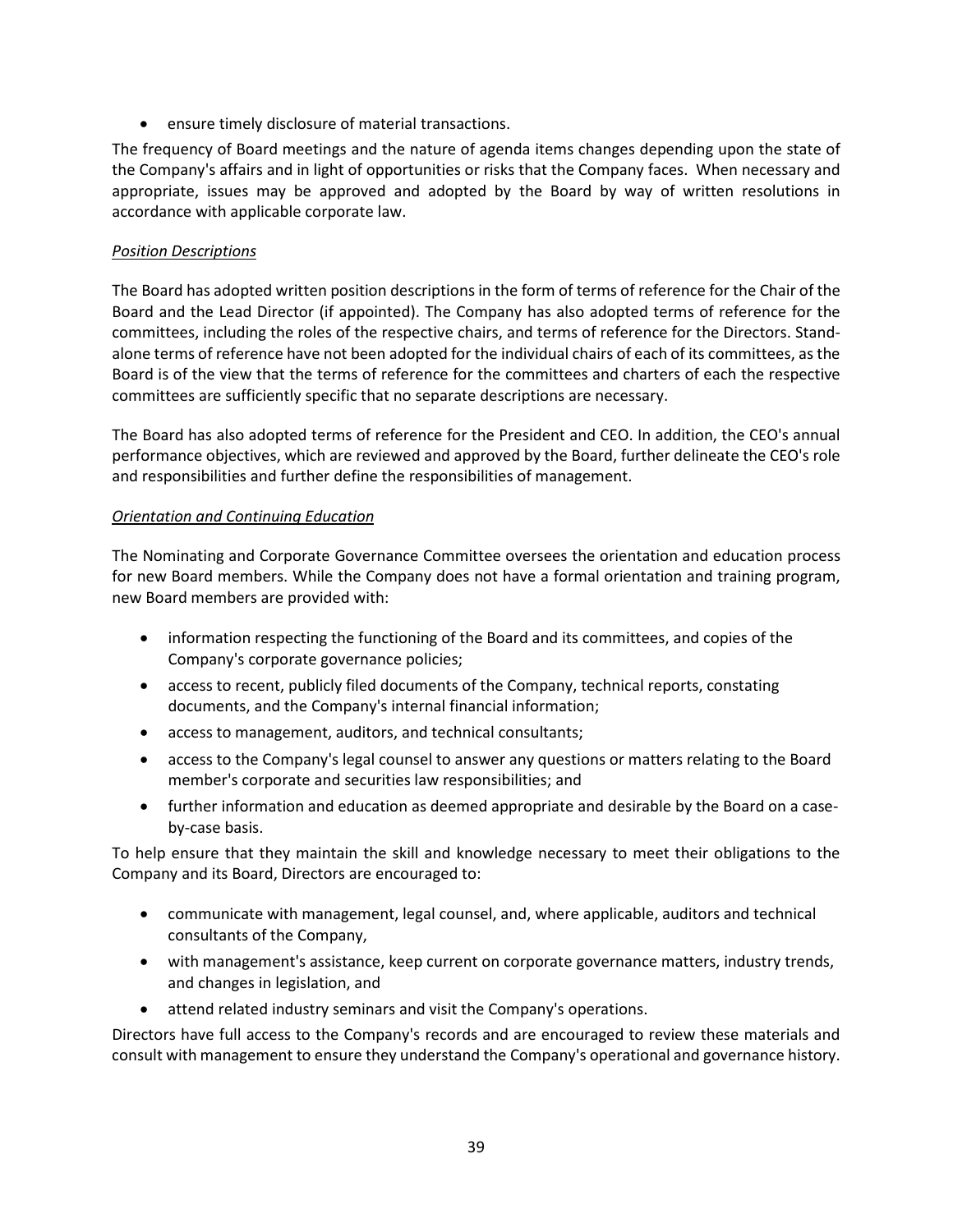## *Ethical Business Conduct*

The Board views good corporate governance and ethical conduct as an integral component to the Company's success and a crucial aspect of the Company's ability to meet its responsibilities to Shareholders and other stakeholders.

The Board has adopted a Code of Business Conduct and Ethics (the "**Code**"), which is posted on the Company's website and filed under the Company's profile on SEDAR. The Code applies to all Directors, officers, employees and consultants of the Company ("**Covered Persons'**). Its purpose is to promote integrity, deter wrongdoing, and assist Covered Persons in making sound decisions regarding the Company's, and its subsidiaries', affairs. The Code outlines the basic principles that guide the Company's affairs, and Covered Persons are encouraged to consult with management, the President and CEO, or the Chair of the Audit Committee for direction regarding specific issues, conflicts or potential conflicts.

It is ultimately the responsibility of Company and all Covered Persons to be aware of their obligations under, and to comply with, the Code, and it is the Board's responsibility to monitor compliance therewith. The Board has delegated this responsibility to the Chair of the Audit Committee with regard to reporting under the Code, and the Nominating and Corporate Governance Committee, which will, among other things, periodically review the Company's corporate governance policies. To date, no breaches of the Code have been reported, and no waivers from it have been granted, nor has there been any material change report filed that pertains to any conduct of a Director or executive officer of the Company that constitutes a departure from the Code.

In addition to having adopted the Code, the Board, through its meetings with management and other informal discussions with management, encourages a culture of ethical business conduct. The Board additionally entrusts the Company's management team to actively promote a culture of ethical business conduct throughout the Company's operations and to monitor the Company's employees, consultants and agents accordingly.

Applicable corporate law requires that Directors and officers who have an interest in a transaction or agreement with the Company promptly disclose that interest at any meeting of the Board at which the transaction or agreement will be discussed and, in the case of Directors, abstain from discussions and voting in respect to same. These requirements are also contained in the Company's Articles of Incorporation, which are made available to the Directors and officers of the Company as part of the Company's orientation and continuing education process. See "Interest of Informed Persons in Material Transactions", above.

## *Whistleblower Policy*

The Company has adopted a written Whistleblower Policy, which is posted on the Company's website and filed under the Company's profile on SEDAR. The Whistleblower Policy is designed to ensure that a confidential and anonymous process exists whereby the Company's Directors, officers and employees can report any possible ethical or accounting concerns, violations of law, and violations of Company policies. The Whistleblower Policy is administered by the Audit Committee.

## *Anti-Bribery and Anti-Corruption Policy*

The Company has adopted a written Anti-Bribery and Anti-Corruption Policy, which is posted on the Company's website and under the Company's profile on SEDAR. The Anti-Bribery and Anti-Corruption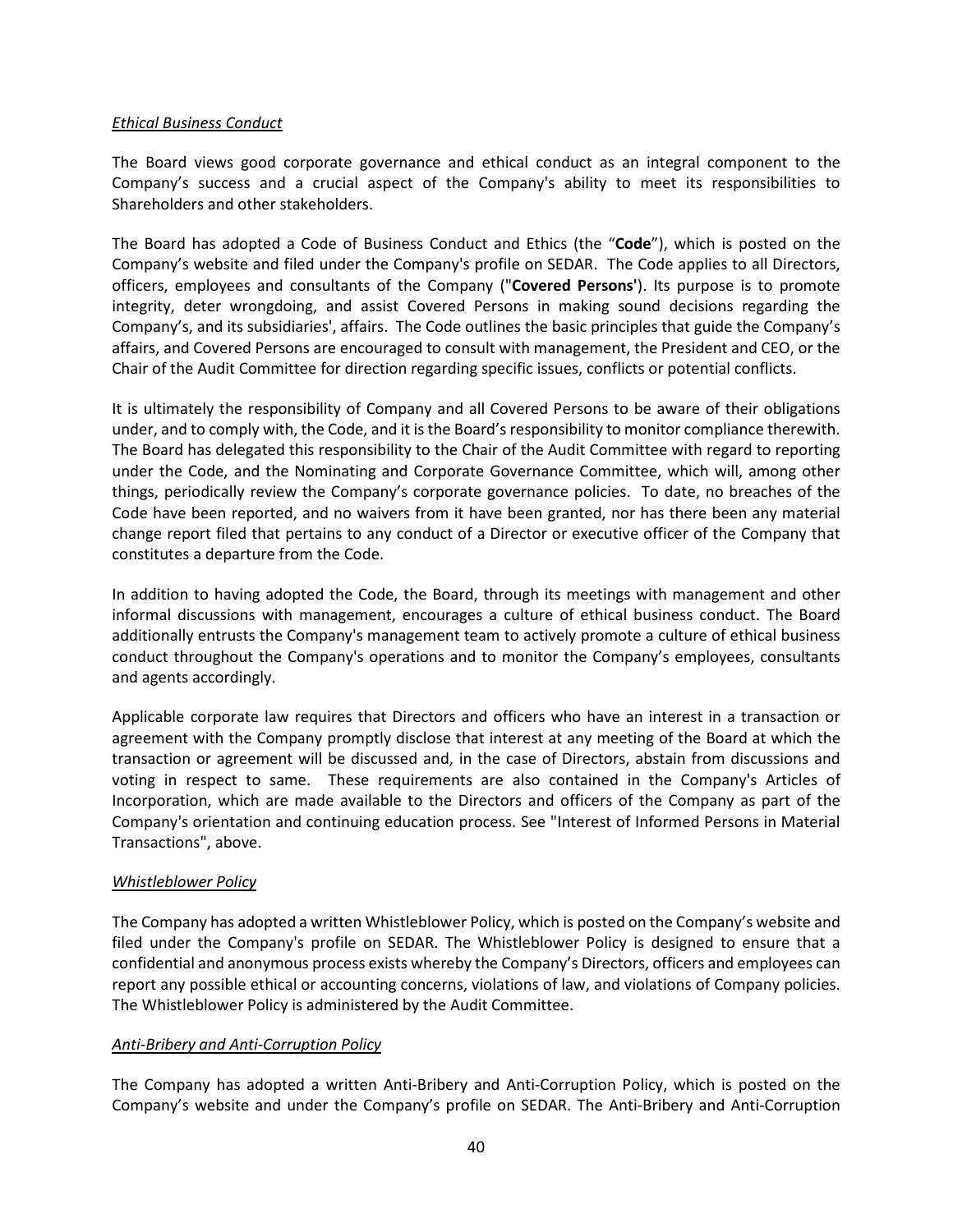Policy works in coordination with the Code and the Whistleblower Policy to ensure the Company, its Directors, officers, employees and consultants avoid any occurrence, real or perceived, of bribery and corruption in the Company's business dealings and transactions. The Anti-Bribery and Anti-Corruption Policy provides information and guidance on how to recognize and deal with bribery and corruption issues and provides guidelines and establishes procedures to ensure that all those working for, on behalf of and with the Company have a clear and consistent understanding of how to avoid and prevent bribery and corruption and a method of reporting any violations or suspected violations of the Anti-Bribery and Anti-Corruption Policy.

# *Nomination of Directors*

The Nominating and Corporate Governance Committee, under the supervision of the Board, is primarily responsible for:

- establishing a process for identifying, recruiting, appointing, and providing ongoing development for Directors;
- monitoring and assessing the functioning of the Board, committees of the Board, and the individual members of the Board; and,
- ensuring the Board, Directors and management adopt and observe best corporate governance practices.

The Nominating and Corporate Governance Committee meets at least once annually and is governed by a written charter that sets forth its responsibilities, powers, and operations. A copy of the Nominating and Corporate Governance Committee charter is posted on the Company's website.

The Nominating and Corporate Governance Committee assesses, and provides recommendations to the Board regarding the nomination of, potential Director candidates who may contribute the necessary skills and expertise, experience, independence, and other factors required to ensure the Board can best serve the interests of the Company and assist management in reaching the Company's strategic goals. Members of the Board and representatives of the mineral exploration industry are also consulted for possible candidates. The Board has the ultimate responsibility for approving the nomination of proposed directors for election at its next annual meeting of Shareholders, and for approving the appointment of any new Directors between annual Shareholder Meetings, in accordance with the Company's Articles of Incorporation.

On June 8, 2021, the Board appointed the following independent Directors to serve on the Nominating and Corporate Governance Committee: Stephen Lang (Chair), Kevin Morano and Erfan Kazemi. All members appointed to the Nominating and Corporate Governance Committee hold or have held executive management positions with other public mining companies and/or have sufficient high level board experience to have a fulsome and current understanding of issues related to corporate governance.

## *Compensation*

The Compensation Committee, under the supervision of the Board, has overall responsibility for:

• ensuring that the Company's executive compensation levels are competitive and sufficiently motivating to attract, retain and inspire the Company's President and CEO, CFO, COO and other executive officers and certain key employees and non-executive officers; and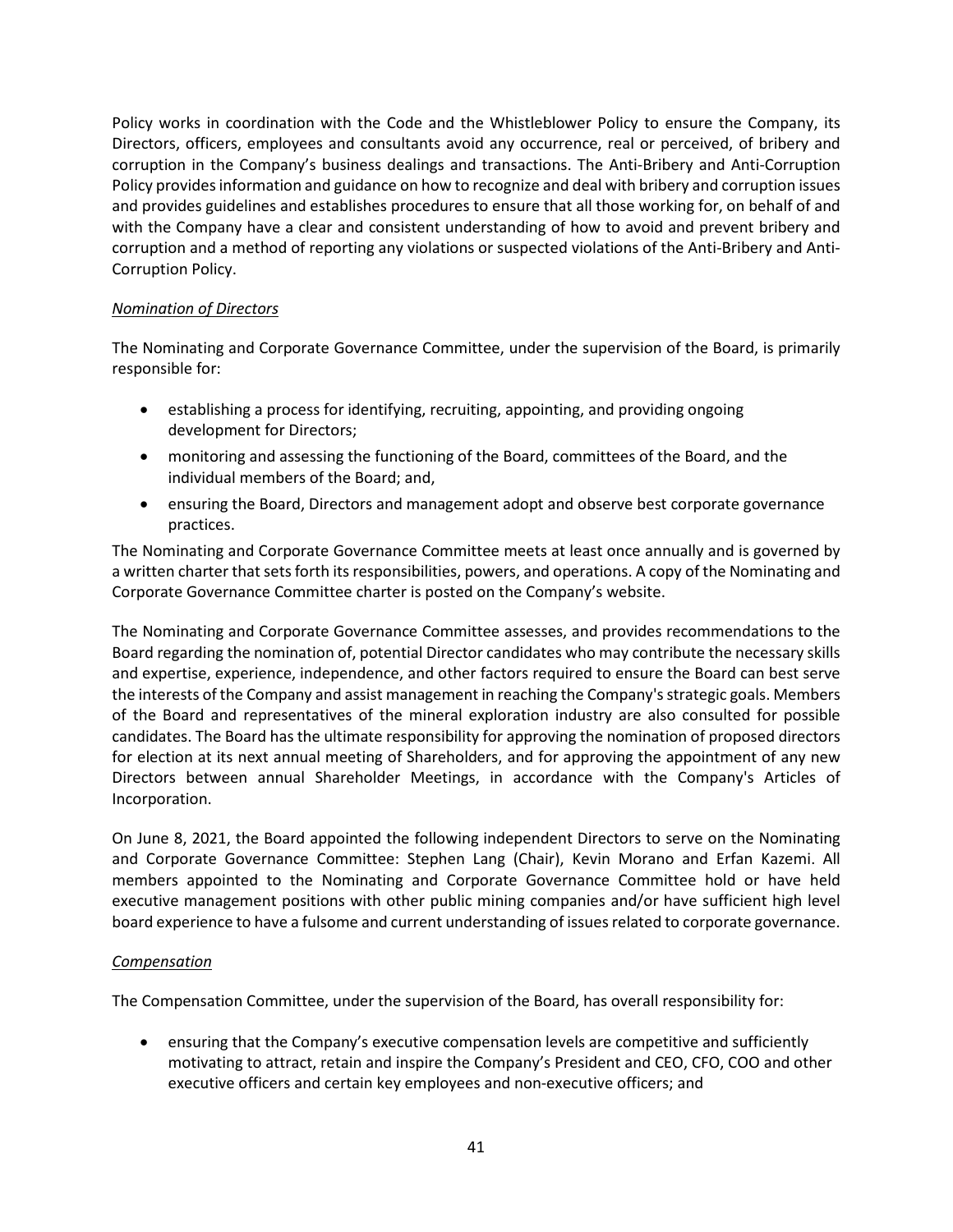• for recommending compensation for Directors.

The Compensation Committee meets at least once annually and is governed by a written charter that sets forth its responsibilities, powers, and operations. A copy of the Compensation Committee charter is available on the Company's website.

The Company's executive compensation practices and the Compensation Committee's role are described above under "Compensation Discussion and Analysis". No compensation consultant or advisor has at any time since the beginning of the Company's most recently completed financial year been retained to assist in determining compensation for any of the Company's NEOs, Directors or other executives.

On June 8, 2021, the Board appointed the following independent Directors to serve on the Compensation Committee: Kevin Morano (Chair), Catherine McLeod-Seltzer, and Alan Hair. All members appointed to the Compensation Committee hold or have held positions on the Compensation Committees of other public companies and/or have sufficient high level board experience to have a fulsome understanding of compensation issues and levels within the mining industry.

# *Operations, Safety and Sustainability*

The Operations, Safety and Sustainability Committee's primary purpose is to assist the Board in fulfilling its responsibilities for oversight of technical, development, construction and operational issues including mineral resources and reserves, health and safety matters, and social and environmental responsibility issues. The Operations, Safety and Sustainability Committee is tasked with:

- Liaising with management on key technical and operational issues and initiatives, assessing and addressing technical risks, and ensuring adherence to approved strategies and schedules;
- Ensuring compliance with applicable legal and regulatory requirements and assessing performance in the areas of technical and operational execution, exploration, health and safety, and environmental and social responsibility; and,
- Providing oversight regarding external reporting in relation to health, safety, and environmental and social matters.

The Operations, Safety and Sustainability Committee meets at least once annually and is governed by a written charter that sets forth its responsibilities, powers, and operations. A copy of the Operations, Safety and Sustainability charter is posted on the Company's website.

On June 8, 2021, the Board appointed the following directors to serve on the Operations, Safety and Sustainability Committee: Alan Hair (Chair) and Stephen Lang, each of whom is independent, and Andrew Swarthout, who is not independent by virtue of his former role as Executive Chairman of the Company. All members appointed to the Operations, Safety and Sustainability Committee hold or have held executive management positions with other public mining companies and/or have sufficient high level technical experience within the mining industry to have a fulsome understanding of issues related to operations, health and safety, and environmental and social responsibility.

## *Financial Performance*

Financial matters, including the preparation and review of quarterly and annual financial statements and related disclosure, are overseen by the Audit Committee. A description of the roles and responsibilities of the Audit Committee are provided under "Audit Committee Information", below.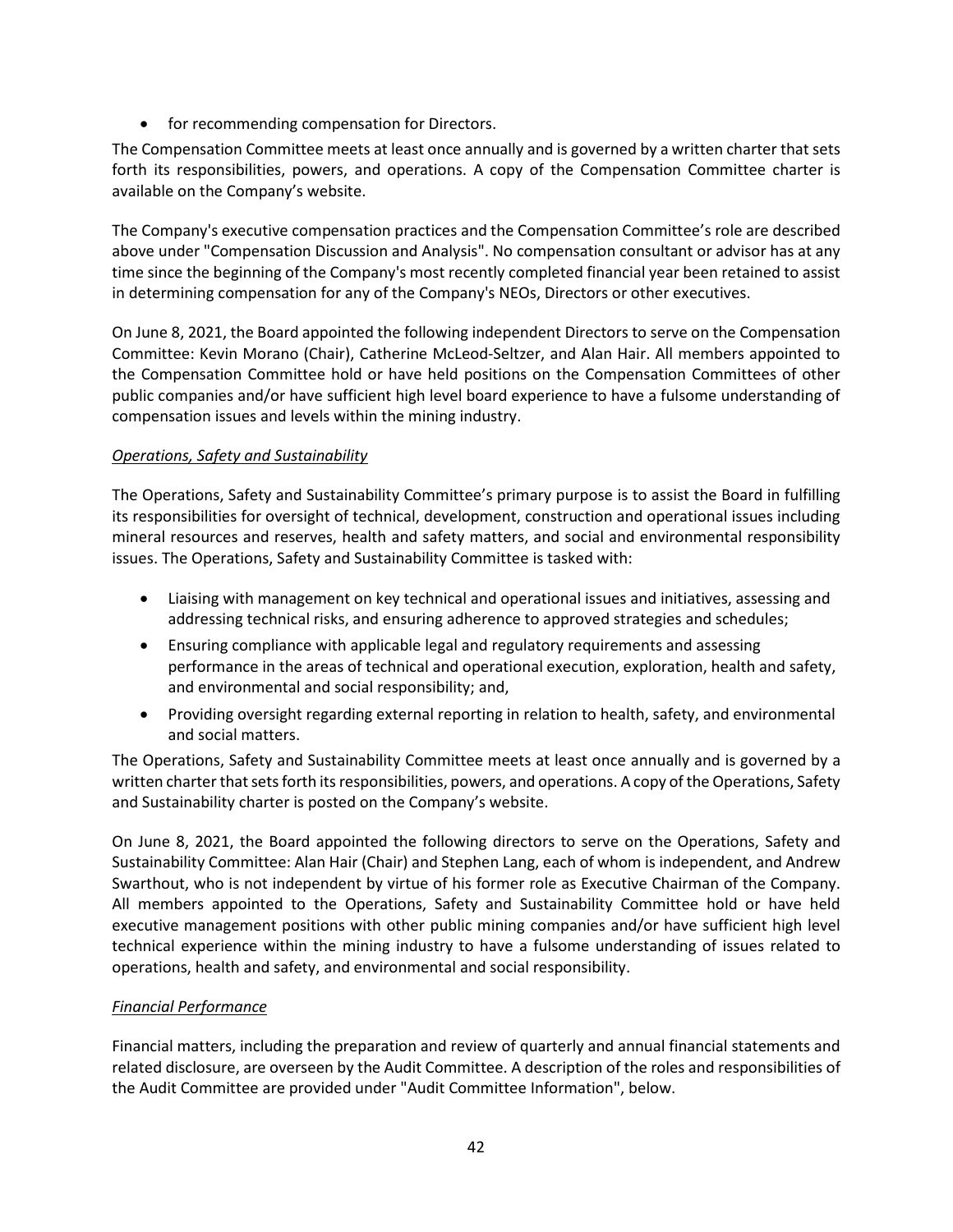#### *Other Board Committees*

Committees of the Board are an integral part of the Company's governance structure. There are currently four standing committees (Audit, Compensation, Nominating and Corporate Governance, and Operations, Safety and Sustainability), established to devote the necessary expertise and resources to particular governance areas and to enhance the quality of discussion and decision making at Board meetings. These standing committees facilitate effective Board decision making by providing recommendations to the Board on matters within their respective responsibilities. The Board committees assist in the effective functioning of the Board and the composition of the committees ensures that the views of the independent Directors are effectively represented.

Relevant particulars regarding the standing committees of the Board are described elsewhere in this Information Circular. The Board has determined that at this stage of the Company's development, it is not necessary for the Board to have additional standing committees. However, additional committees (including but not limited to a Transaction Response Committee, Search Committee, or Finance Committee) may be struck from time to time to address specific issues and/or opportunities.

As discussed above under "Interest of Informed Persons in Material Transactions" and "Participation of Directors in Board and Committee Meetings", the Board constituted a Transaction Committee on August 25, 2021 comprised of Messrs. Lang, Morano and Hawkshaw, to evaluate and advise the Board with respect to the Mercedes mine acquisition. On October 12, 2021 the Board revised the Transaction Committee appointments to Messrs. Lang and Morano and Ms. McLeod-Seltzer in order to ensure the committee consisted entirely of independent Directors.

## *Assessments*

The Board, through its Nominating and Corporate Governance Committee, annually and at such other times as it deems appropriate, reviews the performance and effectiveness of the Board, its committees, and the Directors to determine whether changes in size, personnel or responsibilities are warranted. To assist in its review, the Nominating and Corporate Governance Committee conducts an annual Board selfassessment, by way of a questionnaire, in which each Director evaluates the conduct and functionality of the Board and self-assesses his or her skill set. The Nominating and Corporate Governance Committee reviews and summarizes the results of these assessments and reports its conclusions to the Board.

The table below shows the Board's mix of skills and experience in areas that are important to the Company's business. The skills matrix provides the Board with an overview of its strengths and potential weaknesses, and identifies areas of competency that the Company should address when making changes to the Board.

|                                     | <b>Catherine</b><br>McLeod-<br>Seltzer | Anthony<br>Hawkshaw | Andrew<br>Swarthout | <b>Kevin</b><br><b>Morano</b> | Erfan<br>Kazemi | Stephen<br>Lang | Alfredo<br><b>Bullard</b> | <b>Alan</b><br><b>Hair</b> |
|-------------------------------------|----------------------------------------|---------------------|---------------------|-------------------------------|-----------------|-----------------|---------------------------|----------------------------|
| <b>Board Experience</b>             |                                        |                     |                     |                               |                 |                 |                           |                            |
| <b>Mining Operations</b>            |                                        |                     |                     |                               |                 |                 |                           |                            |
| <b>Mineral Exploration</b>          |                                        |                     |                     | X                             |                 |                 |                           |                            |
| Human Resources and<br>Compensation |                                        |                     |                     |                               |                 |                 |                           |                            |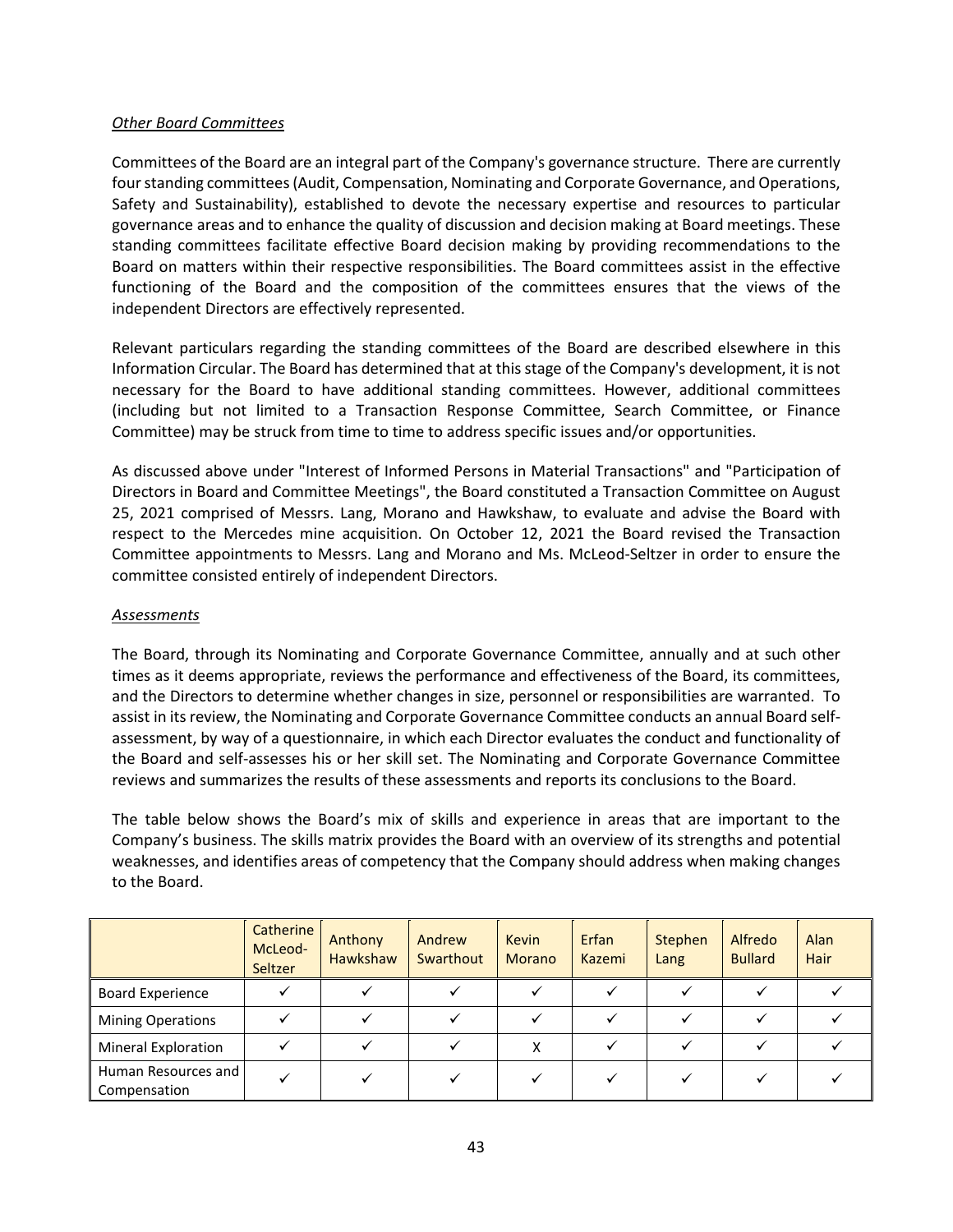|                                         | Catherine<br>McLeod-<br>Seltzer | Anthony<br>Hawkshaw | Andrew<br>Swarthout | <b>Kevin</b><br>Morano | Erfan<br>Kazemi | Stephen<br>Lang | Alfredo<br><b>Bullard</b> | Alan<br>Hair |
|-----------------------------------------|---------------------------------|---------------------|---------------------|------------------------|-----------------|-----------------|---------------------------|--------------|
| <b>Financial Literacy</b>               | $\checkmark$                    | $\checkmark$        | $\checkmark$        | $\checkmark$           | $\checkmark$    | $\checkmark$    | $\checkmark$              | $\checkmark$ |
| Legal                                   | $\checkmark$                    | $\checkmark$        | $\checkmark$        | $\checkmark$           | $\checkmark$    | $\checkmark$    | $\checkmark$              | X            |
| Government<br>Relations                 | $\checkmark$                    | $\checkmark$        | $\checkmark$        | $\checkmark$           | X               | $\checkmark$    | $\checkmark$              | ✓            |
| Corporate Social<br>Responsibility      | $\checkmark$                    | $\checkmark$        | $\checkmark$        | X                      | $\checkmark$    | $\checkmark$    | $\checkmark$              |              |
| Corporate<br>Governance                 | $\checkmark$                    | $\checkmark$        | $\checkmark$        | $\checkmark$           | $\checkmark$    | $\checkmark$    | $\checkmark$              | ✓            |
| Latin American<br>Experience            | $\checkmark$                    | $\checkmark$        | $\checkmark$        | $\checkmark$           | $\checkmark$    | $\checkmark$    | $\checkmark$              |              |
| Financing                               | $\checkmark$                    | $\checkmark$        | $\checkmark$        | $\checkmark$           | $\checkmark$    | $\checkmark$    | $\checkmark$              | ✓            |
| <b>Business Judgment</b>                | $\checkmark$                    | $\checkmark$        | $\checkmark$        | $\checkmark$           | $\checkmark$    | $\checkmark$    | $\checkmark$              | $\checkmark$ |
| Project Development<br>and Construction | X                               | $\checkmark$        | ✓                   | $\checkmark$           | $\checkmark$    | $\checkmark$    | $\checkmark$              |              |
| <b>Risk Management</b>                  | $\checkmark$                    | $\checkmark$        | $\checkmark$        | $\checkmark$           | $\checkmark$    | $\checkmark$    | $\checkmark$              | ✓            |
| <b>CEO</b> Experience                   | $\checkmark$                    | ✓                   | ✓                   | X                      | $\checkmark$    | ✓               | $\checkmark$              |              |
| Health, Safety and<br>Environment       | ✓                               | $\checkmark$        | $\checkmark$        | $\checkmark$           | $\checkmark$    | $\checkmark$    | $\checkmark$              |              |

Additionally, each standing committee reviews its own effectiveness annually and reports its findings to the Board. As part of these annual assessments, the Board or an individual committee may review their respective mandate or charter and conduct reviews of applicable corporate policies. Through this approach and through frequent communications between management and the Board or individual Directors, the Board satisfies itself that it, its committees, and individual Directors are performing effectively. Discussions are also regularly held among the independent Directors with resulting comments provided to the entire Board.

## *Environment, Social Responsibility and Governance ("ESG")*

Bear Creek Mining is committed to the principles of sustainability and recognizes that the interconnected factors of social responsibility, environmental stewardship, and economic opportunity, bound together by strong and effective governance, are equally necessary for responsible corporate progress to be achieved.

The Company is committed to developing its Corani silver-lead-zinc deposit in Peru ("**Corani**") in a manner that minimizes environmental risks and impacts and provides tangible and sustainable social and economic benefits to communities. By including commitments to social responsibility and environmental stewardship in its corporate goals, and by adopting and applying strong corporate governance policies, the Company believes it is well positioned to mitigate financial and operational risk and deliver superior returns to Shareholders. The Operations, Safety and Sustainability Committee provides oversight of ESG matters and disclosures on behalf of the Board.

The following table highlights the Company's ESG practices currently in place.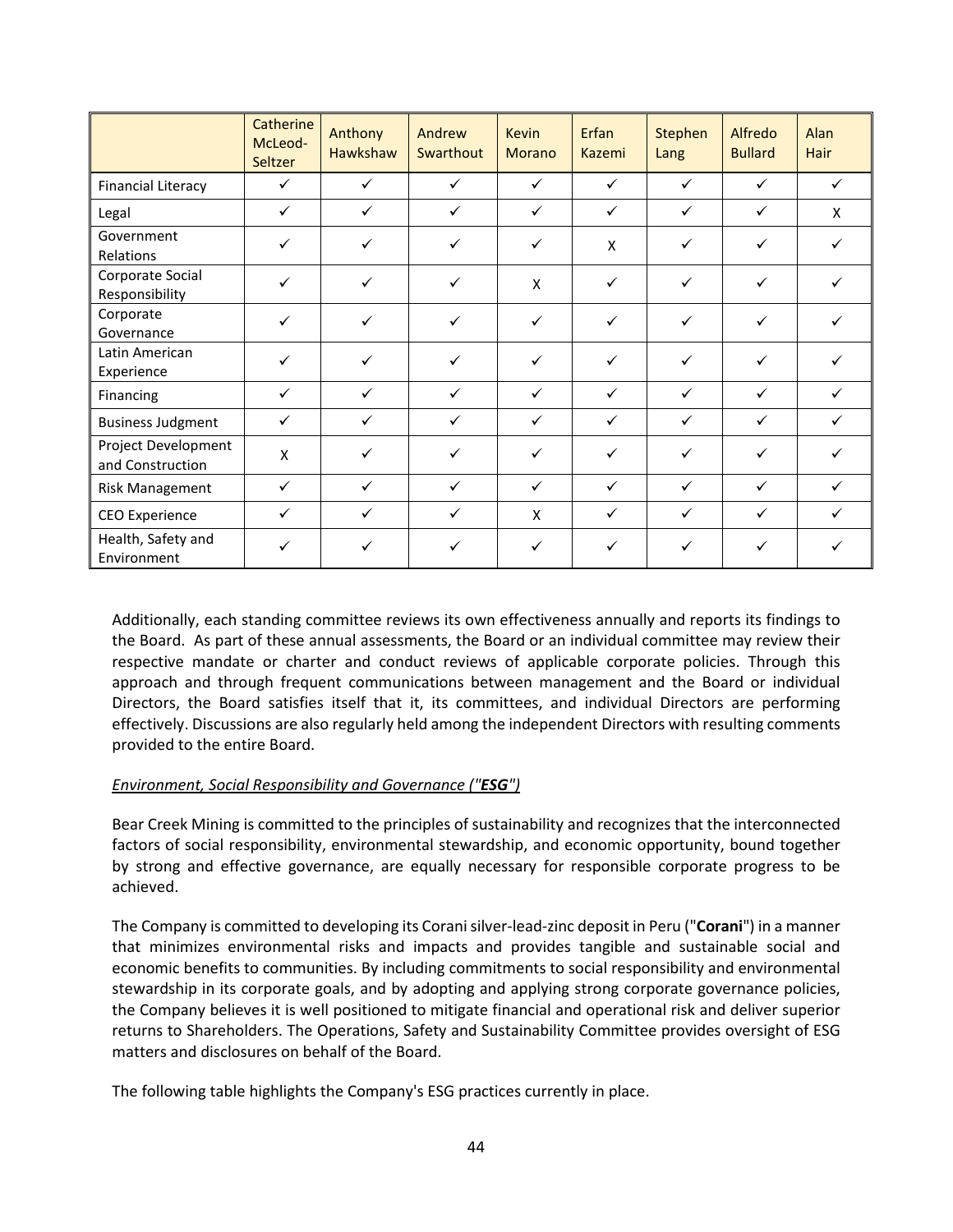| <b>ESG Area</b>              | <b>Practices</b>                                                                                                                                                                                                                                                                                                                                                                                                                                                                                                                     |
|------------------------------|--------------------------------------------------------------------------------------------------------------------------------------------------------------------------------------------------------------------------------------------------------------------------------------------------------------------------------------------------------------------------------------------------------------------------------------------------------------------------------------------------------------------------------------|
| Governance                   | • A majority of Directors and Proposed Directors are independent                                                                                                                                                                                                                                                                                                                                                                                                                                                                     |
|                              | . The Audit, Compensation and Nominating and Corporate Governance Committees are<br>composed exclusively of independent Directors and the Operations, Safety and<br>Sustainability Committee is composed of a majority of independent Directors                                                                                                                                                                                                                                                                                      |
|                              | • The Company has adopted key governance policies including a Code of Business Conduct<br>and Ethics, a Whistleblower Policy, a Disclosure, Confidentiality and Insider Trading Policy,<br>an Anti-Bribery and Anti-Corruption Policy and an Advance Notice Policy and conducts<br>annual reviews of these policies as well as of the Company's Board Mandate and committee<br>Charters                                                                                                                                              |
|                              | • The positions of Chairman and CEO are separated                                                                                                                                                                                                                                                                                                                                                                                                                                                                                    |
|                              | • All Directors stand for re-election annually                                                                                                                                                                                                                                                                                                                                                                                                                                                                                       |
|                              | . The Board and its committees hold in-camera sessions, without the presence of<br>management, at every meeting                                                                                                                                                                                                                                                                                                                                                                                                                      |
|                              | • The Company will issue its inaugural and foundational ESG report in mid-2022, reporting to<br>the following externally-developed economic, environmental and social charters, principles,<br>or other initiatives: GRI, SASB, UN Global Compact, CDP, ISS, and the IFC Performance<br>Standards                                                                                                                                                                                                                                    |
| Environmental<br>Stewardship | • Biodiversity monitoring programs are in place at Corani to track the health and population<br>sizes of mammals, rodents, reptiles, amphibians, birds and important plant species                                                                                                                                                                                                                                                                                                                                                   |
|                              | • Comprehensive water quality testing is in place both at the Corani deposit site and<br>downstream                                                                                                                                                                                                                                                                                                                                                                                                                                  |
|                              | . The Corani operation design provides for numerous environmental impact measures<br>including the capture and recycling of water resources; the employment of emissions control<br>and ventilation systems; the avoidance of infrastructure on environmentally sensitive areas;<br>waste rock and tailings impoundment designs that reduce the risk of environmental<br>contamination and structural failure; noise level monitoring; and the selection of equipment<br>that meets or exceeds environmental and emissions standards |
|                              | . The Company seeks opportunities to reduce the environmental impact of its activities<br>through conservation and recycling initiatives                                                                                                                                                                                                                                                                                                                                                                                             |
| Social<br>Responsibility     | . The Company signed a Life of Mine community benefits agreement with the regional<br>authority and affected communities in the vicinity of the Corani project                                                                                                                                                                                                                                                                                                                                                                       |
|                              | . The Company has developed a corporate social responsibility program that is based on<br>developing long-term and sustainable economic opportunities in partnership with local<br>communities                                                                                                                                                                                                                                                                                                                                       |
|                              | . The Company is developing systems to ensure compliance with Equator Principles and IFC<br>guidelines and will strive to adhere to the United Nations Sustainable Development Goals it<br>has identified as being most relevant to the Corani project                                                                                                                                                                                                                                                                               |
|                              | . Numerous successful social programs have been instituted at the Corani project, details of<br>which are available on the Company's website.                                                                                                                                                                                                                                                                                                                                                                                        |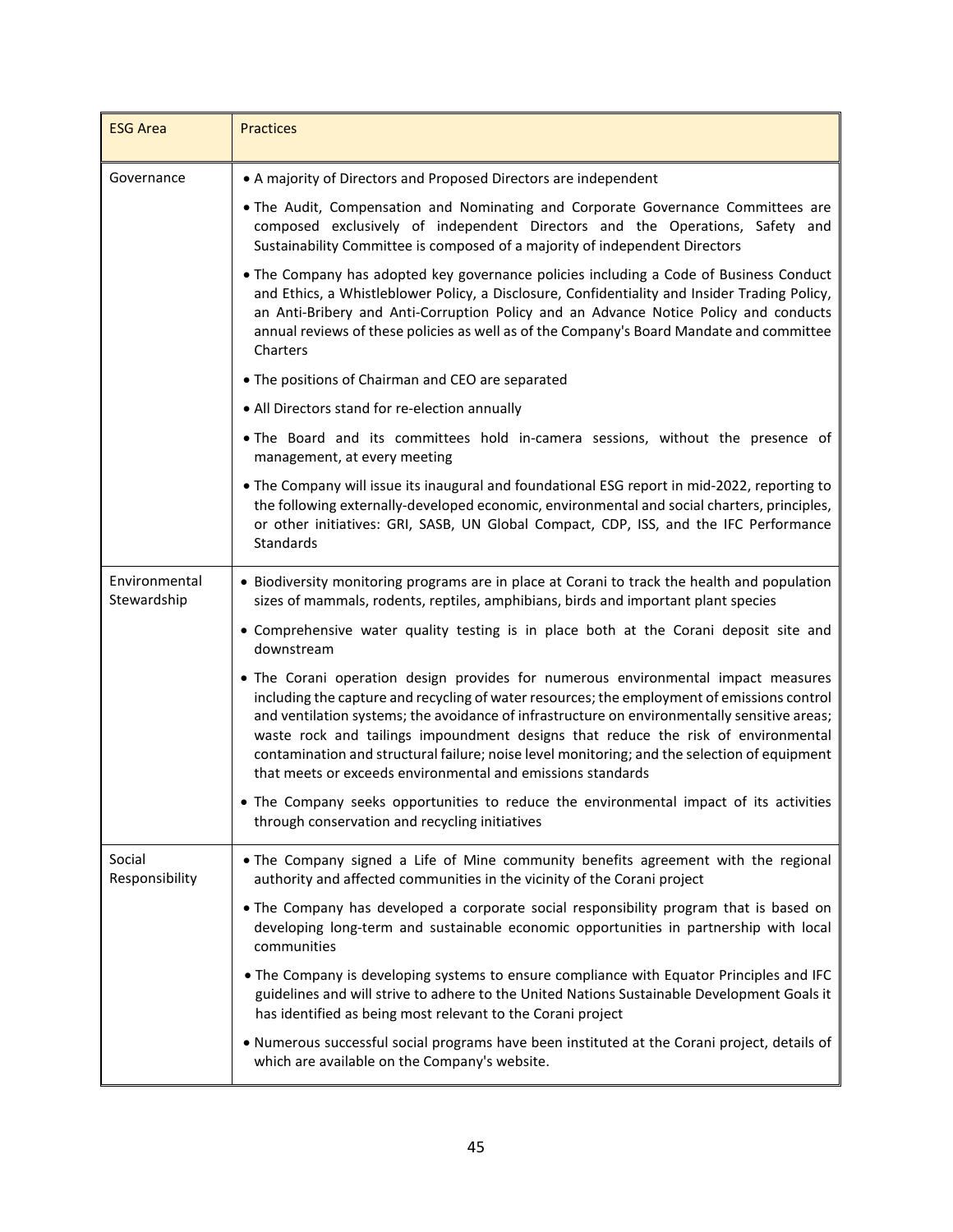# <span id="page-45-0"></span>AUDIT COMMITTEE INFORMATION

The Company's Audit Committee Charter is attached as Schedule "C" of this Information Circular.

## <span id="page-45-1"></span>**COMPOSITION OF THE AUDIT COMMITTEE AND RELEVANT EDUCATION AND EXPERIENCE**

The following are the members of the Audit Committee as of the date of this Information Circular:

| Erfan Kazemi (Chair of the Audit Committee) | Independent <sup>(1)</sup> | Financially literate (1)            |
|---------------------------------------------|----------------------------|-------------------------------------|
| Stephen Lang                                | Independent $(1)$          | Financially literate <sup>(1)</sup> |
| Alfredo Bullard                             | Independent $(1)$          | Financially literate <sup>(1)</sup> |

(1) As defined by NI 52-110.

Messrs. Kazemi, Lang and Bullard are all financially literate in that they have the ability to read and understand a set of financial statements that present a breadth and level of complexity of accounting issues that are generally comparable to the breadth and complexity of the issues that can reasonably be expected to be raised by the Company's financial statements.

Mr. Kazemi, Chair of the Audit Committee, is the Chief Financial Officer of Sandstorm Gold Ltd., a company that provides stream and royalty financing to the mining sector. Since 2011, Mr. Kazemi has helped raise half a billion dollars in debt and equity capital and has deployed more than \$600 million in over 30 transactions. Prior to joining Sandstorm, Mr. Kazemi was a Senior Manager with PricewaterhouseCoopers where he managed the audits of billion-dollar multinational entities and assisted clients in areas such as public financings, mergers and acquisitions, US/SEC securities filings, and various other areas. Mr. Kazemi is a Chartered Professional Accountant (CA), a Chartered Financial Analyst charter holder and is a graduate of the University of British Columbia where he received a Bachelor of Science (Mathematics). In the community, Mr. Kazemi has served as a member of the board of directors of the Vancouver Public Library (VPL) Foundation, was previously the Vice-Chair of the VPL, and is a former member of the University of British Columbia Board of Governors. He has been recognized as one of Canada's Top 40 under 40, named by the Globe and Mail as one of Canada's 50 best executives and awarded Business in Vancouver's CFO of the Year.

Mr. Lang is the Chair of Hudbay Minerals, Chair of Hycroft Mining Holding Corporation, and a director of International Tower Hill Mines Ltd. and Argonaut Gold Inc. Mr. Lang was formerly the Chairman and, prior to that, President and CEO, of Centerra Gold Inc. He has over 40 years' experience in the mineral sector including engineering, development and production in gold, coal, platinum group metals and copper operations, and has held senior executive positions at a number of global mining companies including, in addition to Centerra Gold, Barrick Gold, Stillwater Mining, Kinross Gold, Rio Algom and Santa Fe Pacific Gold. Mr. Lang earned a Bachelor of Science degree in Mining Engineering from the University of Missouri-Rolla and a Master's degree in Mining Engineering from the University of Missouri-Rolla.

Mr. Bullard is an accomplished lawyer, author and professor and is a Partner in the Lima, Peru law firm Bullard Falla Ezcurra +. Mr. Bullard's legal expertise focuses on law and economics, including competition, economic regulation, property, consumer protection, torts, contracts and international trade and arbitration. He is a professor of a variety of these subjects in undergraduate- and graduate-level programs at Peruvian and international universities and has authored numerous books and articles on law and economics. Mr. Bullard is a member of the International Bar Association and various other legal institutions and has served as an arbitrator on more than 200 cases administered by both Peruvian and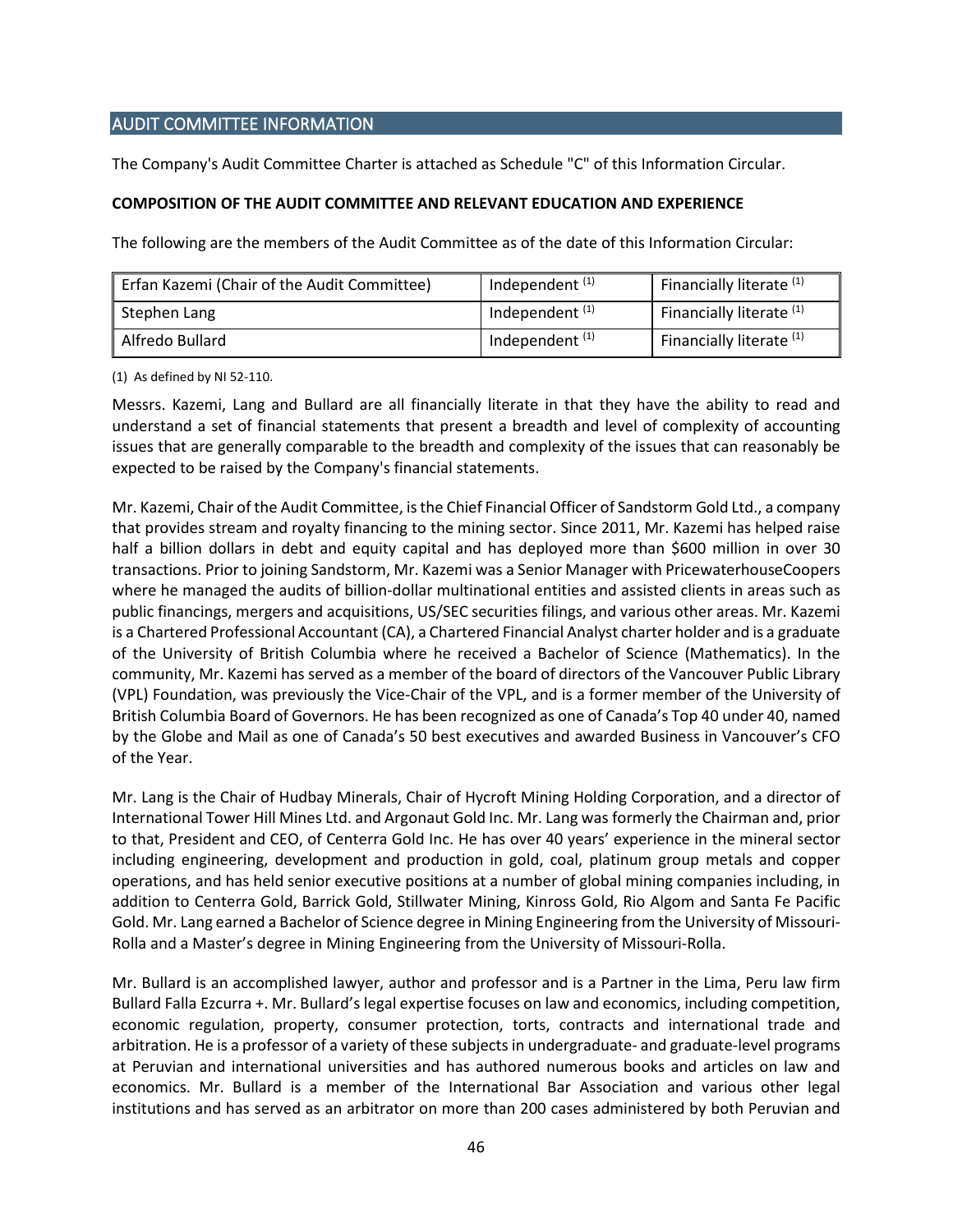international arbitration courts. He is the recipient of numerous awards and recognitions related to his outstanding legal career. Mr. Bullard graduated from the Law School of Pontificia Universidad Católica del Perú and holds a Master's degree in law from Yale University in the United States.

## <span id="page-46-0"></span>**AUDIT COMMITTEE OVERSIGHT**

At no time since the commencement of the Company's most recently completed financial year was it a recommendation of the Audit Committee to nominate or compensate an external auditor not adopted by the Board of Directors.

## <span id="page-46-1"></span>**RELIANCE ON CERTAIN EXEMPTIONS**

At no time since the commencement of the Company's most recently completed financial year has the Company relied on the exemption in Section 2.4 of NI 52-110 (*De Minimis Non-audit Services*), or an exemption from NI 52-110, in whole or in part, granted under Part 8 (*Exemptions*) of NI 52-110.

#### <span id="page-46-2"></span>**PRE-APPROVAL POLICIES AND PROCEDURES**

The Audit Committee has adopted specific policies and procedures for the engagement of non-audit services as described above in the Audit Committee's Charter under the heading "External Auditor".

#### <span id="page-46-3"></span>**EXTERNAL AUDITOR SERVICE FEES (BY CATEGORY)**

PricewaterhouseCoopers LLP has served as the independent auditors for the Company since August 1, 2006 and acted as the Company's independent auditors for the financial year ended December 31, 2020. The table below sets forth the total amount billed to the Company by PricewaterhouseCoopers LLP for services performed in the last two financial years and breaks down these amounts by category of service (for audit fees, audit-related fees, tax fees and all other fees):

| <b>Financial Year Ended</b> | Audit Fees <sup>(1)</sup><br>(C5) | Audit-Related Fees <sup>(2)</sup><br>(C5) | Tax Fees <sup>(3)</sup><br>(C5) | All Other Fees <sup>(4)</sup><br>(C5) |
|-----------------------------|-----------------------------------|-------------------------------------------|---------------------------------|---------------------------------------|
| December 31, 2021           | 38.632                            | 50,558                                    | 317,403                         | Nil                                   |
| December 31, 2020           | 97,535                            | 95,700                                    | 14,086                          | Nil                                   |

(1) "Audit Fees" are the aggregate fees charged by the Company's auditors for the audit of the Company's consolidated annual financial statements and attestation services that are provided in connection with statutory and regulatory filings or engagements.

- (2) "Audit-Related Fees" are fees charged by the Company's auditors for assurance and related services such as review of quarterly financial statements, that are reasonably related to the performance of the audit or review of the Company's financial statements and are not reported under "Audit Fees." For the financial year ended December 31, 2020, Audit-Related Fees also include fees paid to the Company's auditors in respect of a prospectus supplement, which was filed with the securities commissions of all of the provinces and territories of Canada except Quebec, on February 10, 2020 and a base shelf prospectus, which was filed with the securities commissions of all of the provinces and territories of Canada except Quebec, on October 29, 2020. For the financial year ended December 31, 2021, Audit-Related Fees also include fees paid to the Company's auditors in respect of a prospectus supplement, which was filed with the securities commissions of all of the provinces and territories of Canada except Quebec, on January 8, 2021.
- (3) "Tax Fees" are fees charged by the Company's auditors for tax compliance, tax advice and tax planning including, during 2021, fees related to acquisition of the Mercedes Mine.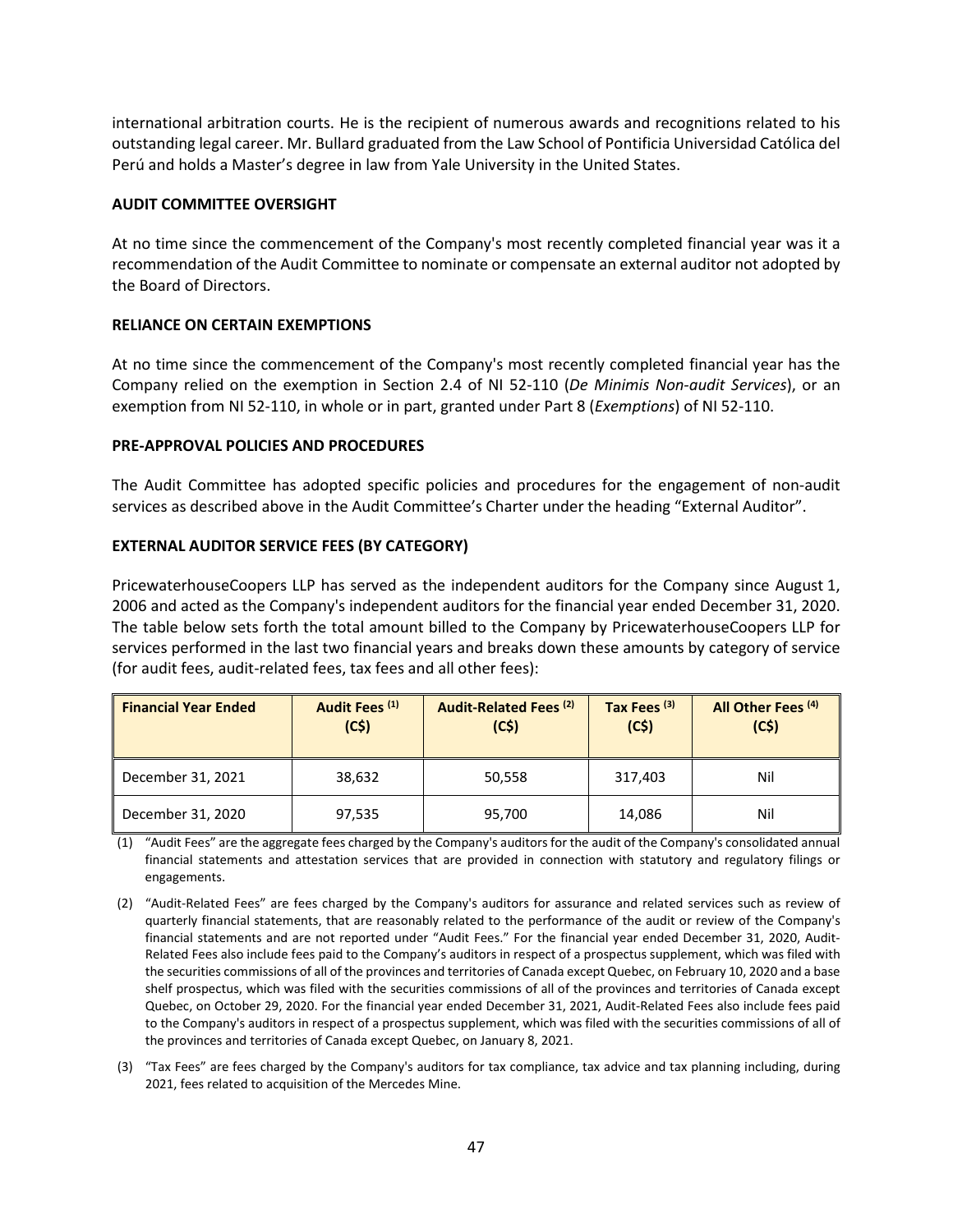(4) "All Other Fees" are fees charged by the Company's auditors for products and services other than as set out under the heading "Audit Fees", "Audit-Related Fees" and "Tax Fees" Exemption in 6.1 of NI 52-110.

The Company is relying upon the exemption in section 6.1 of NI 52-110 for the requirements of Part 5 (Reporting Obligations) of NI 52-110.

## <span id="page-47-0"></span>ADDITIONAL INFORMATION

Additional information relating to the Company is available on SEDAR and on the Company's website. Shareholders may contact the Company at (604) 685-6269 to request copies of the Company's financial statements and MD&A.

Financial information is provided in the Company's comparative financial statements and MD&A for its most recently completed financial year, which are filed on SEDAR and on the Company's website.

#### <span id="page-47-1"></span>OTHER MATTERS

Management of the Company is not aware of any other matter to come before the Meeting other than as set forth in the notice of Meeting. If any other matter properly comes before the Meeting, it is the intention of the persons named in the enclosed form of proxy to vote the shares represented thereby in accordance with their best judgment on such matter.

APPROVED BY THE BOARD OF DIRECTORS

Signed *"Anthony Hawkshaw"\_*\_\_\_\_\_\_\_\_\_\_\_\_\_\_\_\_\_\_\_\_\_ Anthony Hawkshaw, President and Chief Executive Officer

DATED this 26<sup>th</sup> day of April 2022.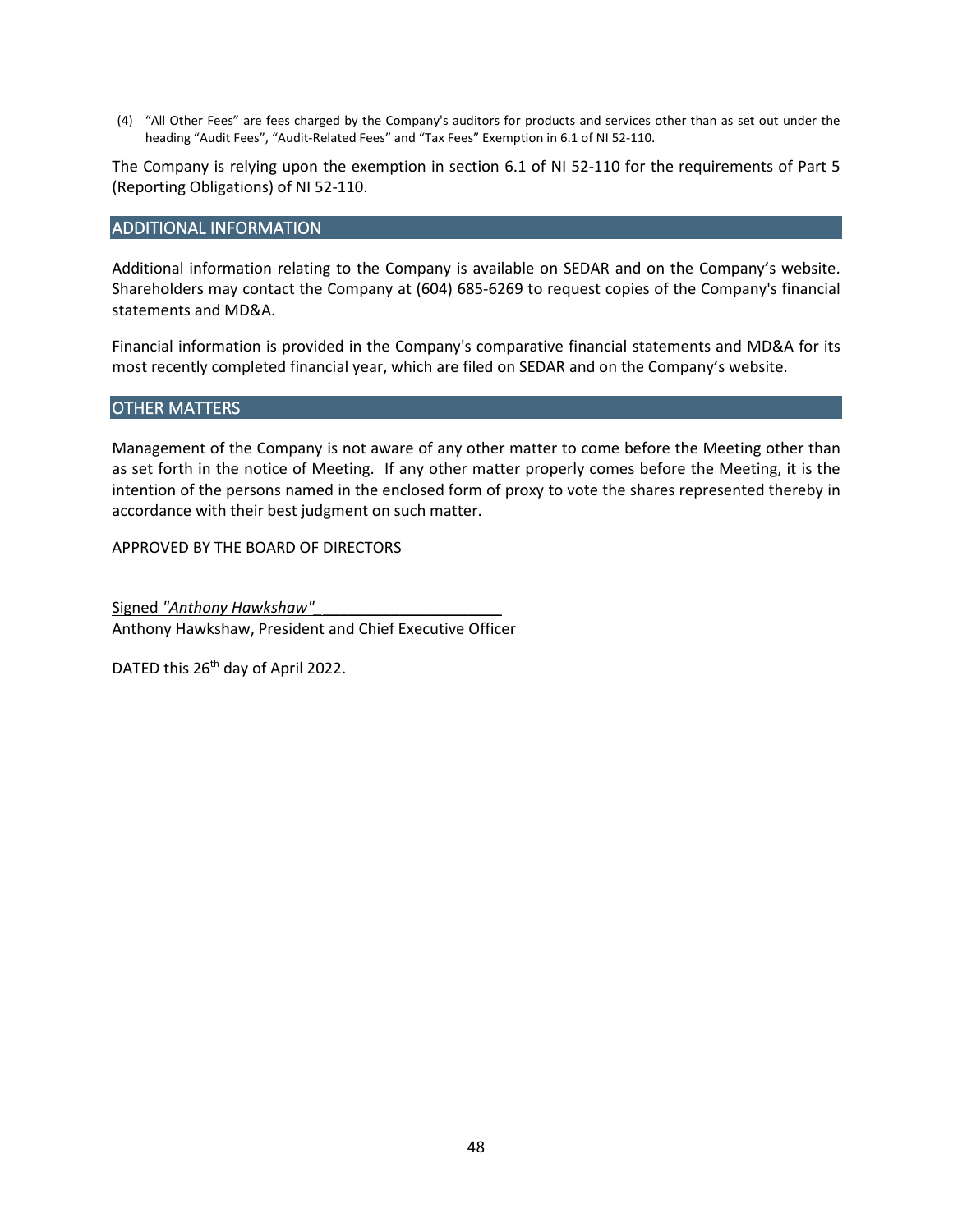# <span id="page-48-0"></span>SCHEDULE "A" - PARTICIPATION OF DIRECTOR NOMINEES IN OTHER REPORTING ISSUERS

| <b>Name of Director</b><br><b>Nominee</b> | Name of Reporting Issuer and position held                                                                                                                                                                                             |
|-------------------------------------------|----------------------------------------------------------------------------------------------------------------------------------------------------------------------------------------------------------------------------------------|
| Catherine McLeod-Seltzer                  | Kinross Gold Corporation (Chair)<br>Lucara Diamond Corp. (Director)<br>Flow Capital Corp. (Director)                                                                                                                                   |
| Anthony Hawkshaw                          | None                                                                                                                                                                                                                                   |
| Andrew Swarthout                          | Pucara Gold Ltd. (Director)<br>Sandstorm Gold Ltd. (Director)                                                                                                                                                                          |
|                                           | Sandstorm Gold Ltd. is a 10% security holder of numerous public companies.<br>Accordingly, Mr. Swarthout is an insider but is not an officer or director of<br>any of the companies in which Sandstorm Gold Ltd. is a security holder. |
| Kevin Morano                              | <b>Golden Minerals Company (Director)</b>                                                                                                                                                                                              |
| Stephen Lang                              | Hudbay Minerals Inc. (Chair)<br>Hycroft Mining Holding Corporation (Chair)<br>International Tower Hill Mines Ltd. (Director)<br>Argonaut Gold Ltd. (Director)                                                                          |
| Erfan Kazemi                              | Sandstorm Gold Ltd. (Senior Officer)                                                                                                                                                                                                   |
|                                           | Sandstorm Gold Ltd. is a 10% security holder of numerous public companies.<br>Accordingly, Mr. Kazemi is an insider but is not an officer or director of any of<br>the companies in which Sandstorm Gold Ltd. is a security holder.    |
| Alfredo Bullard                           | None                                                                                                                                                                                                                                   |
| Alan Hair                                 | Great Panther Mining Ltd. (Chair and Interim CEO)<br>Gold Royalty Corp. (Director)                                                                                                                                                     |

(as of the date of this Information Circular)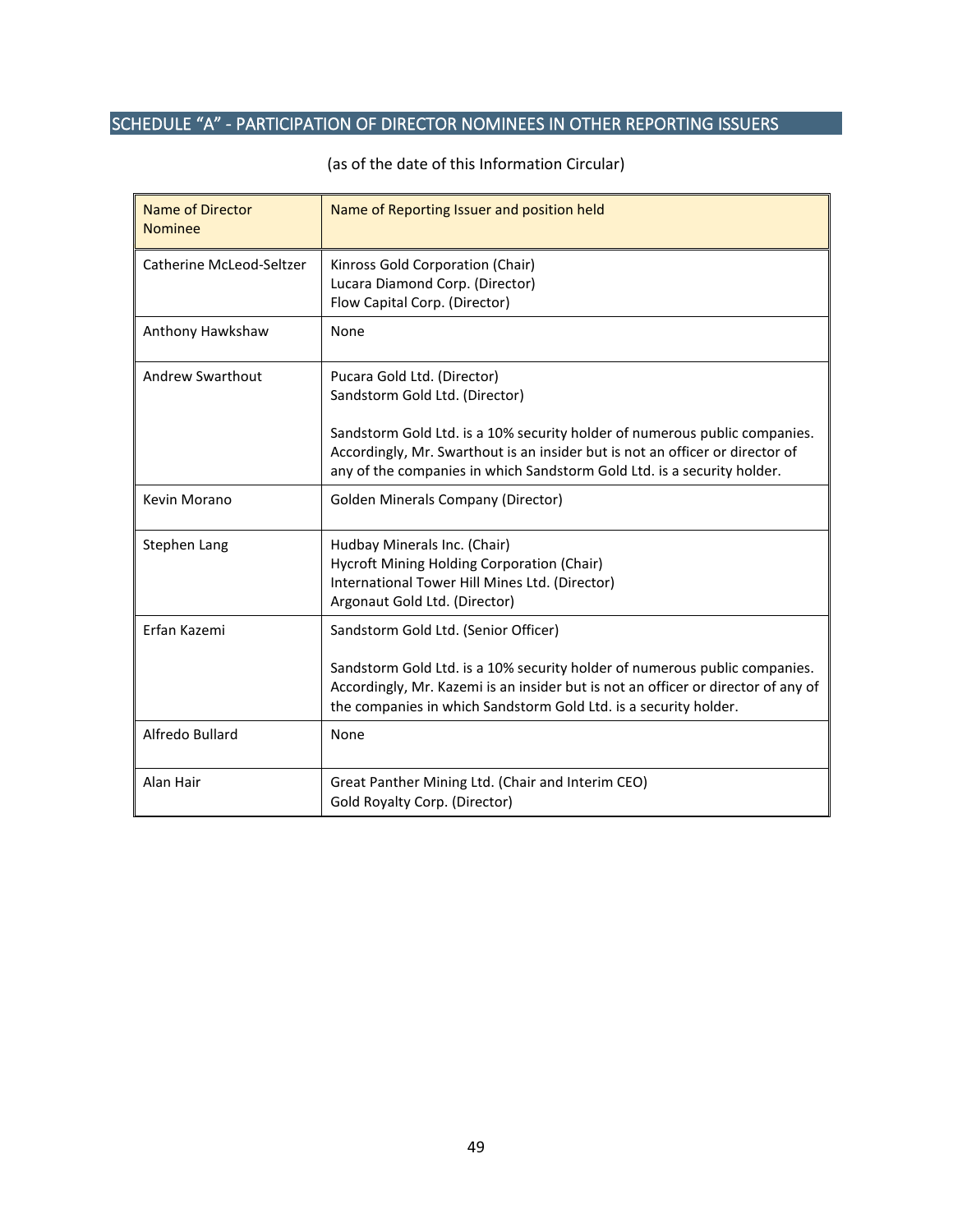# <span id="page-49-0"></span>SCHEDULE "B" – BOARD MANDATE

#### **MANDATE OF THE BOARD OF DIRECTORS**

#### General

This Mandate identifies the specific responsibilities of the Board of Directors of the Company. The Board is responsible for the stewardship of the Company and oversees the management of the business and affairs of the Company to maximize long term financial strength and shareholder value. The Board also sets and oversees policies and standards including the corporate governance principles and guidelines set forth in this Mandate, which promote the integrity of the Company and its officers and employees and protect the interests of shareholders. The Board may discharge certain of its responsibilities by delegating certain duties to committees of the Board and management. The specific duties delegated to each such committee are outlined in the respective charters for those committees.

#### Responsibilities

#### *Leadership and Integrity*

To promote leadership and integrity throughout the Company, the Board, with the assistance of the Compensation Committee and Nominating and Corporate Governance Committee as appropriate, selects senior management, directors, officers and advisors who the Board believes will conduct themselves with utmost integrity and will comply with the Board's directions and policies. The Board, with the assistance of the Nominating & Corporate Governance Committee, determines the number of directors, nominates a majority of directors who are independent of management and who have appropriate skills and experience in order to create an effective Board, and selects a director who is independent of management to serve as chair of the Board, or in the absence of such an independent chair, an independent lead director.

On at least an annual basis, through the appropriate committees, the Board reviews the ongoing performance of management, directors and officers and committees of the Board. In addition, each of the independent members of the committees meet from time to time as necessary, and the independent members of the Board meet at least annually separately from other members of the Board and management, in order to help ensure that the interests of the Company and its shareholders can be considered independently of any contribution from non-independent members of the Board and management.

#### *Strategic Planning*

The Board annually, in consultation with management, prepares and approves the strategic plan for the Company and the process for implementing the strategic plan. The Board provides direction to the Chief Executive Officer ("**CEO**") and other senior management to ensure the strategic plan set by the Board is followed. The Board receives reports of management on a regular basis throughout the year on the current and proposed operations of the Company, and reviews the opportunities of the Company and assesses risks to which the Company is exposed so that the plan can be adjusted where required. At each Board meeting, recent developments that may impact the Company's strategic plan are reviewed and revisions to the plan and operations are made as required. The Board reviews the human and corporate resources required to achieve the goals of the strategic plan and approves the Company's annual capital and operating budgets, any equity or debt financing, material contracts and any material acquisitions and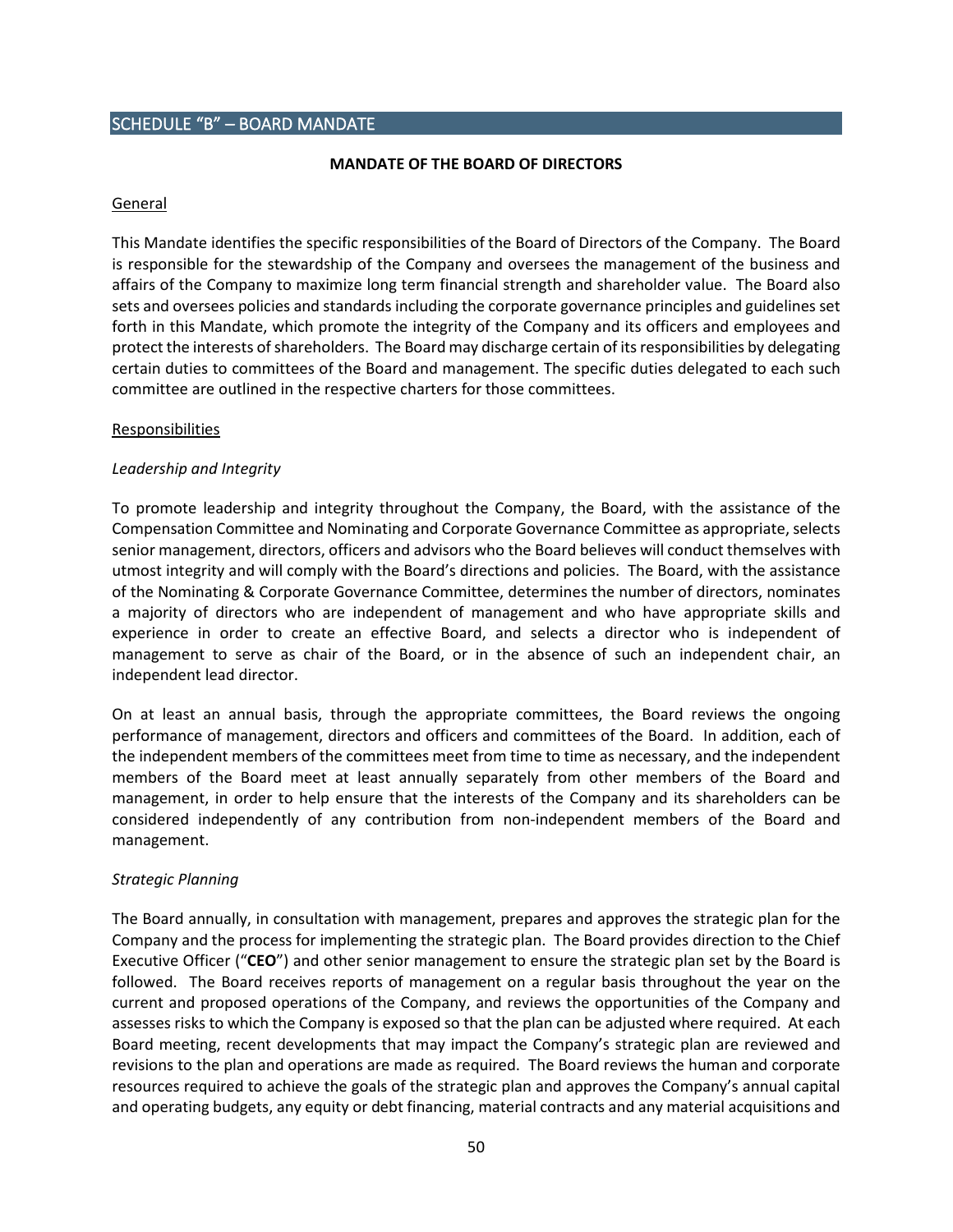divestitures. All such reports may be orally presented to the Board or may be in written form if so required by the Board.

# *Dealing with Risks*

The Board, on at least an annual basis and in participation with management, reviews and identifies what it perceives to be the principal risks to the Company and reviews management's plans for monitoring and managing such risks. The Board has instructed management to assist the Board in identifying risks and to promptly alert the Board when a risk has materialized and to implement and monitor appropriate procedures and systems in accordance with normal industry practice and applicable laws. The Board also reviews the systems in place for managing the risks, including insurance coverage, to determine the adequacy of such risk management systems. The Board may from time to time appoint committees or advisors to assist in assessing different risks.

# *Succession Planning and Performance Reviews*

The Board, through the Nominating and Corporate Governance Committee, annually identifies the key individuals, including senior management, of the Company and, in consultation with management when appropriate, determines how best to replace such key individuals should the need arise. The Board's policy is to select individuals who have the required expertise and therefore would require a minimum of training in order to assume their role with the Company. The CEO is assigned the responsibility of ensuring any new person is informed of the Company's policies and practices and would be instructed to arrange additional training if required.

The CEO has primary responsibility for supervising, reviewing and reporting to the Board, through the Compensation Committee, on the performance of other senior management. The Board also reviews on an annual basis the performance of the CEO against the performance criteria established from time to time.

# *Communication Policies*

The Disclosure, Confidentiality and Insider Trading Policy governs communication with shareholders and others and reflects the Company's commitment to timely, effective and accurate corporate disclosure in accordance with all applicable laws and with a view to enhancing the Company's relationship with its shareholders and receiving feedback from its stakeholders.

## *Internal Control and Management Information Systems*

The effectiveness of the Board and the success of the Company are tied to the effectiveness and integrity of the Company's internal control and management information systems. To maintain the effectiveness and integrity of the Company's financial controls, the Board, through the Audit Committee and the oversight of the Company's auditors, oversees the implementation and monitoring of internal control and management information systems, takes an active role in overseeing the operations of the Company and assesses information provided by management.

# *Corporate Governance Principles and Guidelines*

The Board has appointed a Nominating & Corporate Governance Committee which is composed entirely of independent directors and which, among other things, has overall responsibility for developing the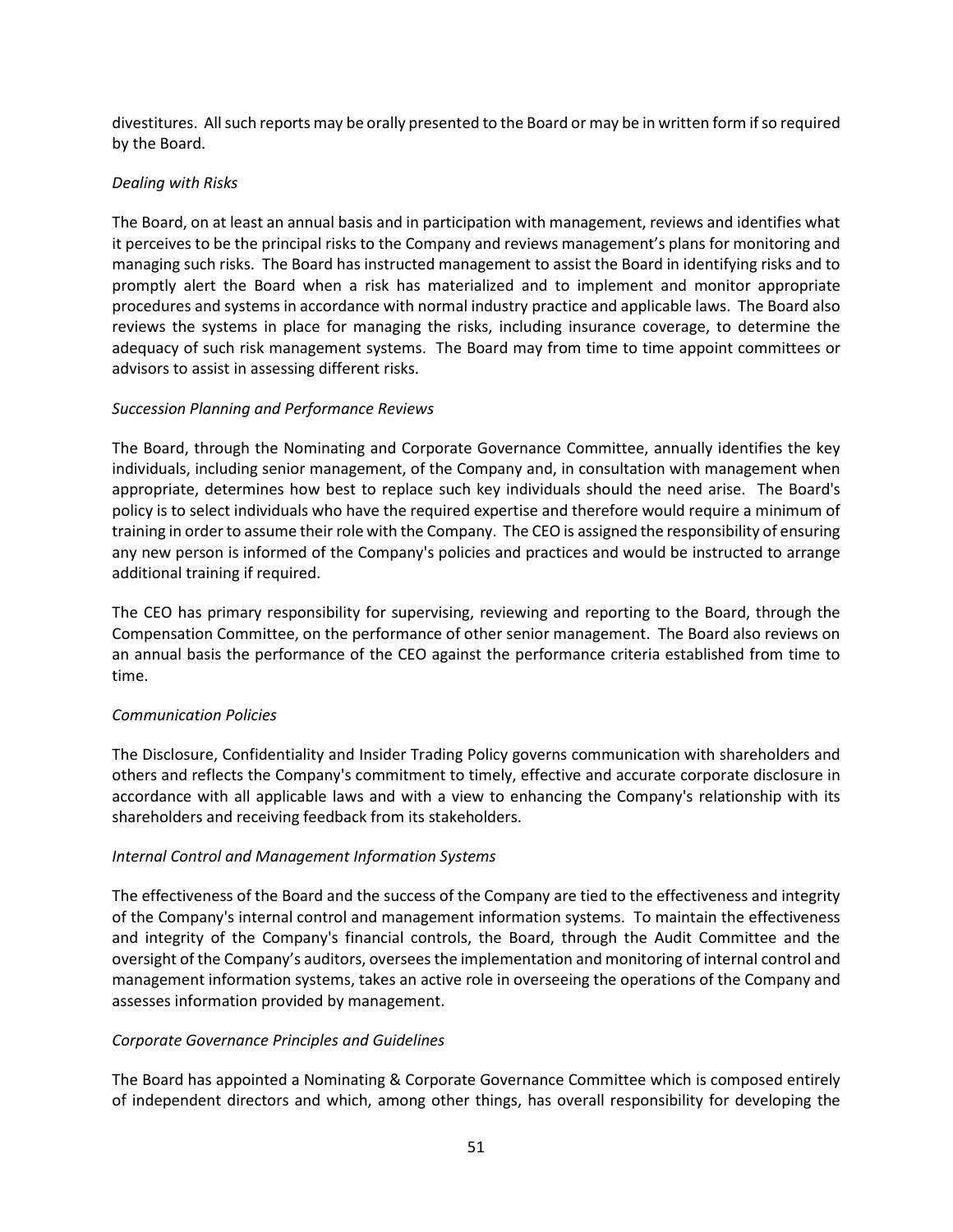Company's approach to corporate governance. In particular, the Committee is responsible for reviewing legal requirements and trends regarding corporate governance, reviewing the Company's corporate governance policies, practice and compliance, and monitoring and assessing the functioning of the Board and committees of the Board. The Board has adopted the Company's Code of Business Conduct and Ethics which sets forth guiding principles for the operations of the Company. The Board is responsible for monitoring the Code of Business Conduct and Ethics. Waivers from the Code of Business Conduct and Ethics for the benefit of the directors or executive officers of the Company may be granted only by the Board.

## *Expectations and Responsibilities of Directors*

The Board has adopted terms of reference for directors which sets forth the expectations and responsibilities of directors. The terms of reference prescribe, among other things, the requirements that directors demonstrate integrity and high ethical standards in the performance of their duties, observe their fiduciary duty to the Company, avoid conflict by reporting to the Board potential or actual conflict situations and advise the Chair of all directorships or other positions held in public and non-public companies, regularly attend and prepare for Board and committee meetings, and otherwise comply with all policies and guidelines established for the Company.

# Effective date

Approved and adopted by the Board on April 22, 2013.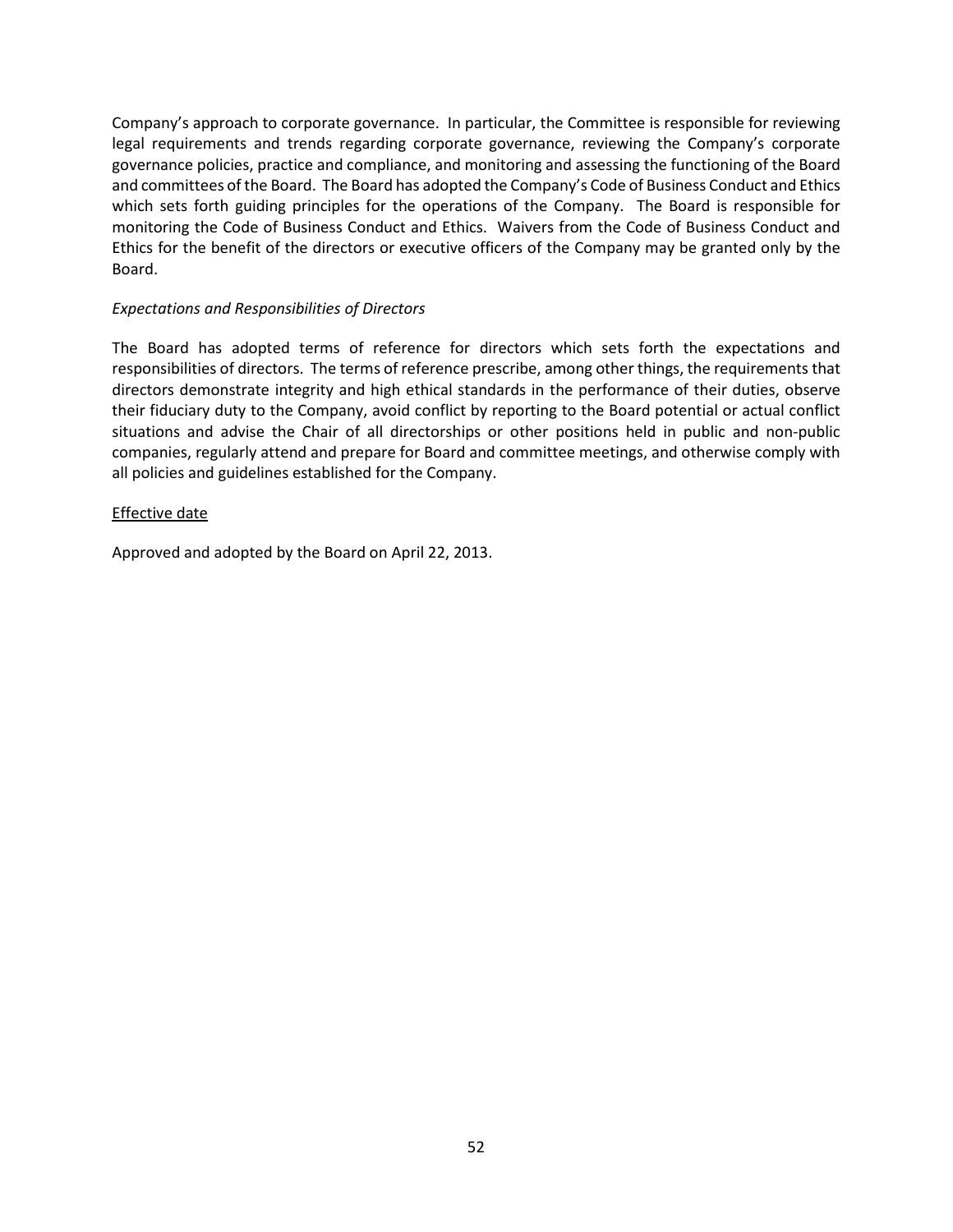# <span id="page-52-0"></span>SCHEDULE "C" - AUDIT COMMITTEE CHARTER

The following is the text of the Company's Audit Committee charter, a copy of which is available on SEDAR and on the Company's website.

## **AUDIT COMMITTEE CHARTER**

#### General

The primary function of the Audit Committee is to assist the Board in fulfilling its oversight responsibilities regarding the integrity of the Company's accounting and financial reporting processes and provision of financial information to the shareholders and others, the systems of internal controls and disclosure controls, the internal and external audit processes, the policies with regard to ethics and business practices, and monitoring compliance with the Company's legal and regulatory requirements with respect to its financial statements.

The Audit Committee is accountable to the Board. In the course of fulfilling its specific responsibilities hereunder, the Audit Committee is expected to maintain an open communication between the Company's external auditor, senior management and the Board.

The responsibilities of a member of the Audit Committee are in addition to such member's duties as a member of the Board.

The Audit Committee does not plan or perform audits or warrant the accuracy or completeness of the Company's financial statements or financial disclosure or compliance with generally accepted accounting procedures as these are the responsibility of management and the external auditor.

## Composition

The Audit Committee shall be composed of a minimum of three directors. The members shall be appointed annually by the Board, typically at the first meeting of the Board following the annual shareholder's meeting. Unless a Chair is appointed by the full Board, the members of the Audit Committee may designate a Chair by a majority vote of the full Audit Committee membership.

All members of the Audit Committee shall meet the independence, financial literacy and experience requirements under applicable laws, rules and regulations binding on the Company from time to time, including without limitation the applicable rules of any stock exchanges upon which the Company's securities are listed and any requirements for independence and financial literacy under applicable securities laws.

#### Procedural Matters

The Audit Committee shall be governed by the Terms of Reference for Committees adopted by the Board, save as modified by the procedural requirements and powers provided in this Charter. The Audit Committee:

(a) Shall meet at least four times per year, either by telephone conference or in person. Any member of the Audit Committee may call such a meeting.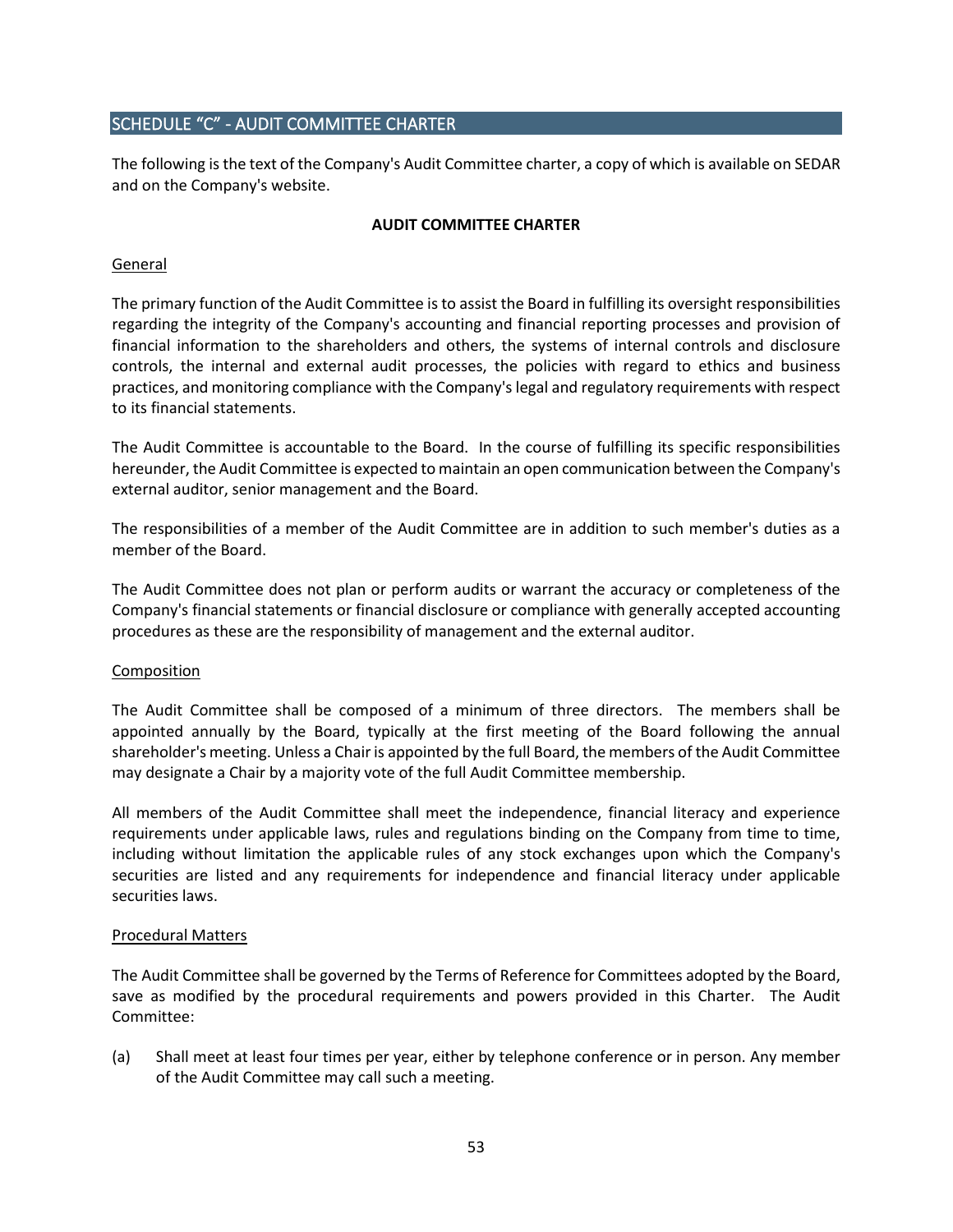- (b) May invite the Company's external auditor, the CFO, and such other persons as deemed appropriate by the Audit Committee to attend meetings of the Audit Committee. As part of its job to foster open communication, the Audit Committee shall meet at least annually with the CFO and the external auditor in separate sessions.
- (c) Shall report material decisions and actions of the Audit Committee to the Board, together with such recommendations as the Audit Committee may deem appropriate, at the next Board meeting.
- (d) Shall review the performance of the Audit Committee on an annual basis and report the results of such review to the Board.
- (e) Shall review and assess this Charter for the Audit Committee at least annually and submit any proposed revisions to the Board for approval.
- (f) Has the power to conduct or authorize investigations into any matter within the scope of its responsibilities. The Audit Committee has the right to engage independent counsel and other advisors as it determines necessary to carry out its duties, and the right to set and pay the compensation for any such counsel or advisors engaged by the Audit Committee.
- (g) Has the right to communicate directly with the CFO and other members of management who have responsibility for the audit process ("**internal audit management**") and the external auditor.

#### Responsibilities

Subject to the powers and duties of the Board, the Board hereby delegates to the Audit Committee the following powers and duties to be performed by the Audit Committee on behalf of and for the Board.

#### *Financial Reporting, Accounting and Financial Management*

The Audit Committee has primary responsibility for overseeing the actions of management in all aspects of financial management and reporting. The Audit Committee shall:

- (a) Review and recommend to the Board for approval the Company's financial statements, Management's Discussion and Analysis, Annual Information Form (if any), future-oriented financial information or pro-forma information, and other financial disclosure in continuous disclosure documents, including any annual and interim profit or loss press releases and any certification, report, opinion or review rendered by the external auditor, before the Company publicly discloses such information. (See also "*Interim Financial Statements*" below.)
- (b) Ensure that it is satisfied that adequate procedures are in place for the review of the Company's public disclosure of financial information extracted or derived from the Company's financial statements (other than public disclosure referred to in subsection (a) immediately above) and periodically assess the adequacy of those procedures as necessary.
- (c) Review material financial risks with management, the plan that management has implemented to monitor and deal with such risks, and the success of management in following the plan.
- (d) Consult annually and otherwise as required with the Company's President and CEO and CFO respecting the adequacy of the internal controls and review any breaches or deficiencies.
- (e) Review process as necessary with regard to certifications and obtain certifications by the President and CEO and CFO attesting to disclosure controls and procedures and internal control over financial reporting as required or advisable.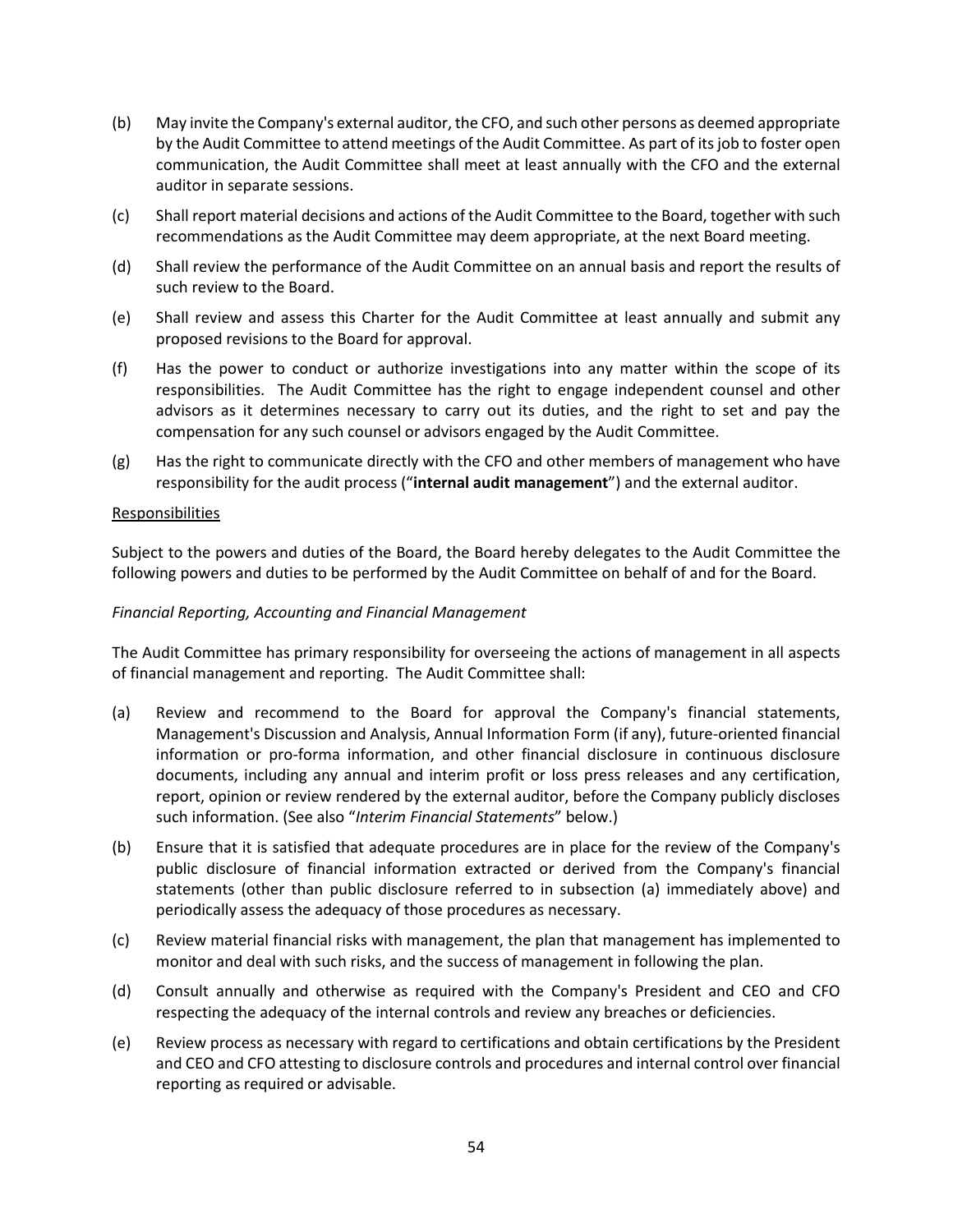- (f) Review management's response to significant written reports and recommendations issued by the external auditor and the extent to which such recommendations have been implemented by management. Review such responses with external auditor as necessary.
- (g) Review with management the Company's compliance with applicable laws and regulations respecting financial matters.
- (h) Review with management proposed regulatory changes and their impact on the Company.
- (i) Review with management and approve public disclosure of the Audit Committee Charter, including in the Company's Information Circular and on the Company's website.

## *External Auditor*

- The Audit Committee has primary responsibility for the selection, appointment, dismissal, compensation and oversight of the external auditor, subject to the overall approval of the Board. For this purpose, the Audit Committee may consult with management, but the external auditor shall report directly to the Audit Committee. The Audit Committee has the right to communicate directly with the internal and external auditors. The specific responsibilities of the Audit Committee with regard to the external auditor are to:
- (a) Recommend to the Board annually:
- (i) the external auditor to be nominated (whether the current external auditor or a suitable alternative) for the purpose of preparing or issuing an auditor's report or performing other audit, review, or attest services for the Company; and
- (ii) the compensation of the external auditor.
- (b) Oversee the work of the external auditor engaged for the purpose of preparing or issuing an auditor's report or performing other audit, review or attest services for the Company.
- (c) Resolve disagreements, if any, between management and the external auditor regarding financial reporting. To resolve such disagreements, the Audit Committee shall query management and the external auditor and take other steps as necessary. The Audit Committee shall provide the Board with such recommendations and reports with respect to the financial statements of the Company as it deems advisable.
- (d) Take reasonable steps to confirm the independence of the external auditor, including but not limited to pre-approving any non-audit related services provided by the external auditor to the Company or the Company's subsidiaries, if any, with a view to ensuring independence of the auditor. If necessary, recommend to the Board to take appropriate corrective action to ensure the independence of the external auditor.
- (e) Review and pre-approve all audit and audit-related services and the fees related thereto, provided by the Company's external auditor.
- (f) Review and pre-approve all non-audit services to be performed by the Company's external auditor, in accordance with any applicable regulatory and securities law requirements and the requirements of any stock exchange upon which the Company's shares are listed with respect to approval of nonaudit related services performed by the external auditor. The Audit Committee may delegate certain pre-approval functions for non-audit services to one or more independent members of the Audit Committee if it first adopts specific policies and procedures respecting same in accordance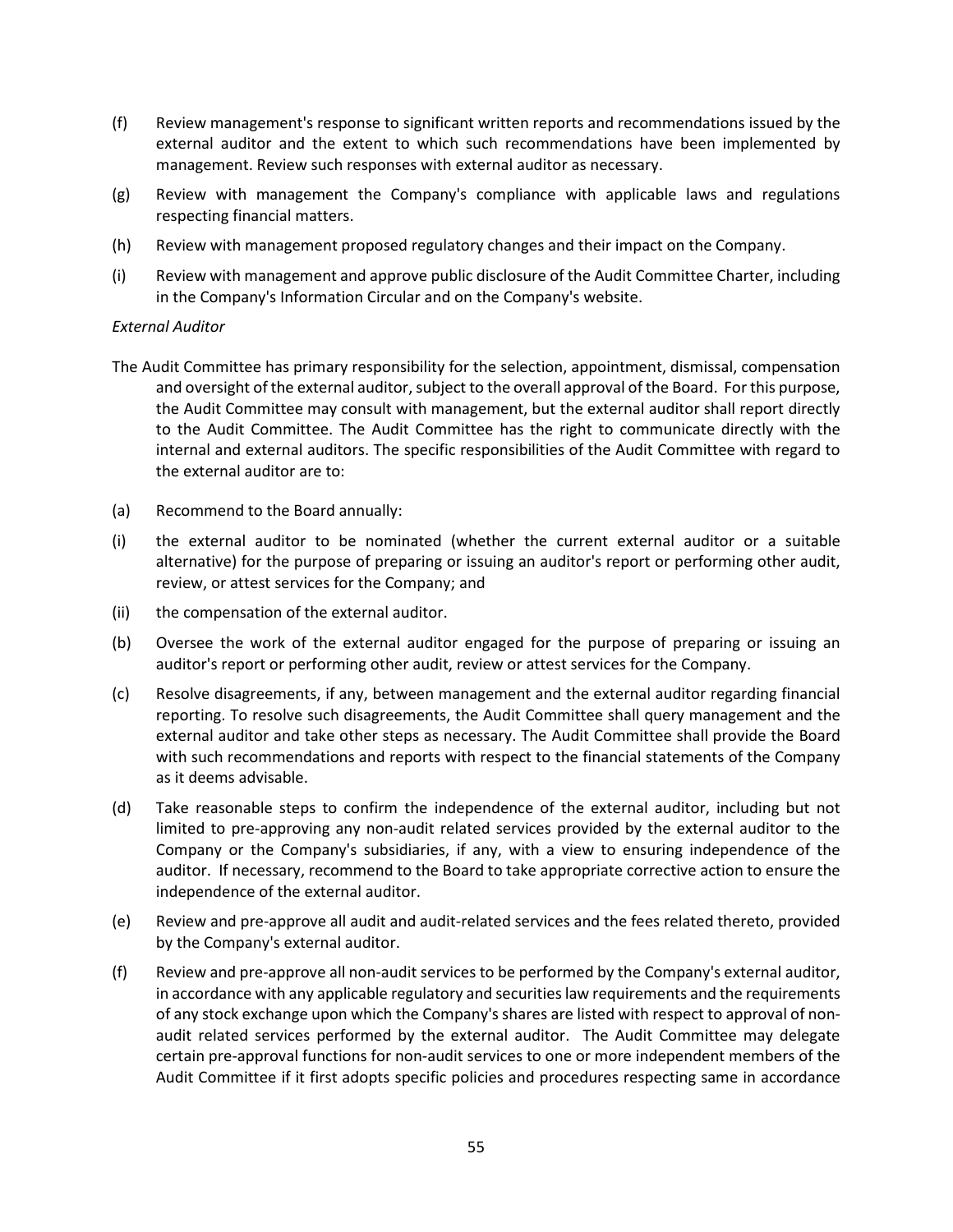applicable securities laws and provided that any such pre-approval decisions are presented to the full Audit Committee for approval at its next meeting.

- (g) Obtain from the external auditor confirmation that the external auditor is a 'participating audit' firm for the purpose of National Instrument 52-108 *Auditor Oversight* and are in compliance with governing regulations.
- (h) Review and evaluate the performance of the external auditor, including without limitation the external auditor's internal quality-control procedures.
- (i) Review and approve the Company's hiring policies regarding partners, employees and former partners and employees of the Company's present and former external auditor.

#### *Audit and Financial Reporting Process*

The Audit Committee has a duty to receive, review and make any inquiry regarding the completeness, accuracy and presentation of the Company's financial statements to ensure that the financial statements fairly present the financial position and risks of the organization and are prepared in accordance with the applicable generally accepted accounting principles. To accomplish this, the Audit Committee shall:

- (a) Review at least annually the Company's internal system of audit and financial controls, internal audit procedures and results of such audits,
- (b) Prior to the annual audit by the external auditor, consider the scope and general extent of the external auditor's review, including its engagement letter. Review with management the external auditor's audit plan and intended template for financial statements.
- (c) Ensure the external auditor has full, unrestricted access to required information and has the cooperation of management.
- (d) Review with the external auditor, in advance of the audit, the audit process and standards, as well as regulatory or Company-initiated changes in accounting practices and policies and the financial impact thereof, and selection or application of appropriate accounting principles.
- (e) Review with the external auditor and, if necessary, legal counsel, any litigation, claim or contingency, including tax assessments, or significant judgments made by management that could have a material effect upon the financial position of the Company and the manner in which these matters are being disclosed in the financial statements. Review the appropriateness and disclosure of any off-balance sheet matters. Review disclosure of any related-party transactions.
- (f) Receive and review with the external auditor, the external auditor's audit report and the audited financial statements. Make recommendations to the Board respecting approval of the audited financial statements.
- (g) Review annually the integrity of the Company's internal and external financial reporting and accounting principles, including the clarity, completeness and accuracy of financial disclosure and the degree of conservatism or aggressiveness of the accounting policies and estimates, performance of internal audit management, any significant disagreements or difficulties in obtaining information, adequacy of internal controls over financial reporting and the degree of compliance of the Company with prior recommendations of the external auditor. The Audit Committee shall direct management to implement such changes as the Audit Committee considers appropriate, subject to any required approvals of the Board arising out of the review.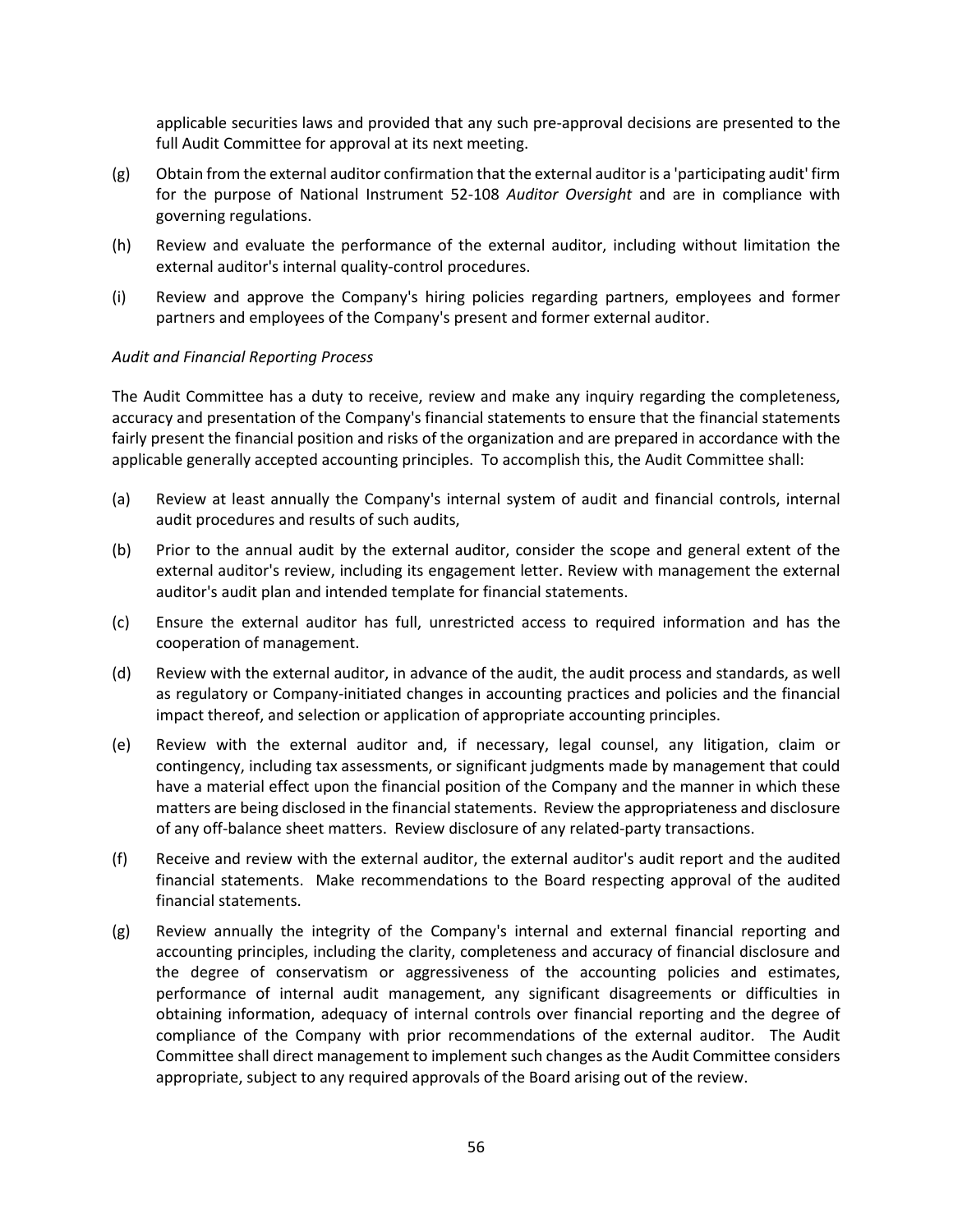(h) Meet at least annually with the external auditor, independent of management, consider external auditor's judgments about the quality and appropriateness of the Company's accounting principles and practices, and report to the Board on such meetings.

## *Interim Financial Statements*

The Board shall generally approve the Company's annual and interim financial statements. Notwithstanding the foregoing, the Board may from time to time delegate to the Audit Committee the power to approve the Company's interim financial statements.

The Audit Committee shall:

- (a) Review on an annual basis the Company's practice with respect to review of interim financial statements by the external auditor.
- (b) Review the interim financial statements with the external auditor if the external auditor conducts a review of the interim financial statements.
- (c) Conduct all such reviews and discussions with the external auditor and management as the Audit Committee deems appropriate.
- (d) Review and, if such authority has been delegated to the Audit Committee by the Board, approve the interim financial statements.
- (e) If authority to approve the interim financial statements has not been delegated to the Audit Committee, make appropriate recommendation to the Board respecting approval of the interim financial statements.

## *Ethics*

- The Audit Committee has primary responsibility for overseeing the application of, and compliance with, the Company's Code of Business Conduct and Ethics (the "Code"). The Audit Committee shall review at least annually:
- (a) the Code,
- (b) management's approach to business ethics and corporate conduct; and
- (c) programs used by management to monitor compliance with the Code.

## Complaints and Concerns

The Audit Committee shall ensure that the Company has adequate procedures in place for the receipt, retention, and treatment of complaints received by the Company regarding accounting, internal accounting controls, or auditing matters and confidential and anonymous submission by employees of the Company of concerns regarding questionable accounting or auditing matters (collectively, "complaints").

Subject to applicable law, complaints, including those under the Company's Whistleblower Policy, may be made anonymously and, if not made anonymously, the identity of the person submitting such complaint will be kept confidential. Upon receipt of a complaint, the Chair will conduct or designate a member of the Audit Committee to conduct an initial investigation. If the results of that initial investigation indicate there may be any merit to the complaint, the matter will be brought before the Audit Committee for a